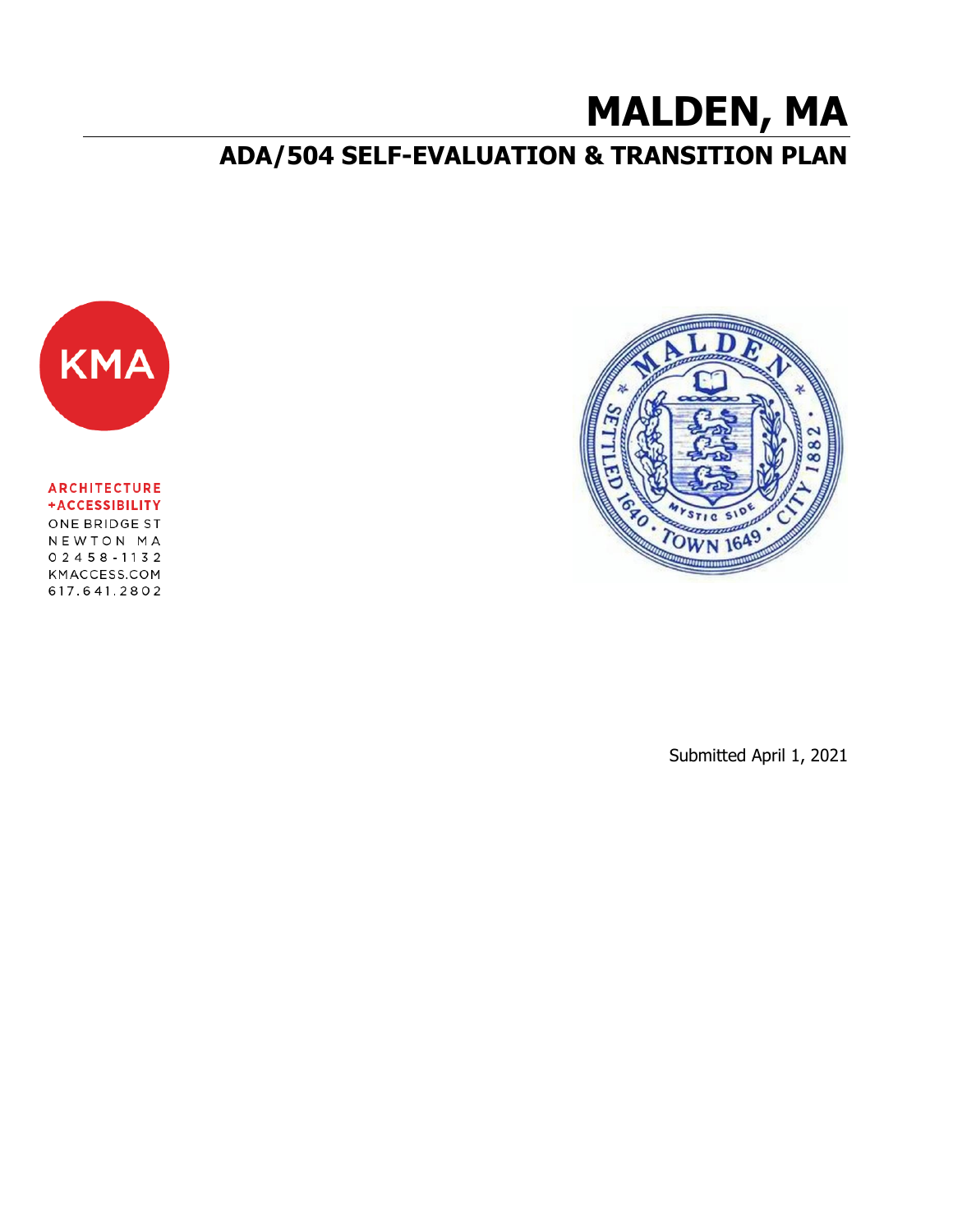| SECTION 5: SUMMARY OF PUBLIC SURVEY RESPONSES 46   |  |
|----------------------------------------------------|--|
|                                                    |  |
| SECTION 7: SUMMARY OF RESPONSES TO DRAFT REPORT 49 |  |
|                                                    |  |
|                                                    |  |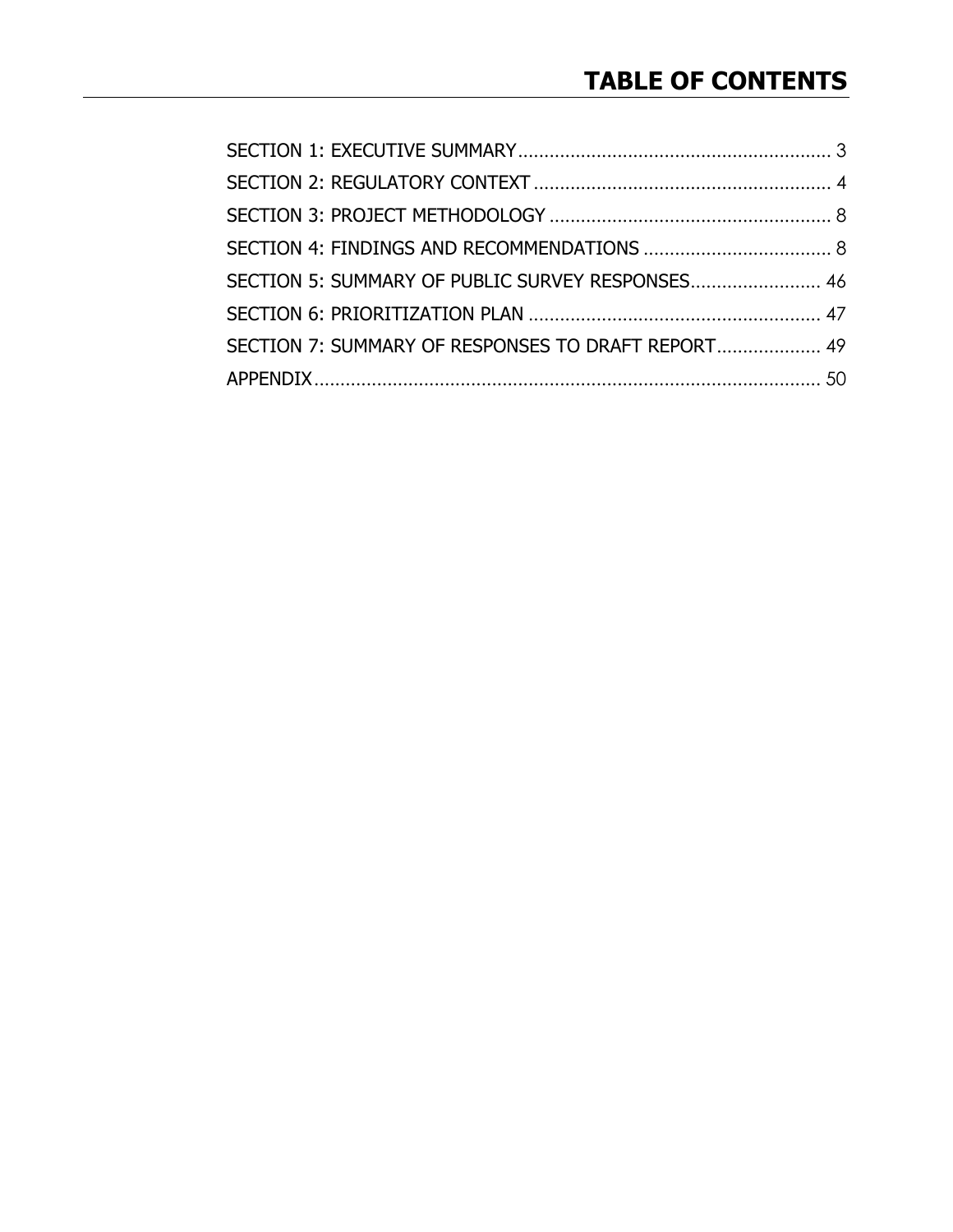# <span id="page-2-0"></span>**SECTION 1: EXECUTIVE SUMMARY**

The City of Malden has retained KMA, LLC to assist in the development of an Americans with Disabilities Act (ADA) Self-Evaluation & Transition Plan (SETP). The City is making progress in ensuring its programs and services are accessible; it has developed a grievance policy, has appointed an ADA Coordinator, and has developed non-discrimination policies and shared them with City personnel. Its facilities, policies, and programs are becoming more accessible.

The Self-Evaluation process did identify some areas where improvement could be made in the delivery of accessible programs and services. Recommendations to address these areas include:

- Develop city-wide protocols for providing materials in alternate formats, providing auxiliary aids/services, and evaluating requests for reasonable accommodations.
- Develop enhanced communication regarding requesting modifications, accommodations, alternative formats, auxiliary aids and services and architectural accessibility on the City's website, social media, print materials, and in buildings and announcements.
- Provide ADA training for appropriate staff.
- Develop a Service Animal policy.
- Perform a more comprehensive review of the City's website and ensure it fully conforms with Section 508 of the Rehabilitation Act and W3C-WAI's WCAG 2.0.
- Engage in targeted architectural barrier removal at facilities. KMA has identified the following facilities as the highest priority for barrier removal:
	- o Schools
	- o Polling Locations
	- o Parking Department
	- o Police Headquarters
	- o City Hall
	- o Playgrounds
	- o Senior Center
	- o Library
	- o Trails
	- o Sports Facilities
	- o Sidewalks

This Self-Evaluation & Transition Plan will assist the City in its ongoing effort to ensure equitable access for all its citizens. Recommendations contained in Section 4 reflect the regulatory obligations established in 28 CFR Part 35 as well as public input.



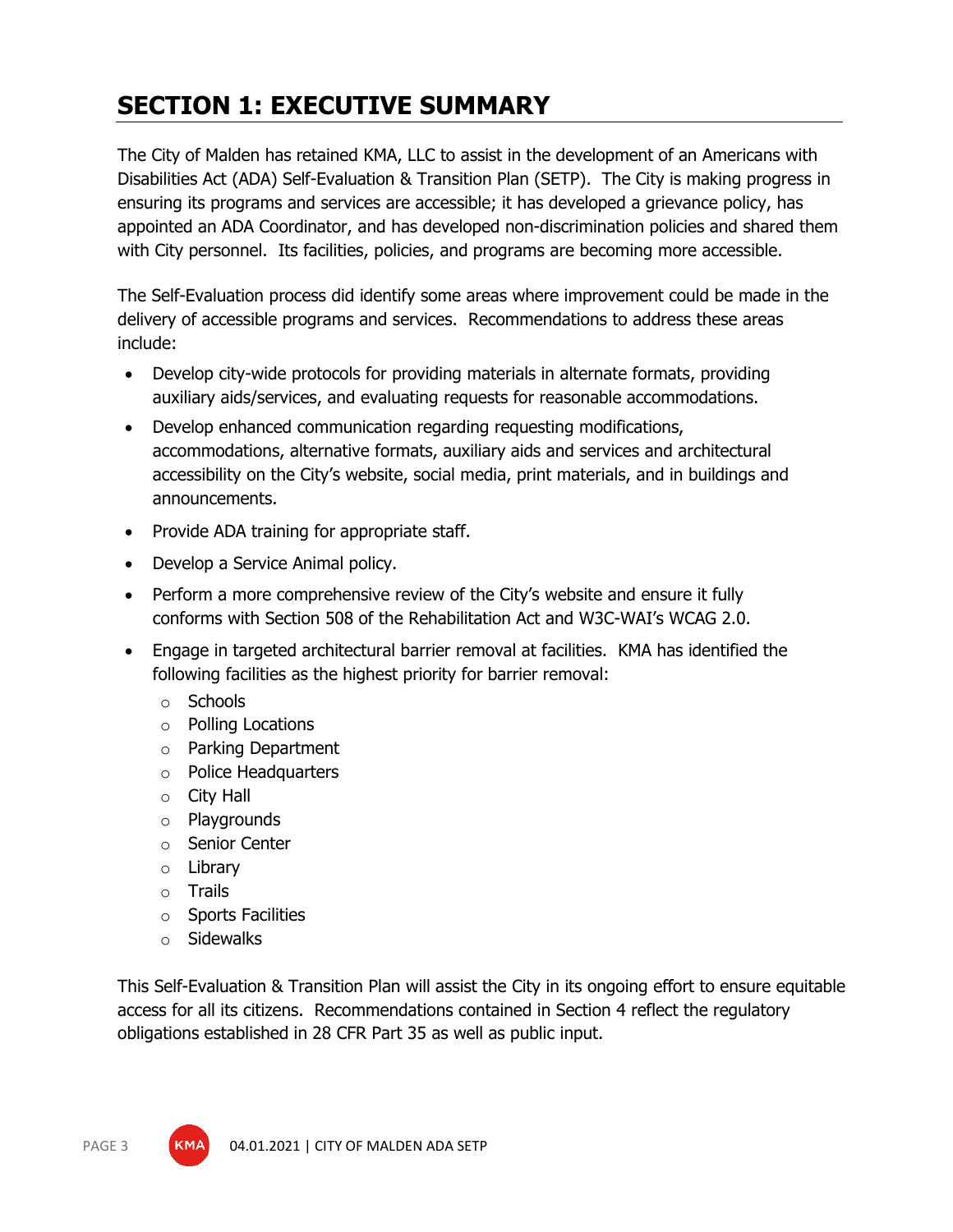# <span id="page-3-0"></span>**SECTION 2: REGULATORY CONTEXT**

The City of Malden is located in Middlesex County. Malden is bordered by Melrose to the north, Stoneham to the northwest, Medford to the west, Everett to the south, Revere to the east, and Saugus to the northeast. It is located approximately 6 miles north of Boston. It's territory is traversed by four highways: Route 28, Route 60, Route 99, and U.S. 1. The City is served by the MBTA Orange Line subway and commuter rail at the Malden Center and Oak Grove stops. The estimated population of Malden is 60,500.

Like all municipalities, the City has a regulatory obligation to ensure that it does not discriminate against individuals with disabilities in the provision of municipal programs and services. The Americans with Disabilities Act (ADA) does not necessarily require that all the City's facilities are fully accessible. Rather it requires that all the City's programs and services, "when viewed in their entirety" are accessible. The City is required to perform a Self-Evaluation to determine what barriers exist to their programs and services, and to develop and implement a plan to remove those barriers.

The ADA defines individuals with disabilities as those who fall into one of the following three categories:

- Individuals who have a physical or mental impairment that substantially limits one or more major life activities;
- Individuals with a record of such an impairment; and
- Individuals regarded as having such an impairment.

The broad prohibition against disability-based discrimination requires that all City programs and services be accessible to individuals with disabilities. The ADA requires a public entity to take five administrative action steps:

- Designate an employee responsible for carrying out compliance activities.
- Provide notice to the public of its rights and protections under the ADA and how the entity complies with those obligations.
- Establish a grievance procedure.
- Conduct a Self-Evaluation, a comprehensive review of policies and procedures.
- Develop an ADA Transition Plan.

Thus, the City must assess specific services, policies, and practices, and address the removal of physical barriers and/or the revision of policies and procedures, to ensure compliance with the applicable ADA and Section 504 regulations, and with all provisions of the Massachusetts Code of Regulations (521 CMR). Massachusetts State law further requires that the City apply the more stringent of the above standards to achieve accessibility.

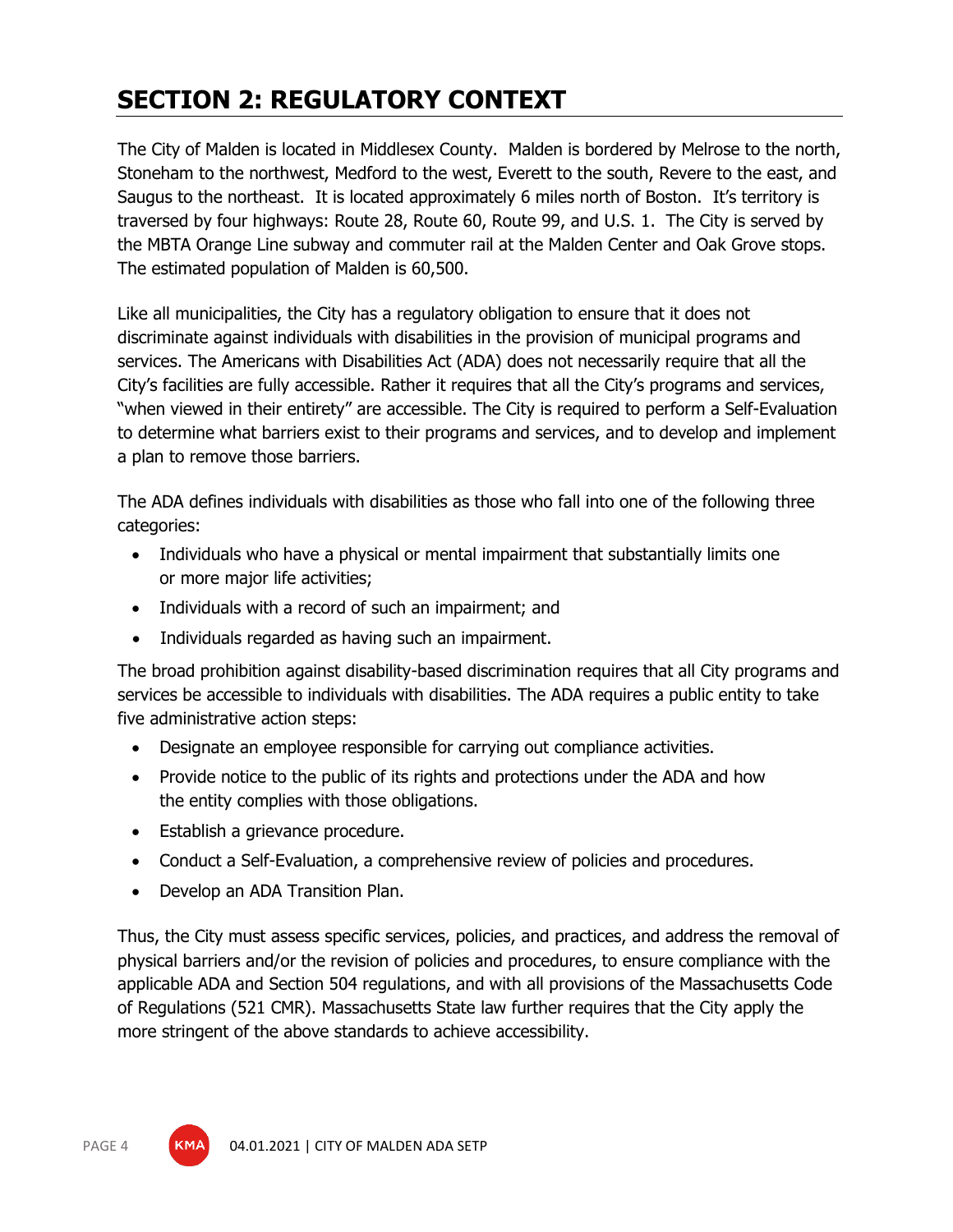# **APPLICABLE REGULATIONS**

There are four federal and state requirements for architectural barrier removal from existing buildings and in alterations to existing buildings. These are:

• PL101-336: 1990 Americans with Disabilities Act (ADA). This is the federal civil rights statute whose first purpose is:

…To provide a clear and comprehensive national mandate for the elimination of discrimination against individuals with disabilities. (42 USC 12101. Sec.2(b))

- 28 CFR Part 35, Title II: Nondiscrimination on the Basis of Disability in State and Local Government Services (as amended by the final rule published on September 15, 2010). These are the U.S. Department of Justice's regulations implementing the ADA, as required in 42 USC 12101, Sec.204(a))
- 29 USC 794: Section 504 of the 1973 Rehabilitation Act (504)
- 521 CMR: The Rules and Regulations of the Massachusetts Architectural Access Board. (1977, 1987, 1990, 1992, 1996, 1998, 2006)

# **ADA AND 504 BARRIER REMOVAL REQUIREMENTS**

There are two requirements under Title II of the ADA that require a public entity such as the City to remove existing barriers to bring an end to and to prevent discrimination against a person or people with disabilities. These two requirements are:

- 1. Program Access: requires that individuals with disabilities be provided an equally effective opportunity to participate in or benefit from a public entity's programs and services. The ADA requires that public entities provide physical and communication access to each program service or activity. The City must identify and correct policies and practices that have the effect of discriminating against individuals with disabilities.
- 2. Alterations: Any alterations that are performed must conform to the 2010 ADA Standards.<sup>1</sup> Alterations may trigger an obligation to perform additional barrier removal outside the planned scope of work. The ADA accessible path of travel requirement states: "When alterations are made to a primary function area that affect the usability of that area, alterations to provide an accessible path of travel to the altered area must also be made unless the cost is disproportionate." Further, the City is required to maintain its existing facilities to ensure continued, unfettered, and uninterrupted access to persons with disabilities.

 $<sup>1</sup>$  And 521 CMR: The Rules and Regulations of the Massachusetts Architectural Access Board (MAAB).</sup>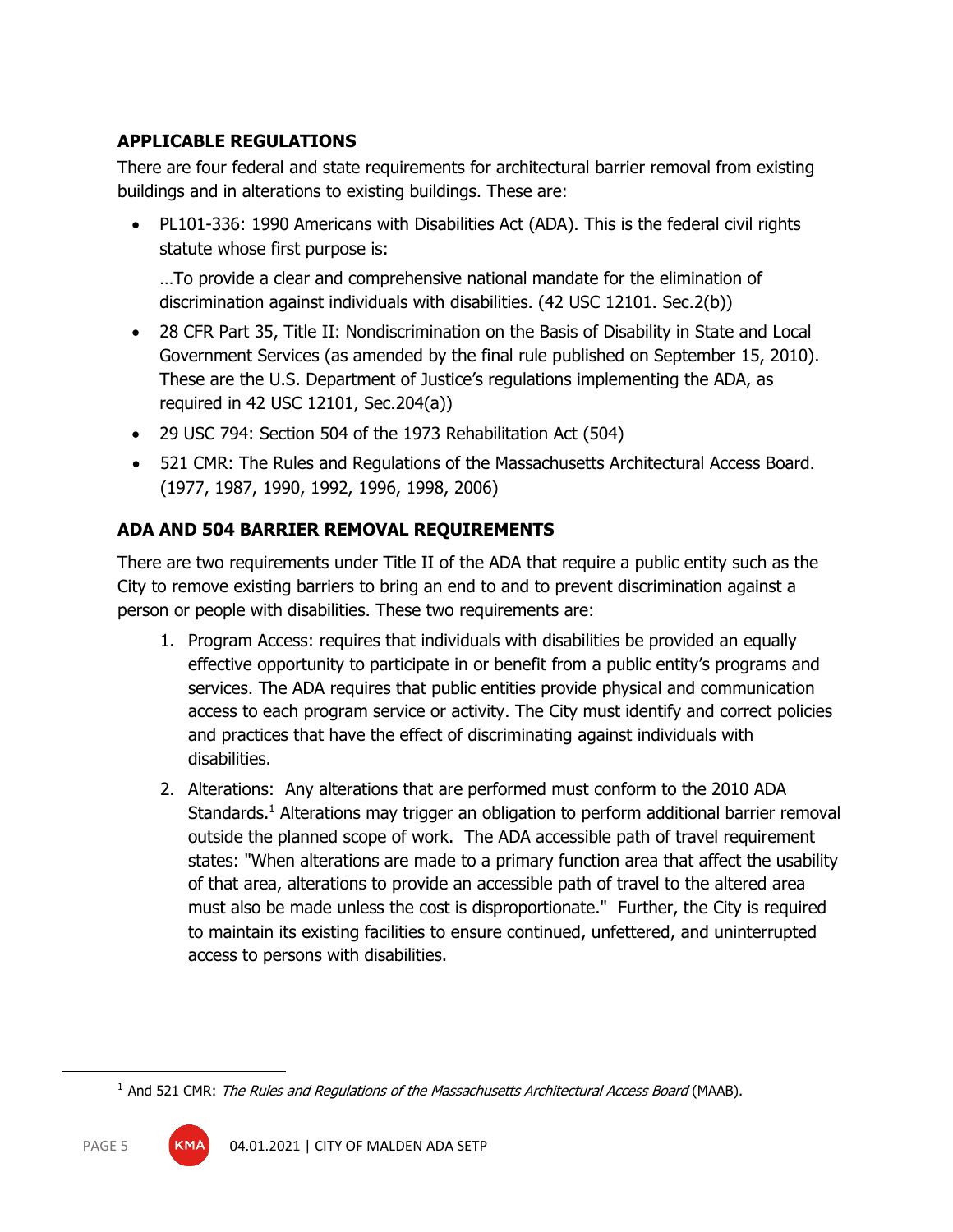#### **PROGRAM ACCESS**

The City's fundamental obligation is to ensure that individuals with disabilities are afforded an equally effective opportunity to participate in, or benefit from, all its programs and services, subject only to the limitations of fundamental alteration and/or undue burden. Therefore, the City must implement policy changes, if necessary, so that persons with disabilities can have full access. Further, the City must continue to make changes to prevent discrimination and continually work to increase accessibility.

The ADA's Section 202 Discrimination states:

… no qualified individual with a disability shall, by reason of such disability, be excluded from participation in or be denied the benefits of the services, programs, or activities of a public entity, or be subjected to discrimination by any such entity.

The ADA's Section 204 required that the U.S. Department of Justice (DOJ) promulgate implementing regulations by 26 July 1991, one year after enactment of the legislation. These regulations are 28 CFR 28, published on July 26, 1991.

#### 28 CFR 35.149 states:

… no otherwise qualified individual with a disability shall, because a public entity's facilities are inaccessible to or unusable by individuals with disabilities, be excluded from participation in, or be denied the benefits of the services, programs, or activities of a public entity, or be subjected to discrimination by any public entity.

#### 28 CFR 35.150 states:

A public entity shall operate each service, program, or activity so that the service, program, or activity, when viewed in its entirety, is readily accessible to and usable by individuals with disabilities.

This statutory and regulatory language above describes what is known as "program access" – a situation in which all programs are readily accessible to, and usable by, qualified persons with disabilities. In addition, qualified students with disabilities must be provided with equal services in as integrated a setting as possible, and the setting that is most appropriate to encourage interaction among all users. The determination of what is an equal and integrated setting is made on a case-by-case basis. What is appropriate for one person with a specific impairment may not be useful or appropriate for another person with the same impairment.

Failure to provide "program access" is an illegal act of discrimination under Title II of the ADA. The City must identify and correct policies and practices that have the effect of discriminating against individuals with disabilities. The law provides public entities with some flexibility in how this standard can be met. Both structural and nonstructural methods of providing "program access" can be used.

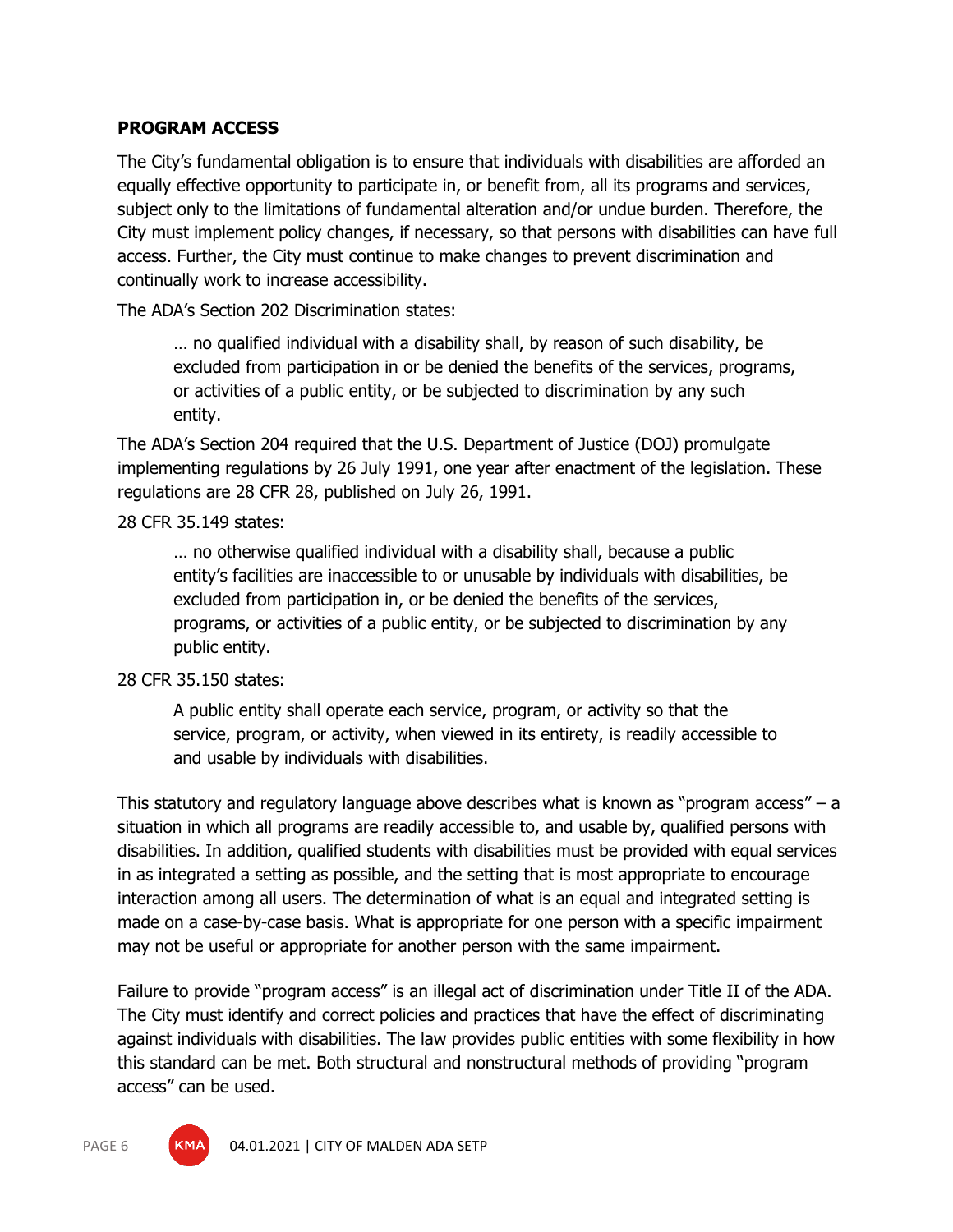#### **METHODS OF PROVIDING PROGRAM ACCESS**

28 CFR 35.150 details the methods that a public entity such as the City may use to provide program access. These include:

- Reassignment of services to accessible buildings;
- Delivery of services at alternate accessible sites;
- Alteration of existing facilities and construction of new facilities; or
- Any other methods that result in making its services, programs, or activities readily accessible to and usable by individuals with disabilities.

From an architectural standpoint, this requirement does not mean that every building must be accessible. However, every program must be accessible. When choosing a method of providing program access, the City is required to give priority to the one which results in the most integrated setting possible and is most appropriate to encourage interaction among all users.

# **LIMITATIONS ON OBLIGATION TO PROVIDE PROGRAM ACCESS**

The ADA's regulations specify certain clear limitations on a public entity's obligation to provide program access. An entity is not required to perform an action that poses an undue financial or administrative burden or constitutes a fundamental alteration. The decision that compliance would result in such alteration or burdens must be made by the head of the public entity or his or her designee and must be accompanied by a written statement of the reasons for reaching that conclusion. The threshold for an action constituting an undue burden is a high one for state and local government entities. If it is determined that barrier removal will result in such an alteration or burdens, the City must still, "take any other action that would not result in such an alteration or such burdens but would nevertheless ensure that individuals with disabilities receive the benefits or services provided by the public entity."

# **SCHEDULE FOR PROGRAM ACCESS COMPLIANCE**

Both 504 and Title II of the ADA presume that people with disabilities will be using the programs and services of public entities. In anticipation, they both mandate proactive steps to prevent discrimination by removing existing barriers. They do not permit public entities to wait until a person with a disability arrives before beginning to make accommodations. 504 and Title II mandate proactive barrier removal so that when a student with a disability arrives at school, the programs and services are substantially accessible. Minor accommodations may be needed, but the significant assessment and barrier removal should be complete.

28 CFR 35.150 sets a time period for ADA compliance stating:

"Where structural changes in facilities are undertaken to comply with the obligations



PAGE 7 **KMA** 04.01.2021 | CITY OF MALDEN ADA SETP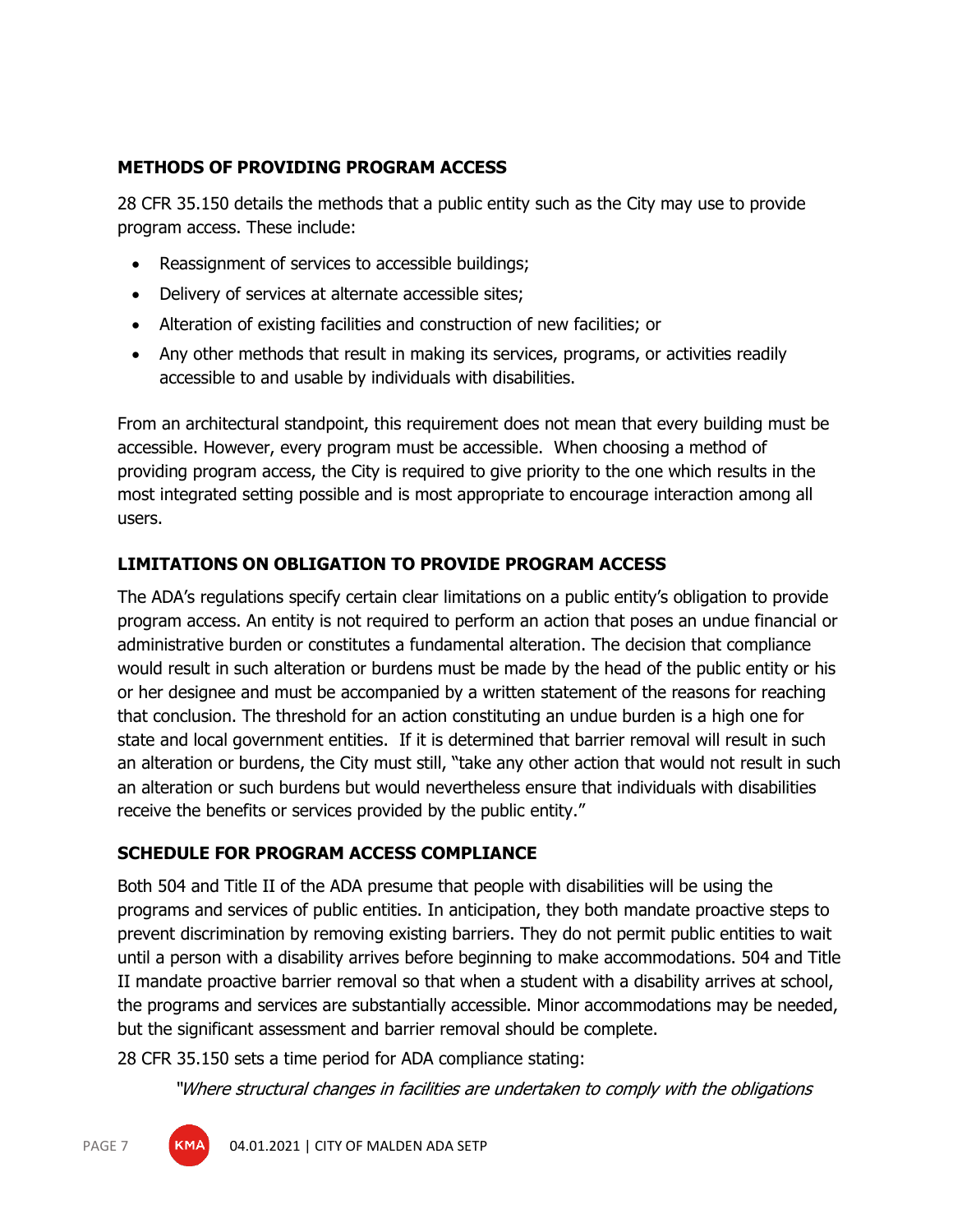established under this section, such changes shall be made within three years of January 26, 1992, but in any event as expeditiously as possible."

# <span id="page-7-0"></span>**SECTION 3: PROJECT METHODOLOGY**

The City of Malden retained the services of KMA to perform an accessibility assessment of its programs, services, and facilities. To date, KMA has performed the following tasks:

- 1. A virtual kick-off meeting and training was held with representatives from City departments on September 22, 2020 to discuss project goals and methodology. At the meeting, KMA introduced the broad non-discrimination provisions of the ADA and the ADA Self-Evaluation process, and subsequently distributed three surveys for the City to complete:
	- a. Administrative Survey addressing City-wide policies and procedures
	- b. Department Surveys
	- c. Employment Survey
- 2. KMA completed program access audits of 48 City buildings, athletic fields, playgrounds, recreation facilities, and polling locations. Audit findings are included in the Appendix of this report.
- 3. An online accessibility survey was created to gather public input.
- 4. A review of the completed surveys, other policy documents received from the City, and the City's website was performed. KMA contacted several departments to seek further clarification. [See Section 5]
- 5. KMA held a meeting with the members of Malden's Disability Commission on October 30, 2020 to review the status of the SETP.
- 6. KMA developed a DRAFT ADA Self Evaluation & Transition Plan to be reviewed by the City. The DRAFT report was developed to summarize the ADA Title ll requirements and KMA's primary findings and recommendations. It was submitted to the City on November 25, 2020.
- 7. KMA incorporated the comments from the DRAFT ADA Self Evaluation & Transition Plan into the final report submitted April 1, 2021.

# <span id="page-7-1"></span>**SECTION 4: FINDINGS AND RECOMMENDATIONS**

Below is a narrative summary of the self-assessment by principal location and department or function within each location observed, followed by recommendations to increase accessibility. This information also can be found in table format in the *Findings and Recommendations* and Audit Reports sections of the Appendix. Department Survey responses can be found in the Department Survey Response section of the Appendix as well.

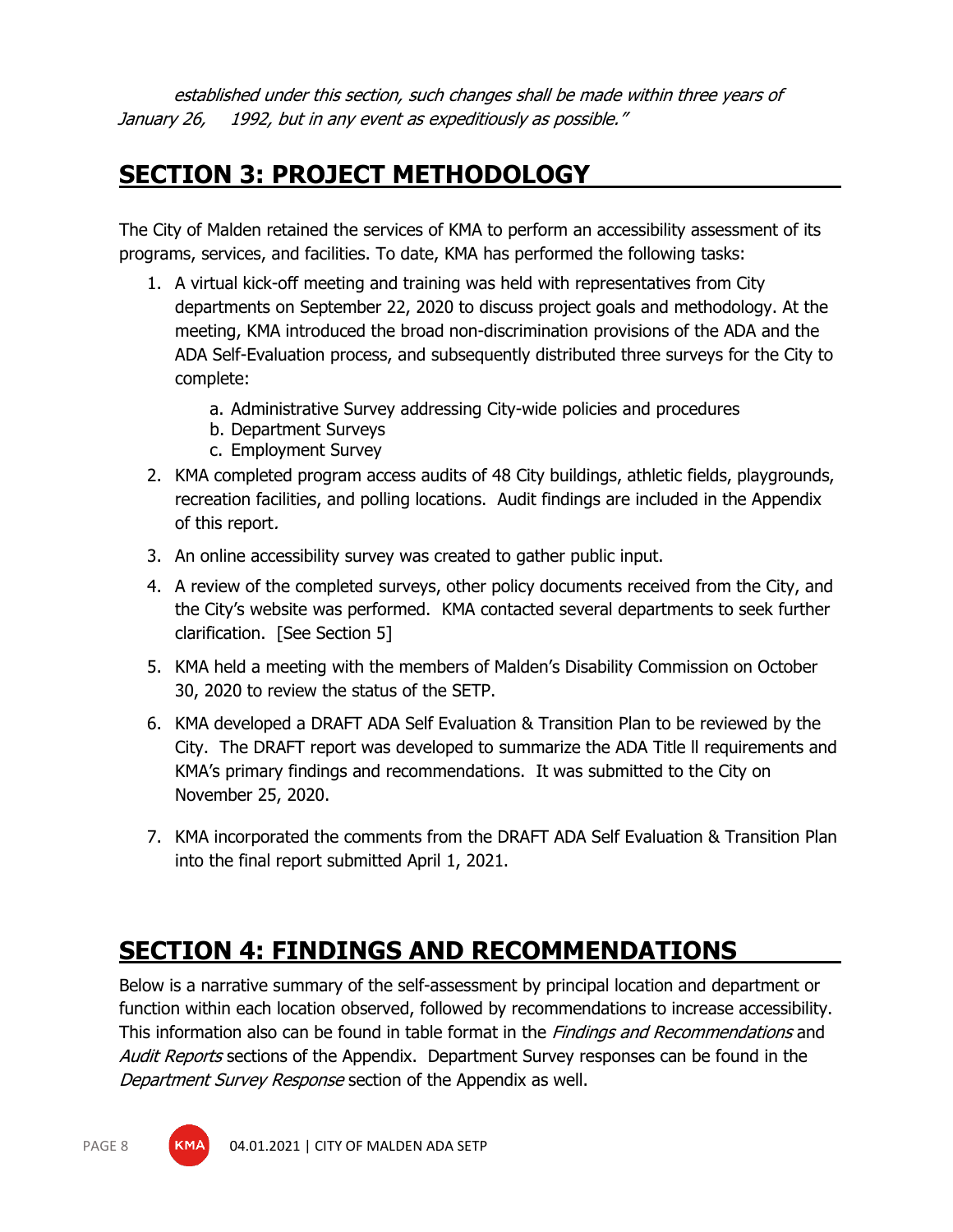According to the City's website, Malden provides municipal programs and services through the following departments:

| <b>Animal Control</b> | Fire Department              | Parking Dept.            | Senior Center          |
|-----------------------|------------------------------|--------------------------|------------------------|
| Assessor              | Health                       | Police                   | <b>Teen Enrichment</b> |
|                       |                              |                          | Center (MTEC)          |
| Cemetery              | <b>Human Resources</b>       | <b>Public Facilities</b> | <b>Treasurer</b>       |
| City Clerk            | IT                           | <b>Public Works</b>      | Veterans'              |
|                       |                              |                          | <b>Services</b>        |
| City Council          | <b>Inspectional Services</b> | Recreation               | <b>Water Utilities</b> |
| Controller            | Legal Department             | Redevelopment            |                        |
|                       |                              | Authority (MRA)          |                        |
| Emergency             | Library                      | Retirement               |                        |
| Management            |                              |                          |                        |
| Engineering           | Mayor's Office               | <b>Schools</b>           |                        |

KMA reviewed the surveys submitted by the following departments:

| Assessor        | <b>Human Resources</b>       | Parking Dept.            | Retirement             |
|-----------------|------------------------------|--------------------------|------------------------|
| Cemetery        | ΙT                           | Police                   | Schools                |
| City Clerk      | <b>Inspectional Services</b> | <b>Public Facilities</b> | Senior Center          |
| Controller      | Legal                        | <b>Public Works</b>      | <b>Teen Enrichment</b> |
|                 |                              |                          | Center (MTEC)          |
| Engineering     | Library                      | Recreation               | Treasurer              |
| Fire Department | Mayor's Office               | Redevelopment            | Veterans'              |
|                 |                              | Authority (MRA)          | <b>Services</b>        |
| Health          |                              |                          |                        |

According to the list of properties submitted by the City on 08.17.2020, Malden provides municipal programs and services at 48 locations. See *Appendix* for the complete list of properties.

# **City Hall Building**

Malden City Hall is located at 215 Pleasant Street and was constructed in August 2020. The site consists of a five-story building with various city departments (i.e. Assessor, City Clerk, Facilities, etc.), the Mayor's Office, Council Chambers, meeting rooms, kitchenettes, employee Wellness Center, toilet rooms, locker rooms, and a rooftop deck. There is no off-street parking provided. The principal barriers identified include:

- Tactile/ braille signage is mounted too high
- Glass doors lack the required minimum 10" of smooth surface along the bottom of the

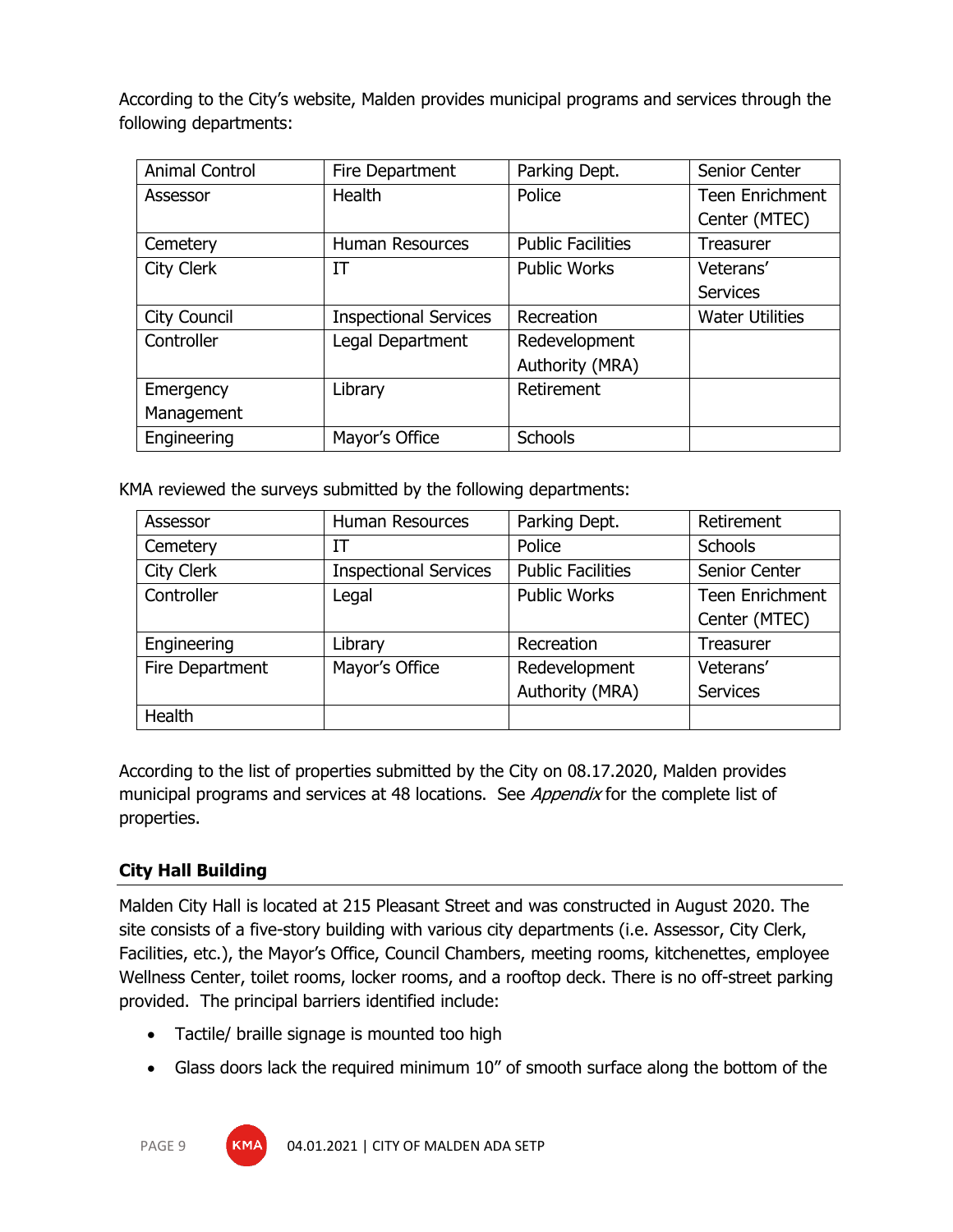push side

- Bathroom hand dryers protrude into the circulation space
- Some thresholds are too high
- The multiuser toilet rooms have entry doors that are too heavy, dispensers that obstruct required door maneuvering clearances, and accessible stall doors that lack the required maneuvering clearances.
- Service counters are mounted too high
- The toilet room near the Mayor's Office lacks the required clearance at the toilet, the door is too heavy, and the sink clear floor space is obstructed.
- The fourth floor deck has a door that lacks the required maneuvering clearance.
- The Wellness Room on the  $5<sup>th</sup>$  Floor has toilets that lack the required clearance, showers that lack the required clearance, mirrors mounted too high, shower rooms that lack turning space, door maneuvering clearances, tactile/ braille signage, headroom at the shower curtain, and compliant shower grab bars.
- The refrigerator at the employee kitchenettes obstructs the door maneuvering clearance.

Recommendation: Due to the high traffic of City Hall and the fact that it was recently constructed, KMA recommends mitigating all the barriers identified in the audit report within the next one to three years. In the next year consider raising the tactile/ braille signage, installing kick plates at glass doors, replacing/ relocating the bathroom hand dryers, modifying the multiuser toilet rooms, and lowering the service counters.

#### Administrative

The administrative survey was completed by Maria Luise, the City of Malden Special Assistant to the Mayor. The administrative survey includes questions regarding the accessibility of the City's current policies/ procedures. Along with the survey responses, Maria submitted the following documents: ADA Compliance Notice, the ADA Grievance Policy, City Clerk Posting Bill Pay Processing and Fulfillment Services, Contract Language, and the Police & Fire Hearing Impaired Guides to be reviewed. Below is a summary of our findings and recommendations based off of Maria's responses:

• ADA Coordinator: Maria has been appointed to fulfill the responsibility of an ADA Coordinator and received training from the MOD in September 2019.

#### Recommendation: None

• Grievance Policy: The City does have a Grievance Policy and Procedure to resolve disability related complaints (see Appendix). Survey responses indicate that the City is currently working with Public Facilities on having the policy displayed in lobby of new City Hall Building and other buildings. Survey responses also indicate that the policy has been distributed to Department Heads and the City will follow up with Boards and



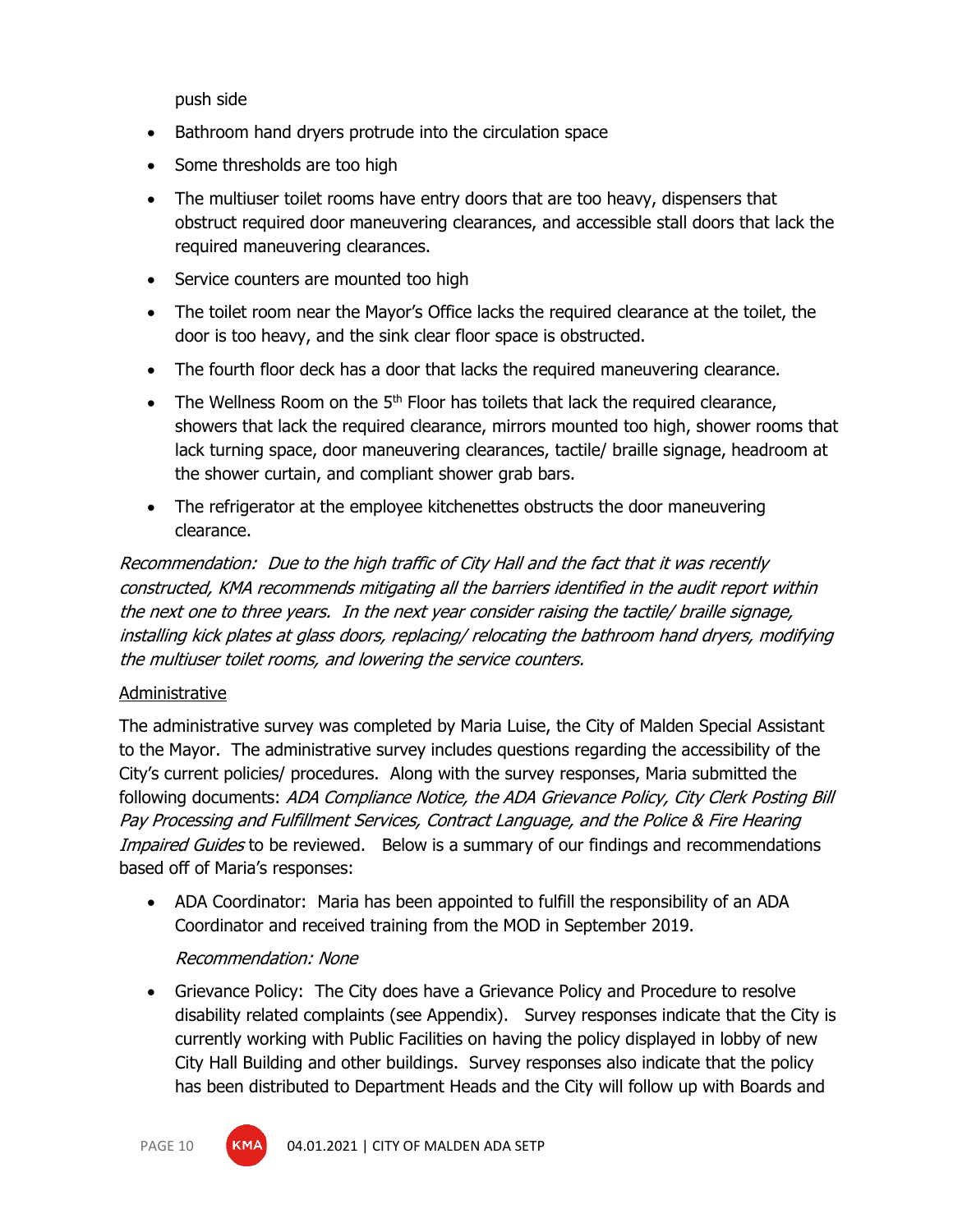#### Commissions.

Recommendation: KMA recommends confirming that the Grievance Policy is posted in conspicuous locations in all City buildings and distributed to all departments within the next six months.

• Surcharges: In the response to the Administrative Survey, the City confirmed that surcharges are not imposed to recover the cost of accommodations, effective communication services, or accessibility features.

## Recommendation: None

• Meetings at Accessible Locations: The Administrative Survey responses note that City Departments are aware that City sponsored events must be accessible. The City also makes note that an accommodation can be requested on public meeting and event notices. However, some of the Department Survey responses and our physical audit findings identified some inaccessible areas where meetings are held. For example, some of the exterior meeting locations for the Recreation Department.

Recommendation: KMA recommends that the City develop written protocols for accessible meetings and distribute to all departments, boards and commissions within the next six months. Helpful documents on how to write such protocols can be found on the mass.gov website. See: https://blog.mass.gov/mod/access/5-ways-to-improveevent-accessibility/ an[d https://www.mass.gov/files/documents/2016/07/uy/planning](https://www.mass.gov/files/documents/2016/07/uy/planning-for-accessible-events.pdf)[for-accessible-events.pdf](https://www.mass.gov/files/documents/2016/07/uy/planning-for-accessible-events.pdf)

• Licensing/ Certification: City licenses or certifications (i.e. liquor, restaurant, etc.) have had the application process thoroughly reviewed to ensure qualified persons with disabilities are not screened out by the City Building Commissioner and the Engineering Department.

#### Recommendation: None

• Service Animal Policy. The City of Malden does not currently have a written policy regarding service animals in municipal facilities.

Recommendation: KMA recommends developing a written Service Animal policy and post it in City facilities and on the website within the next six months.

• Public Notice. KMA reviewed the City's Public Notice of ADA Compliance (see Appendix). Survey responses indicate that the City is currently working with Public Facilities on having the Notice displayed in lobby of new City Hall Building and other buildings, but it is not yet posted on the City website homepage, or the Employee Handbook. Administrative Survey responses indicate that the Public Notice is included on event posters, flyers, program brochures and announcements. However, Department Survey responses indicate inconsistencies in where the Public Notice is provided.

Recommendation: KMA recommends ensuring the Notice is visibly posted at City

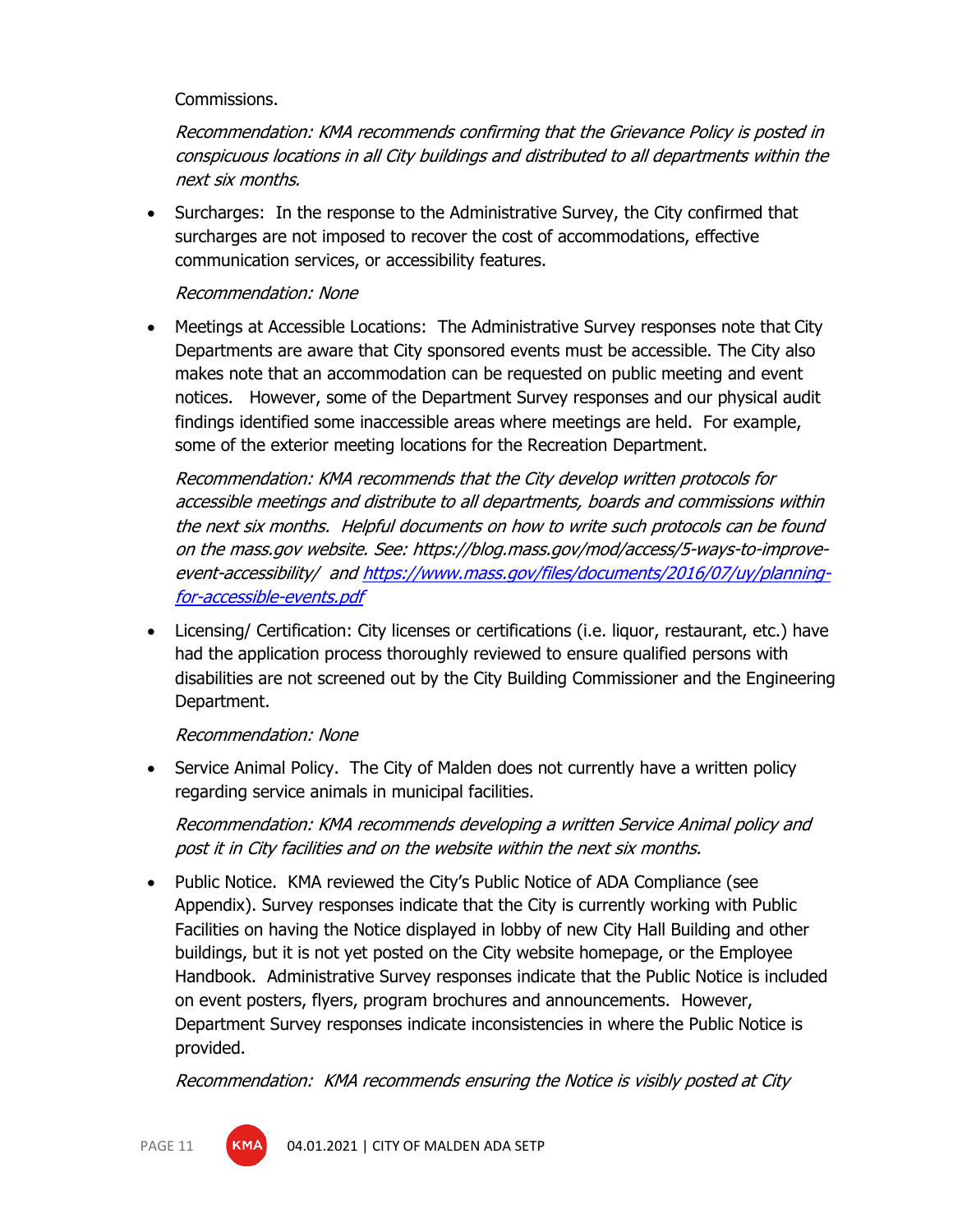buildings, on the City website homepage, and in the Employee Handbook. Additionally, KMA recommends developing a policy to ensure the Public Notice is consistently provided on all Departmental literature. KMA recommends implementing these changes within the next six months.

• Staff Training on City's Policy of Nondiscrimination. The Administration Survey responses indicate that City personnel have received training in the City's policy of nondiscrimination through written materials. However, department survey responses indicate that some personnel have not received such a training.

Recommendation: KMA recommends ensuring all departments are included in a recurring training on the City's policy of nondiscrimination within the next six months.

• Reasonable Modifications of Policies. The City has a process for responding to requests for modifications to policies or practices for people with disabilities to participate. Survey responses indicate that Department Heads have been instructed to contact HR or ADA Officer and the ADA Compliance Officer consults with the department involved as well as the Building Commissioner, Controller and HR. The process includes criteria for determining whether a modification would fundamentally alter the nature of the program. However, responses to the department self-evaluation surveys indicate that personnel do not have a clear understanding of the City's ADA policy.

Recommendation: KMA recommends developing and providing guidance on requests for reasonable modifications for all City departments and new hires to ensure that everyone is aware of how to appropriately respond to requests within the next year. This policy should include criteria for determining whether a modification would fundamentally alter the nature of the program or a protocol, and it should ensure that all requests are reviewed by the ADA Coordinator. Some examples of how to develop this guidance can be found on the eeoc.gov website. See: [https://www.eeoc.gov/policy/docs/accommodation.html.](https://www.eeoc.gov/policy/docs/accommodation.html)

• Auxiliary Aids and Services. The City has a process for responding to requests for auxiliary aids and services. Survey responses indicate that Department Heads have been instructed to contact HR or ADA Compliance Officer. However, responses to the department surveys indicate the need to establish the capacity across all City departments to provide auxiliary aids and services and then to disseminate information about their availability. Additionally, limited information was provided on what external auxiliary aid resources are available (i.e. interpreters).

Recommendation: KMA recommends assessing the needs of the community for auxiliary aids and services. Based on the assessment, establish the appropriate vendors and contractual agreements so that aids and services can be provided in a timely manner, for example: TTY or telephone relay services and ASL interpreters. KMA also recommends ensuring that appropriate departments are aware of their obligations to inform the public regarding the availability of Auxiliary Aids for persons who are deaf or hard of hearing and people who are blind or have limited sight. Establish department

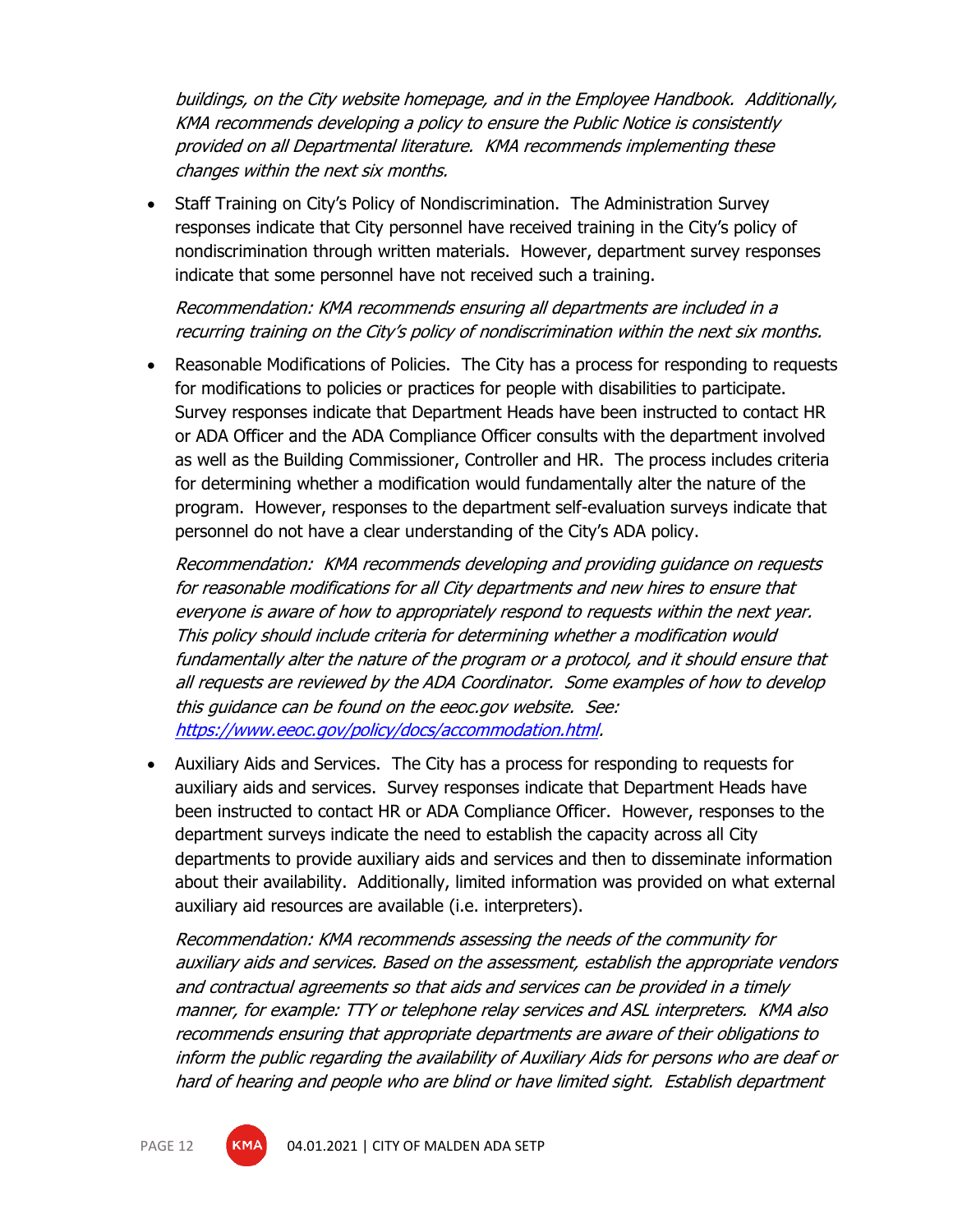wide guidance regarding the specific City communications requiring notice of the availability of Auxiliary Aids (e.g. meeting announcements, events, conferences, etc.). Se[e https://nationaldisabilitynavigator.org/ndnrc-materials/disability-guide/auxiliary](https://nationaldisabilitynavigator.org/ndnrc-materials/disability-guide/auxiliary-aids-and-services/)[aids-and-services/](https://nationaldisabilitynavigator.org/ndnrc-materials/disability-guide/auxiliary-aids-and-services/) KMA recommends implementing these changes within the next year.

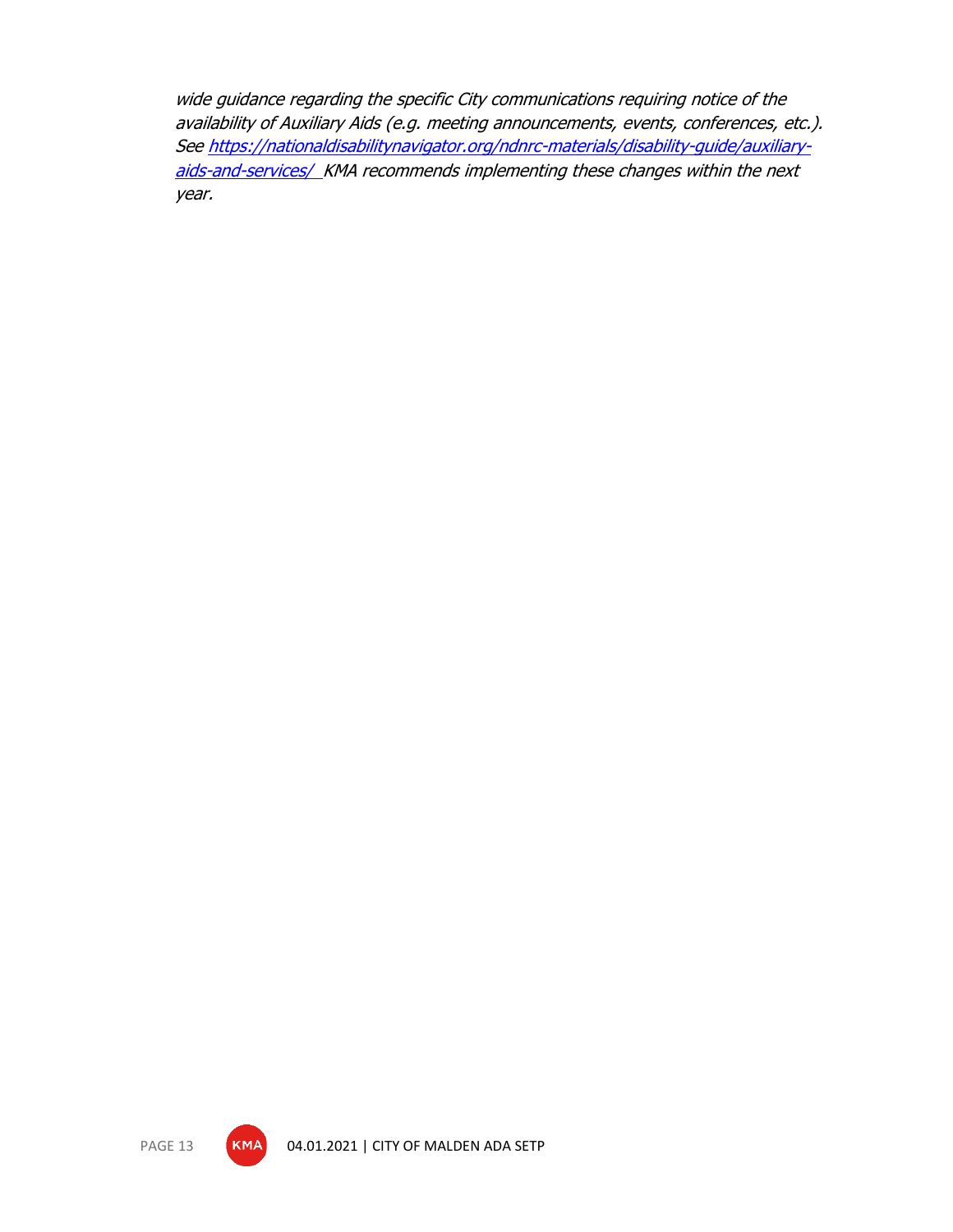• Alternative Formats. Where City documents are provided, department survey responses indicate that notification is not provided that documents can be requested in alternative formats. For examples, see [https://www.cityofmalden.org/DocumentCenter/View/2670/Parks--Green-Spaces-](https://www.cityofmalden.org/DocumentCenter/View/2670/Parks--Green-Spaces-Guidelines-Chart-Phase-IIPDF)[Guidelines-Chart-Phase-IIPDF](https://www.cityofmalden.org/DocumentCenter/View/2670/Parks--Green-Spaces-Guidelines-Chart-Phase-IIPDF)

Recommendation: KMA recommends assessing the needs of the community for alternative formats. Based on the assessment, establish the appropriate vendors or protocols so that documents in alternative formats can be provided in a timely manner, for example: taped texts, audio recordings, Braille materials and large print materials. Include notification regarding the availability of alternative formats on the City website. KMA recommends implementing these changes within the next year.

• Training. Submitted department worksheets indicated a need for training of front-line City personnel in several aspects of accessible program delivery.

Recommendation: KMA recommends providing training to appropriate personnel in the City's nondiscrimination policy, how to respond to telephone calls made through Video Relay Services and Telecommunication Relay Services so that the calls are responded to in the same manner as other telephone calls, and how to respond to requests for reasonable modifications, auxiliary aids and services, and documents in alternative formats. KMA recommends implementing these changes within the next year.

• Title III Entities Using City Facilities. The City's policies on the reservation and use of City Facilities do not include information on the obligation of the Title III Entity (i.e. sports leagues, theater groups, fundraisers) to facilitate the participation of persons with disabilities. For example, see

[https://www.cityofmalden.org/DocumentCenter/View/718/Application-to-Rent-](https://www.cityofmalden.org/DocumentCenter/View/718/Application-to-Rent-Macdonald-Stadium-PDF)[Macdonald-Stadium-PDF](https://www.cityofmalden.org/DocumentCenter/View/718/Application-to-Rent-Macdonald-Stadium-PDF) 

Recommendation: KMA recommends developing language to be included in City rental agreements that ensure Title III entities of their obligations to facilitate the participation of persons with disabilities within the next six months.

• Use of Contractors. There is a statement of nondiscrimination included in the contract language. Additionally, the City's advertised request for proposals/invitation for bids include: "Accessible and reasonable accommodations will be provided to persons requiring assistance." KMA reviewed the City's invitation language and it included the word "handicap."

Recommendation: KMA recommends modifying the contract language so it does not include stigmatizing language within the next six months. See below for more information on stigmatizing language.

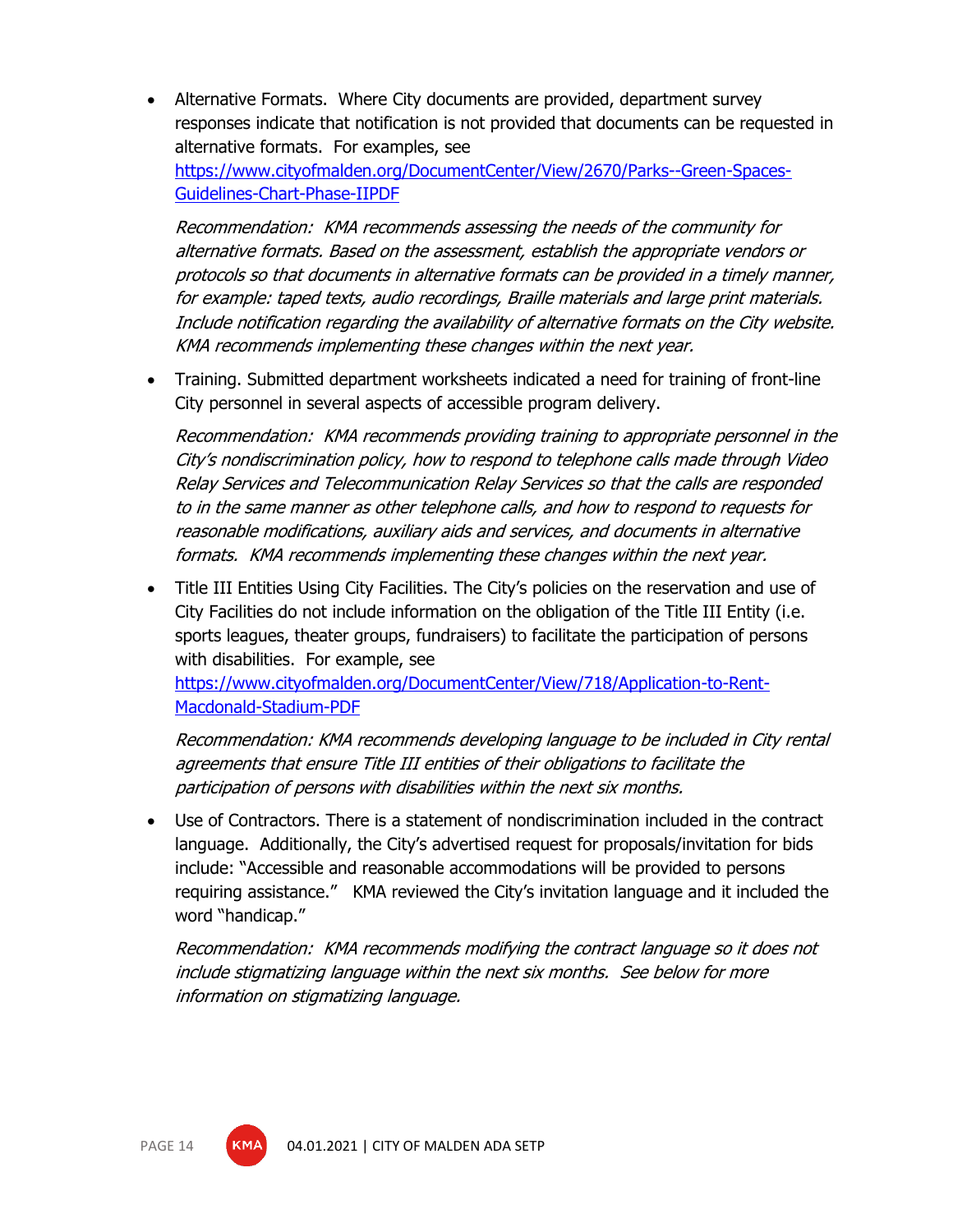• Transportation. The City contracts for transportation through the Senior Center and for the schools. Survey responses indicate that the City transportation services have procedures for responding to requests from persons with disabilities to provide schedule and route materials in a timely manner in an accessible form. The City transportation services also have procedures to provide information with no delay nor additional cost to persons with disabilities. The contracted transportation services are required to provide training and testing to assure employees are fully qualified to serve passengers with disabilities by their contracts with the City. Lastly, the transportation services have strict protocols to provide regular and frequent checks of lifts, as well as other access-related equipment or vehicles.

Recommendation: None

• Documents & Publication. City documents/ announcements are currently being reviewed to ensure they do not use stigmatizing language (e.g. "handicapped").

Recommendation: KMA recommends ensuring the City's policy on nondiscrimination includes information on patronizing or stigmatizing language and/or images. "Peoplefirst" or "person-first" language is a way of describing disability that involves putting the word "person" or "people" before the word "disability" or the name of a disability, rather than placing the disability first and using it as an adjective. Some examples of people-first language might include saying "person with a disability," "woman with cerebral palsy," and "man with an intellectual disability." The purpose of people-first language is to promote the idea that someone's disability label is just a disability label not the defining characteristic of the entire individual. Many guides on disability language and etiquette may likely emphasize using person-first language, except, perhaps, when discussing certain disability cultural groups that explicitly describe themselves with disability-first language. Thus, while it is generally a safe bet to use people-first language, there are members of certain disability groups in the US who prefer not to use it, such as the American Deaf community and a number of Autistic people/ Autistics. The basic reason behind members of these groups' dislike for the application of people-first language to themselves is that they consider their disabilities to be inseparable parts of who they are. Using person-first language, some also argue, makes the disability into something negative, which can and should be separated from the person. KMA recommends implementing these changes within the next six months.

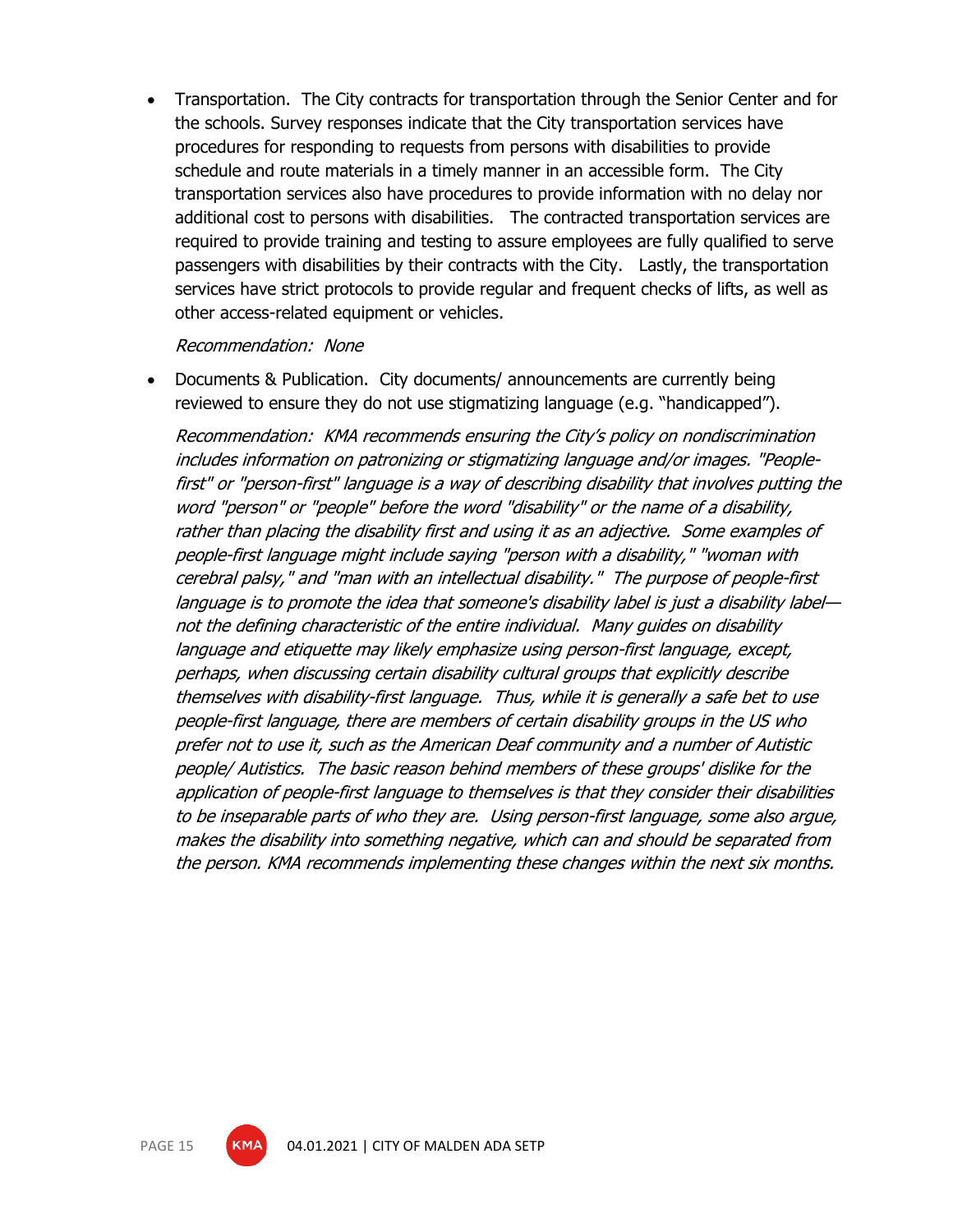• Website: The Carroll Center identified instances of non-compliance on a small sampling of City webpages. See *Appendix* for the full report from the Carroll Center. Administrative survey responses indicate that the City has made efforts to make the website accessible. However, there is little information on the website regarding access to programs and services for people with disabilities. Additionally, Public Survey comments indicate difficulties finding information on the City's website.

Recommendation: KMA recommends reviewing and implementing all of the recommendations identified in the Carroll Center report. KMA also recommends performing a more comprehensive website analysis within the next year.

Additionally, within the next year KMA recommends including more information on the accessibility page regarding access to programs and services for people with disabilities. Information on the accessibility of facilities, information on the City's accessibility policies (nondiscrimination, service animal, grievance procedure) communication materials, and the process for requesting accommodations or auxiliary aids/services would be helpful. Additionally, include how to request an accommodation in all meeting announcements posted to the City's website.

• Emergency Preparedness. A formal emergency preparedness plan was not provided for review. Administrative survey responses indicate that an emergency preparedness plan has been established. However, department survey responses are unclear on emergency response plans that address the needs for individuals with disabilities at their facilities. KMA is following up with Captain Cronin.

Recommendation: KMA recommends confirming the following are provided in the existing emergency preparedness plan within the next year:

- Provisions to ensure that equal access to safe egress is provided for any visitor, member of the community or employee, including additional assistance if required to effectively evacuate and/or shelter them during an emergency.
- Protocols and signage for such issues as:
	- o Fire exits signage and maneuvering space;
	- o Safe wait areas;
	- o Evacuation Maps;
	- $\circ$  Locations of fire exits and safe wait areas serving each municipal space; and
	- $\circ$  Public and employee orientation to the City's emergency evacuation procedures.

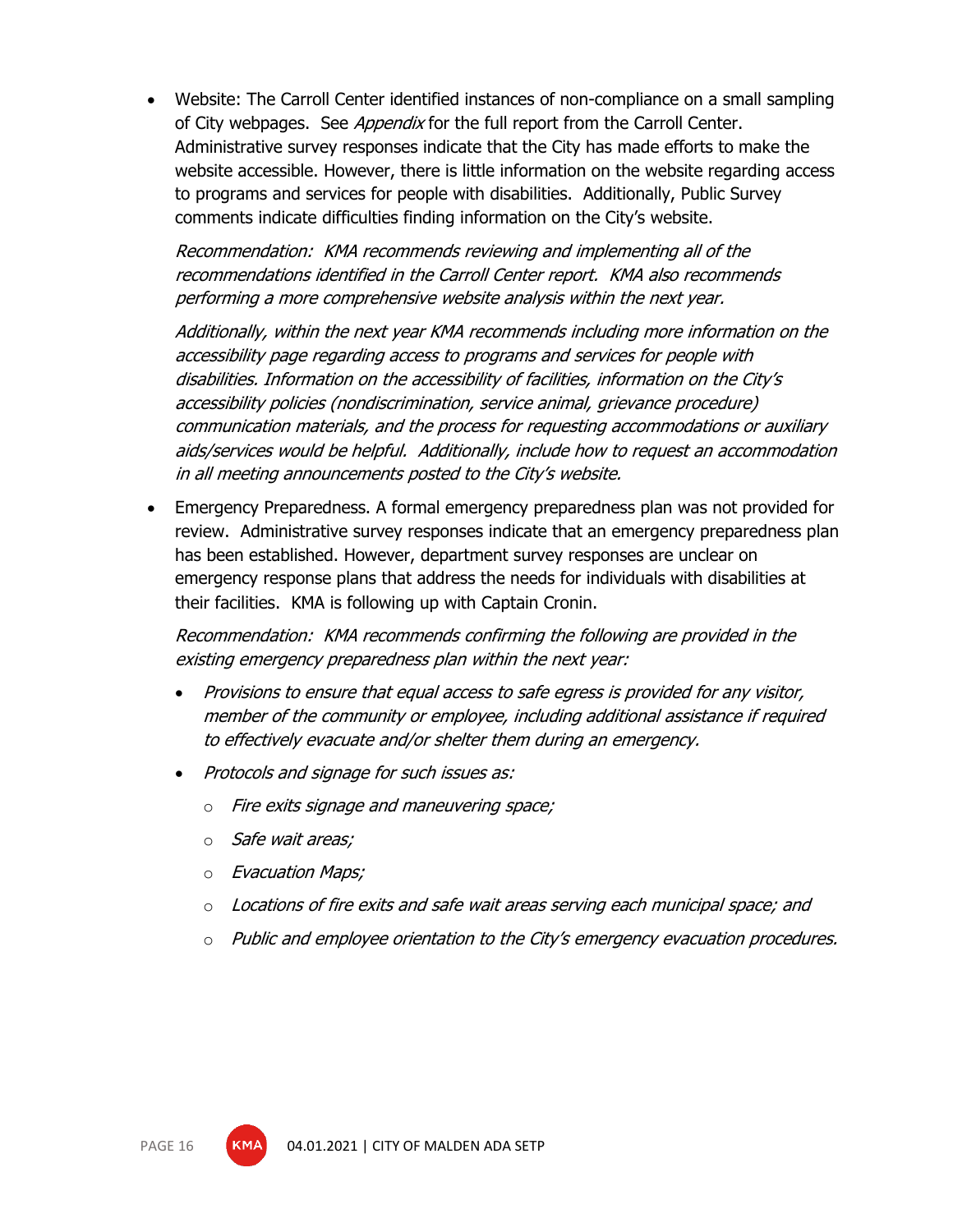#### **Assessor**

The Assessor's Department is responsible for accurately determining the value of all real and personal property located within the City of Malden for the purpose of taxation. They provide statutory exemptions, residential exemptions, motor vehicle excise, property tax abatements, and customer service related to the residents of Malden. The Assessor's Department works out of City Hall, but services are available electronically/over the phone. Currently in-person visits are by appointment only. Survey responses indicate that while the Assessor's Department personnel have received training in the City's policy of nondiscrimination, they are not aware nor have they received training in the City's policies/ procedures for responding to reasonable accommodation or auxiliary aid requests, communicating with people with disabilities, or providing outreach in a manner that is accessible.

Recommendation: KMA recommends implementing the recommendations noted in the Administrative section of this report within the next year.

#### City Clerk

The City Clerk is the keeper of the City records and vital records, oversees elections, distributes business certificates and licenses, manages City council records as well as all boards and commissions, and distributes marriage applications and licenses. They provide typical Clerk functions to the residents of Malden, such as voting, birth certificates, marriage certificates, death certificates, and raffle permits. The City Clerk's office is located at City Hall. According to the City's website, voting takes place at the following locations (some of which were not reviewed as part of our facility audits):

- Ferryway School
- 89 Pearl Street Community Room (Malden Housing Authority) not audited
- Irish American Club not audited
- Beebe School Gym and Music Room
- Early Learning Center Gym
- Senior Center Auditorium
- Salemwood School
- Forestdale School
- MVR Charter School Multipurpose Room not audited
- 630 Salem Street Community Room (Malden Housing Authority) not audited
- Suffolk Manor Community Room not audited
- Linden School

Survey responses indicate that City Clerk personnel have received training in effective communication with people with disabilities, materials about their program have a notice of



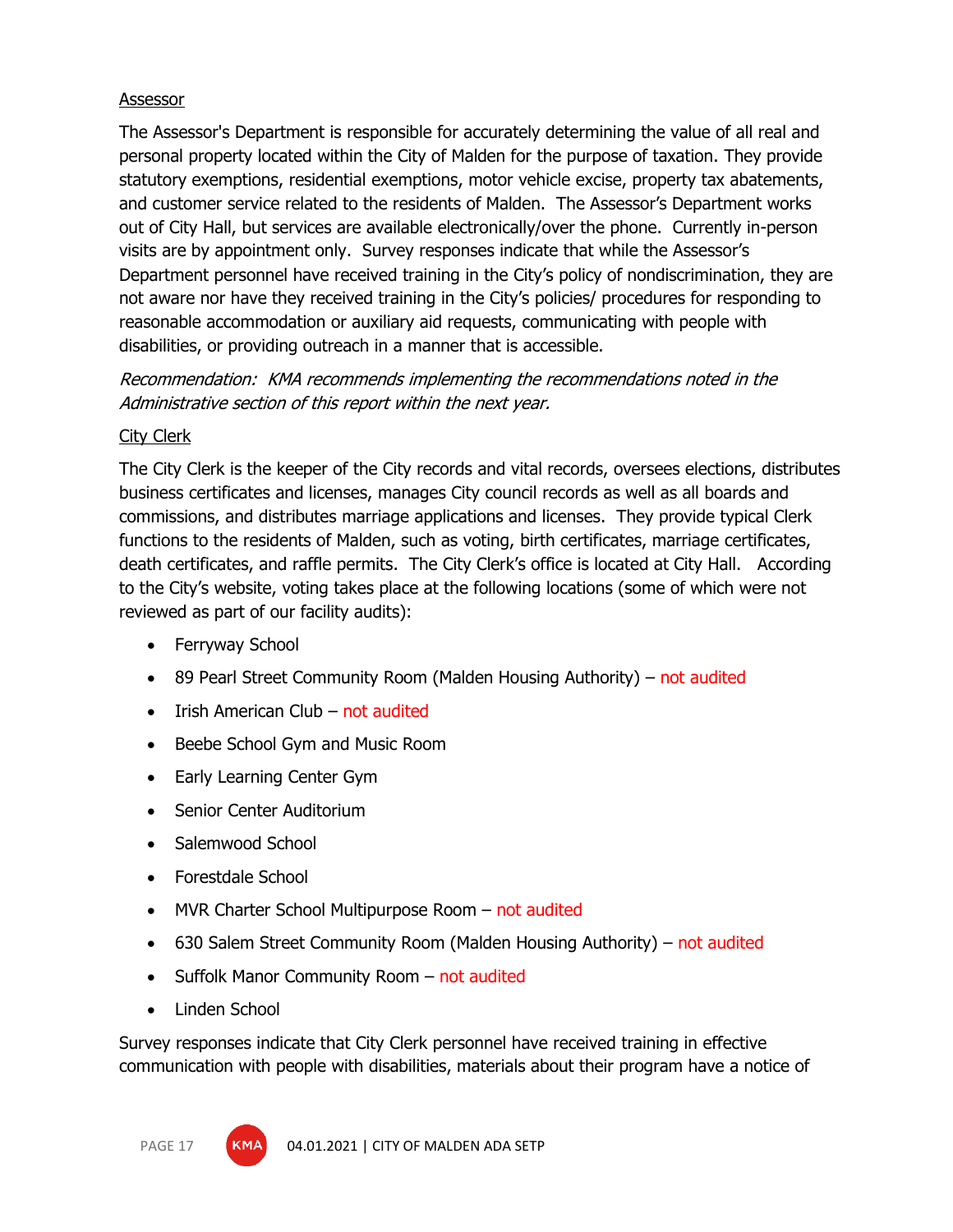nondiscrimination, and they do have resources available to request the appropriate auxiliary aids and materials in alternative formats in a timely manner. However, survey responses also indicate that City Clerk personnel have not received training in the City's policy of nondiscrimination or the City's policies/ procedures for responding to reasonable accommodation or auxiliary aid requests, the methods of communicating with people with disabilities, or providing outreach in a manner that is accessible.

Recommendation: KMA strongly recommends a review of the voting locations that were not previously reviewed for accessibility compliance within the next six months. KMA also recommends implementing the recommendations noted in the Administrative section of this report within the next year.

#### Controller

The Controller's Office is responsible for managing the City of Malden's finances. This includes overseeing all departmental appropriations, recording all expenditures, and assuring that departments operate within their annual appropriations. The Controller's Office also audits all departments and reports the City's financial status on an annual basis. The Controller also serves as Purchasing Agent for the City. The Controller's Office issues RFPs and IFBs related to procurement on behalf of the City. They are located at City Hall and their services are available online. Survey responses indicate that Controller has methods of outreach with information on how to request auxiliary aids/ services and alternative formats, has materials about their program with a notice of nondiscrimination, and they do have resources available to request the appropriate auxiliary aids and materials in alternative formats in a timely manner. However, survey responses also indicate that the Controller has not received training in the City's policy of nondiscrimination or the City's policies/ procedures for responding to reasonable accommodation or auxiliary aid requests, or the methods of communicating with people with disabilities.

Recommendation: KMA recommends implementing the recommendations noted in the Administrative section of this report within the next year.

#### **Engineering**

The Engineering Department provides the City of Malden with professional engineering and technical services to plan, design and construct City infrastructures and facilities. They oversee road, sidewalk, traffic signals, water, and drain improvement projects. They review private development site plans to ensure compliance to City standards. They also maintain engineering plans, drawings, field books, and records. The Engineering Department office is located in City Hall and they provide services Citywide within the public right of ways and at public owned properties. Survey responses indicate that the Engineering Department is aware of old and non-compliant sidewalk wheelchair ramps throughout the City. They have also received feedback regarding concerns about accessibility within construction sites including road and sidewalk construction. Public Survey responses also had many comments regarding the current sidewalk condition. Survey responses also indicate that while the Engineering Department personnel do have access to auxiliary aids and services if requested, they have not

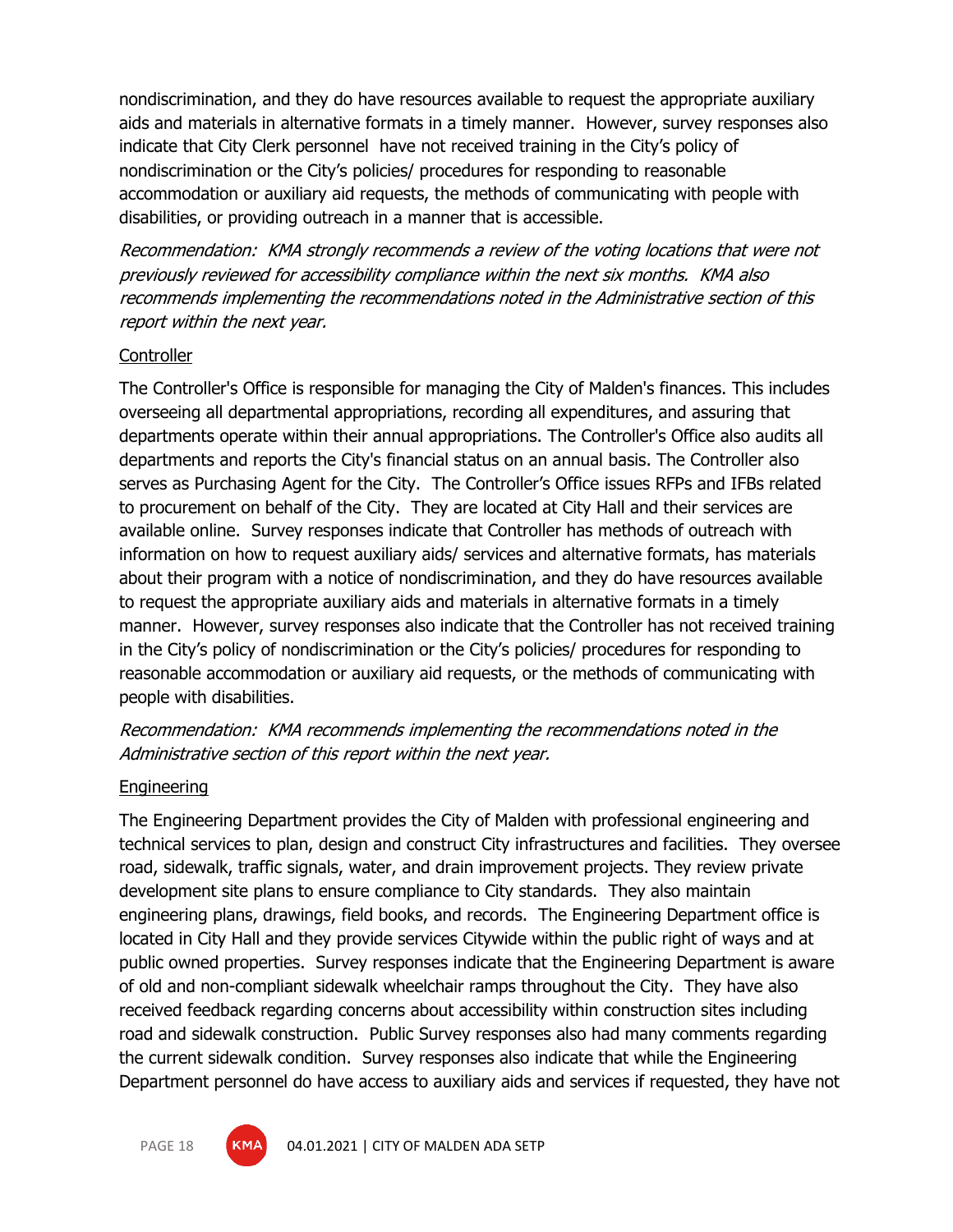received training in the City's policy of nondiscrimination, they are not aware nor have they received training in the City's policies/ procedures for responding to reasonable accommodation or auxiliary aid requests, communicating with people with disabilities, or providing outreach in a manner that is accessible.

Recommendation: Although sidewalks were not included as part of this review, KMA recommends the City perform a sidewalk analysis for accessibility compliance within the next year. KMA also recommends developing a policy within the next six months to ensure all City construction sites do not obstruct required accessible facilities. KMA also recommends implementing the recommendations noted in the Administrative section of this report within the next year.

#### Health Department

The Health Department provides inspection, enforcement, and clinical service in accordance with local and State Sanitary Codes. They provide permitting, inspections, well child, Tb, and communicable disease clinic services to the residents of Malden. Their office is located on the third floor of City Hall. Survey responses indicate that the Health Department offers separate substance abuse recovery services to people with disabilities. KMA followed up with the Health Department regarding this response. The Health Department clarified that the Health Department correctly considers those in recovery as disabled and is working various programs throughout the state to ensure that their substance abuse recovery services are accessible. is following up with the Health Department for more information on this separate program. Survey responses also indicate that Health Department personnel have received training in the City's policies/ procedures for responding to auxiliary aid requests and emergency preparedness plan that addresses the needs of people with disabilities. However, they have not received training in the City's policy of nondiscrimination, training in the City's policies/ procedures for responding to reasonable modification requests, communicating with people with disabilities, and they do not have the resources available to request reasonable modifications or auxiliary aid requests in a timely manner. The Health Department is also tasked with managing the City's response to the current COVID-19 pandemic.

Recommendation: KMA recommends reviewing the continuously changing guidance to ensure it is available in accessible formats and proposed policies are in line with the ADA. KMA recommends reviewing the current guidance and developing a policy for continued reviews within the next six months. For example, Public Survey responses indicate that outdoor dining areas encroach onto the accessible routes along the public sidewalks. For more information on ensuring emergency response plans are meeting their accessibility obligations please see the information on the ada.gov website. [\(https://www.ada.gov/emerg\\_prep.html\)](https://www.ada.gov/emerg_prep.html). KMA also recommends implementing the recommendations noted in the Administrative section of this report within the next year.

#### Human Resources

The Human Resources Department provides hiring, recruiting, and employment advertising services for the City (non-School). They also administer all benefits and benefit programs for

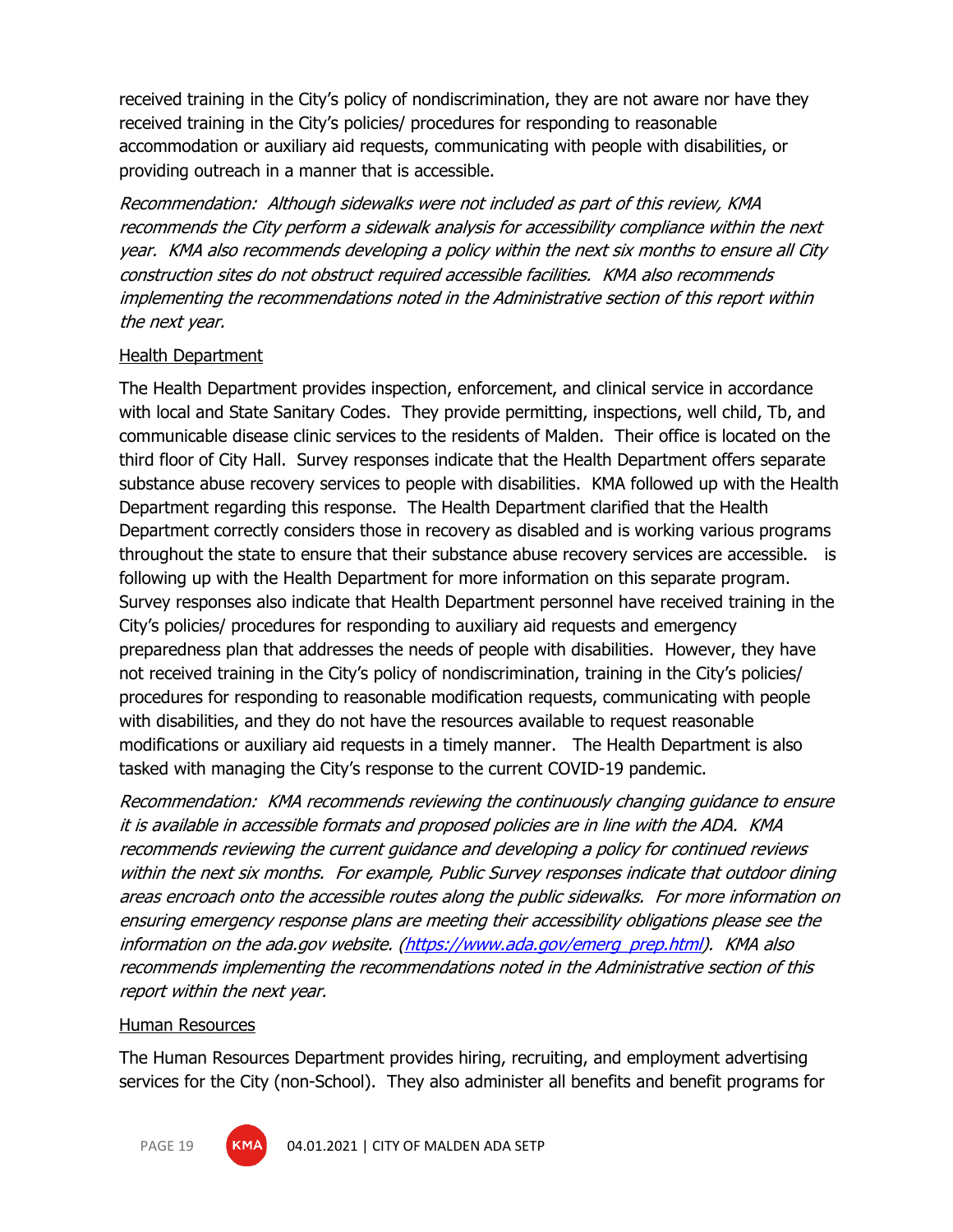City, School, and all Retirees. Additionally, they handle employee relations issues for the City. Their programs include developing hiring policies and ordinances reflecting residency preference. Their office is located in City Hall. Department survey responses indicate that while HR Department personnel have received training in the City's policy of nondiscrimination, protocols for responding to requests for reasonable modifications, and their program literature includes a notice of nondiscrimination, they have not received training in the City's policies/ procedures for responding to auxiliary aid requests, communicating with people with disabilities, the resources available to request reasonable modifications or auxiliary aid requests in a timely manner, or an emergency preparedness plan that addresses the needs of people with disabilities.

The HR Department also submitted an Employment Survey as part of this process to review the City's employment practices for accessibility requirements. Along with the completed survey, they submitted the following documents: General Policies, Leave Policies, and Job Posting Example and Employment Application. A review of the Employment Survey responses indicates that some of the City's employment practices, procedures, and personnel have not been thoroughly reviewed for accessibility. An employee manual was not provided for review. Additionally, the *Job Posting Example and Employment* Application document included stigmatizing language (see Administrative section of this report for more information) and none of the submitted documents included information on how to request the application in alternative formats.

Recommendation: KMA recommends reviewing the City's job postings and employment application process, job descriptions to distinguish between essential functions and marginal functions, developing protocols to ensure personnel files are managed so that information identifying disability is contained in a separate file, reviewing performance evaluation forms, ensuring all staff who conduct interviews have received ADA training, and ensuring the City's employment documents are available in alternate formats. KMA recommends implementing all of the policy recommendations noted above within the next year. KMA also recommends implementing the recommendations noted in the Administrative section of this report within the next year.

#### Inspectional Services

The Inspectional Services Department provides permits and inspectional services to the residents of Malden. The Inspectional Services office is located in City Hall. Survey responses indicate that while the Inspectional Services Department personnel have received training in the City's policy of nondiscrimination and have an emergency preparedness plan that addresses the needs of individuals with disabilities, they are not aware nor have they received training in the City's policies/ procedures for responding to reasonable accommodation or auxiliary aid requests, communicating with people with disabilities, or providing outreach in a manner that is accessible.

Recommendation: KMA recommends implementing the recommendations noted in the Administrative section of this report within the next year. KMA also recommends that the

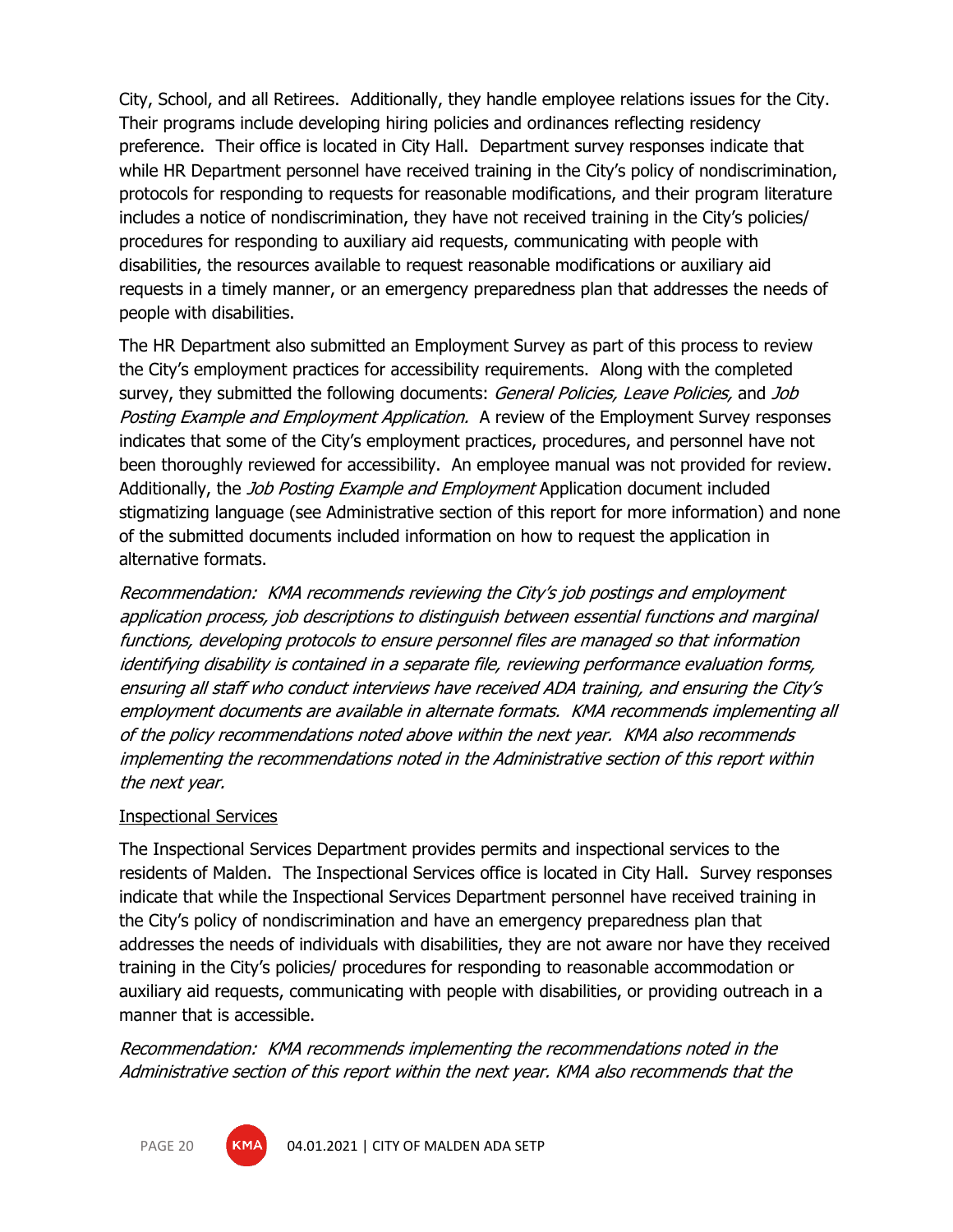Inspectional Services Department be involved in any planned architectural barrier removal projects, as there will likely be overlapping 521 CMR requirements that should be considered.

#### Information Technology (IT)

According to the City's website, the Malden Information Technology Department manages and oversees all computerized information systems for the City of Malden. Survey responses indicate that while the IT Department personnel have received some training in the City's policy of nondiscrimination, responding to reasonable modifications, and providing auxiliary aids, they are not aware nor have they received training in the City's policies/ procedures for communicating with people with disabilities, providing outreach in a manner that is accessible, or an emergency preparedness plan that addresses the needs of individuals with disabilities

Recommendation: KMA recommends following up with the Department regarding ADA compliance and their current understanding of the City's obligations within the next six months. KMA also recommends implementing the recommendations noted in the Administrative section of this report within the next year.

#### Legal Department

According to the City's website, the Malden Legal Department defends and prosecutes all actions and suits commenced by or against the City, its agents, servants, officers and employees. The Legal Department office is located at City Hall. Survey responses indicate that the Legal Department personnel have received training in the City's policy of nondiscrimination and they are aware/ have received training in the City's policies/ procedures for responding to reasonable accommodation or auxiliary aid requests, communicating with people with disabilities, providing outreach in a manner that is accessible, and an emergency preparedness plan that addresses the needs of individuals with disabilities.

Recommendation: KMA recommends following up with the Department regarding ADA compliance and their current understanding of the City's obligations within the next six months. KMA also recommends implementing the recommendations noted in the Administrative section of this report within the next year.

#### Malden Redevelopment Authority (MRA)

The Malden Redevelopment Authority administers Community Development grant programs with a broad impact across the City, including home rehabilitation and lead removal programs, physical improvement projects to public facilities, public services for low- and moderate-income people, and the development and preservation of affordable housing. Most of these activities are carried out by other entities and supported using MRA grant funds; some, such as home rehabilitation programs and the MRA's off-street parking program, are carried out by the MRA directly. The MRA's Community Development Block Grant (CDBG) program provides grant and loan opportunities for housing rehabilitation, physical improvement projects, and public service programs. These funds can be used for programs such as legal aid, English language education, senior transportation, health clinics, youth programs, and programs for people with disabilities.

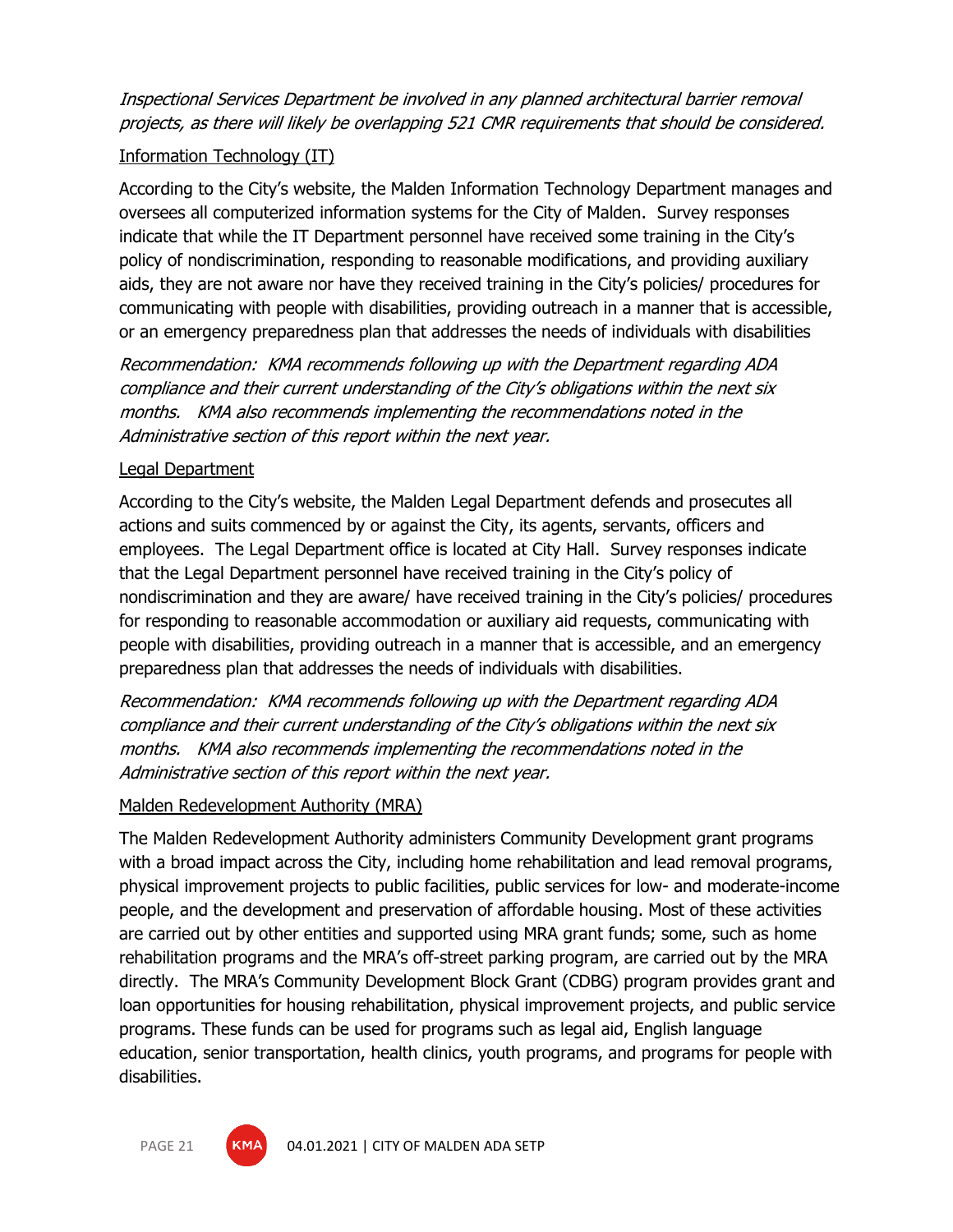The MRA's programs, which consist mainly of grant funding opportunities, take place primarily online or in the MRA office at City Hall on the Third Floor. Public hearings and meetings are conducted in City-owned ADA-accessible buildings proximal to public transportation, such as City Hall or the nearby Senior Center. MRA staff will sometimes meet residents at their home to discuss a rehabilitation project or will visit the site of a CDBG-funded activity to ensure it is running smoothly. The MRA parking program takes place at the MRA's garages on Centre Street, and at parking lots throughout downtown Malden.

Survey responses indicate that some programs funded with CDBG funds, such as youth sports programs, may not be accessible for people with disabilities. Other programs, such as an adaptive swim program, are designed specifically for people with disabilities. MRA physical improvement projects follow ADA requirements, including park improvements, pedestrian upgrades, or building projects. The MRA does offer separate programming for people with disabilities through its CDBG funds. These programs include support of the Communitasadministered Adaptive Swim Program, the Malden Elderly Transportation Program, and home rehabilitation that can include accessibility upgrades depending on the needs of the residents. The MRA also funds ADA sidewalk and signal improvements across the city.

Survey responses indicate that the MRA personnel have not received training in the City's policy of nondiscrimination and they are not aware nor have they received training in the City's policies/ procedures for responding to reasonable accommodation or auxiliary aid requests, communicating with people with disabilities, providing outreach in a manner that is accessible, or an emergency preparedness plan that addresses the needs of individuals with disabilities.

Recommendation: KMA recommends implementing the recommendations noted in the Administrative section of this report within the next year. Within the next year, KMA also recommends a review of the programs funded with CDBG funds to ensure they are compliant with the ADA. Develop a policy to ensure future programs funded by CDBG funds are aware of their obligations under the ADA.

#### Mayor's Office

The Mayor's office is the executive office in the City and provides a wide variety of services including:

- Constituent services troubleshooting resident issues as well as all matters concerning City government;
- Communications utilizing technology to provide more efficient and improved service, the City's website is maintained by this office;
- Business development assisting Malden businesses and encouraging businesses to Malden;
- Managing the MBTA Youth Pass Program;
- Oversees all departments; and
- Works on various city initiatives.



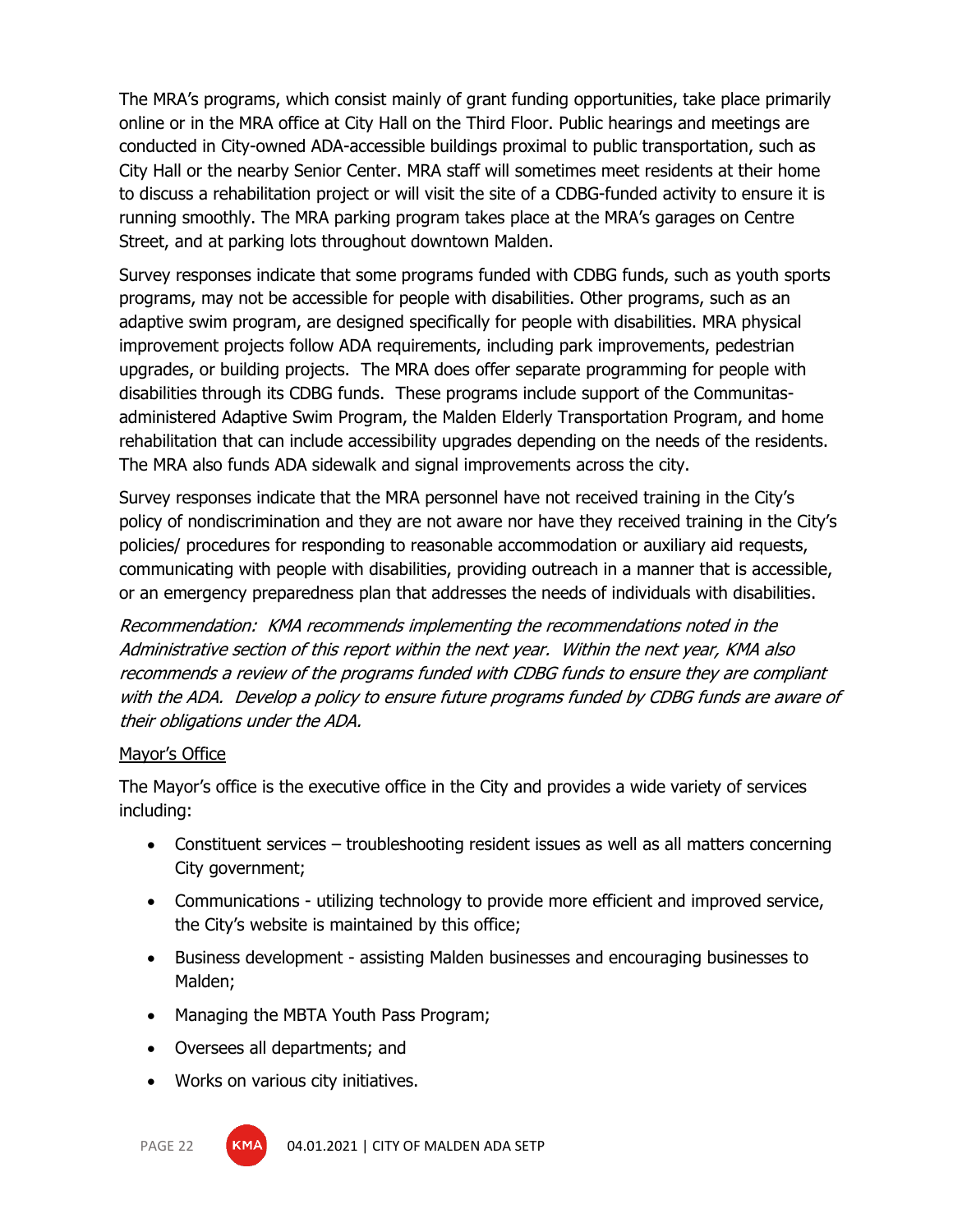Programs include new business services, management of boards and commissions, MBTA Youth Pass Program, and emergency management services. The Mayor's Office is located in City Hall on the fourth floor. Survey responses indicate that the Mayor's Office does not have equipment to communicate with hearing impaired residents. Survey responses also indicate that while the Mayor's Office personnel have received training in the City's policy of nondiscrimination and materials contain a statement of nondiscrimination, they are not aware nor have they received training in the City's policies/ procedures for responding to reasonable accommodation or auxiliary aid requests, communicating with people with disabilities, providing outreach in a manner that is accessible, or an emergency preparedness plan that addresses the needs of individuals with disabilities.

Recommendation: KMA recommends implementing the recommendations noted in the Administrative section of this report within the next year, paying particular attention to methods of communicating with people with disabilities.

#### Retirement Department

The Malden Retirement Department administers retirement benefits and pension investments for the city of Malden employees. Their office is located in City Hall. They do not offer programs for the public. Survey responses indicate that the Retirement Department personnel have not received training in the City's policy of nondiscrimination and they are not aware nor have they received training in the City's policies/ procedures for responding to reasonable accommodation or auxiliary aid requests, communicating with people with disabilities, providing outreach in a manner that is accessible, or an emergency preparedness plan that addresses the needs of individuals with disabilities.

Recommendation: KMA recommends implementing the recommendations noted in the Administrative section of this report within the next year.

#### Treasurer's Office

The Treasurer's Office administers taxes, utility billing, and collections. Their programs include payment of all tax, utility, parking and violations, as well as providing city trash bags. Their office is located in City Hall on the second floor. Survey responses indicate that while the Treasurer's Office personnel have resources available to provide print materials in alternative formats, they have not received training in the City's policy of nondiscrimination, they are not aware nor have they received training in the City's policies/ procedures for responding to reasonable accommodation or auxiliary aid requests, communicating with people with disabilities, providing outreach in a manner that is accessible, or an emergency preparedness plan that addresses the needs of individuals with disabilities.

Recommendation: KMA recommends implementing the recommendations noted in the Administrative section of this report within the next year.

#### Veteran's Services

The Veteran's Services Department provides services to veterans, their spouses and/or widows and minor dependents. Their services include providing Chapter 115 MA Dept. of Veterans

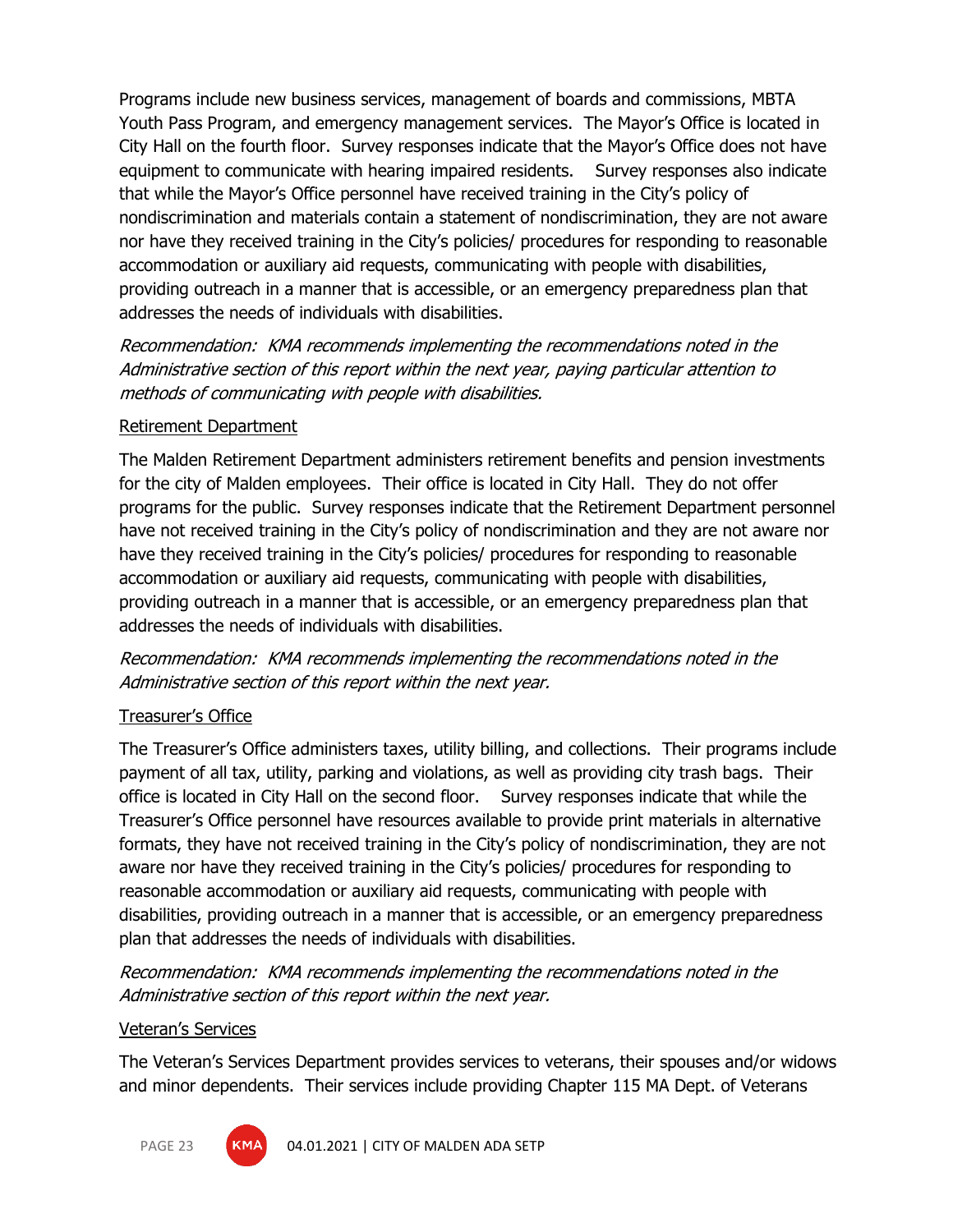Services benefits to eligible applicants. The Veteran's Services Department is located in City Hall. Survey responses indicate that Department personnel are available for home visits for those that are not able to meet at the office. Survey responses also indicate that while the Veteran's Services Department personnel have received training in the City's policy of nondiscrimination, they are aware and have received training in the City's policies/ procedures for responding to reasonable accommodation or auxiliary aid requests, and resources available to provide auxiliary aids/ services and alternative formats. However, they have not aware nor have they received training in communicating with people with disabilities, the Massachusetts Relay Service, or an emergency preparedness plan that addresses the needs of individuals with disabilities, and they have not providing outreach in a manner that is accessible.

Recommendation: KMA recommends implementing the recommendations noted in the Administrative section of this report within the next year.

# **City Yards (Public Works)**

The City Yards (Public Works) building is located at 356 Commercial Street. The site consists of surface parking, a reception area for the public, an employee break room, and toilet rooms. There are no accessible parking spaces provided at this facility. The principal barriers identified include:

- Lack of accessible parking
- The public entry door is not located on an accessible route, due to the slopes, and lacks level door maneuvering clearances.
- The mail slot at the public entry door is too high.
- The threshold at the entry vestibule is too high.
- The reception bell and desk are too high.
- The door at the stairwell along the accessible route to the toilet rooms and employee breakroom lacks the required maneuvering clearances.
- The multiuser toilet rooms lack accessible elements.
- The employee entry door is not accessible due to the step.
- The employee breakroom table lacks the required knee clearance.

Recommendation: Due to the relatively low traffic of this building and limited public access, KMA recommends prioritizing mitigations to the areas open to the public. KMA recommends mitigating all other barriers identified in the audit report as part of routine maintenance, planned alterations or in response to a specific request and as City budget permits within the next 3-5 years.

#### Public Works

The Public Works Department maintains streets & sidewalks, water & sewer, trash & recycling,

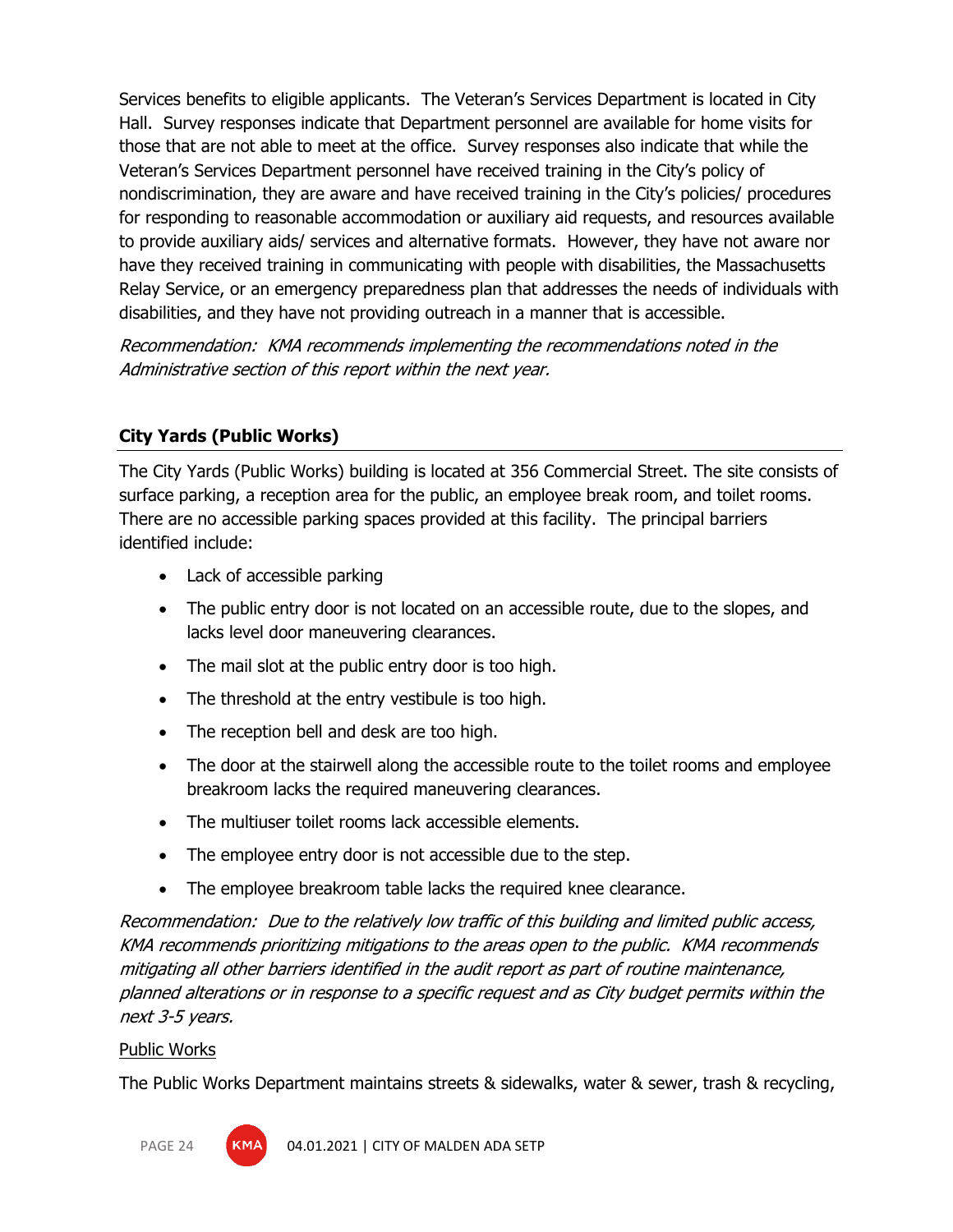parks, trees, and street lighting. The provide permits, recycling bins, stickers for barrels and white good stickers to residents of Malden. They are located at the City Yards facility on Commercial Street. Survey responses indicate that while the Public Works Department personnel have received training in the City's policy of nondiscrimination and have resources available to provide print materials in alternative formats, they have not they are not aware nor have they received training in the City's policies/ procedures for responding to reasonable accommodation or auxiliary aid requests, communicating with people with disabilities, or providing outreach in a manner that is accessible. Public survey responses indicate concerns with snow removal and accessibility.

Recommendation: KMA recommends reviewing the snow removal policies to ensure they prioritize clearing required accessible routes within the next six months. KMA also recommends implementing the recommendations noted in the Administrative section of this report within the next year.

#### **Community Garden**

The Community Garden is located at the intersection of Faulkner Street and Bryant Street. The site consists of several planting beds for public use. There are no toilet facilities or off-street parking provided. The principal barriers identified include:

- The garden entrances, planters, and picnic tables are not located on an accessible route.
- The picnic table lacks the required knee/ toe clearance for a forward approach.
- The gates lack the required 10" of smooth surface along the bottom of the push side.

According to the City's website, the Community Garden is managed by members of the City. Residents have the opportunity to adopt a planting bed for a small fee per year. It is unclear whether the Community Garden is managed by a City Department and whether they are aware of their accessibility obligations.

Recommendation: KMA recommends reviewing the ADA obligations and including Community Garden personnel in departmental trainings within the next six months. Since the Community Garden is a unique program and used by many residents of the City, KMA recommends providing at least one garden on an accessible route within the next one to three years. This can be achieved through architectural barrier removal at the existing Community Garden or by providing an additional accessible garden area in an alternate location. For example, providing raised beds at the Senior Center that are located on an accessible route available for community use. KMA recommends ensuring that the information on the policy and the process for implementation is disseminated.

#### **Fire Stations**

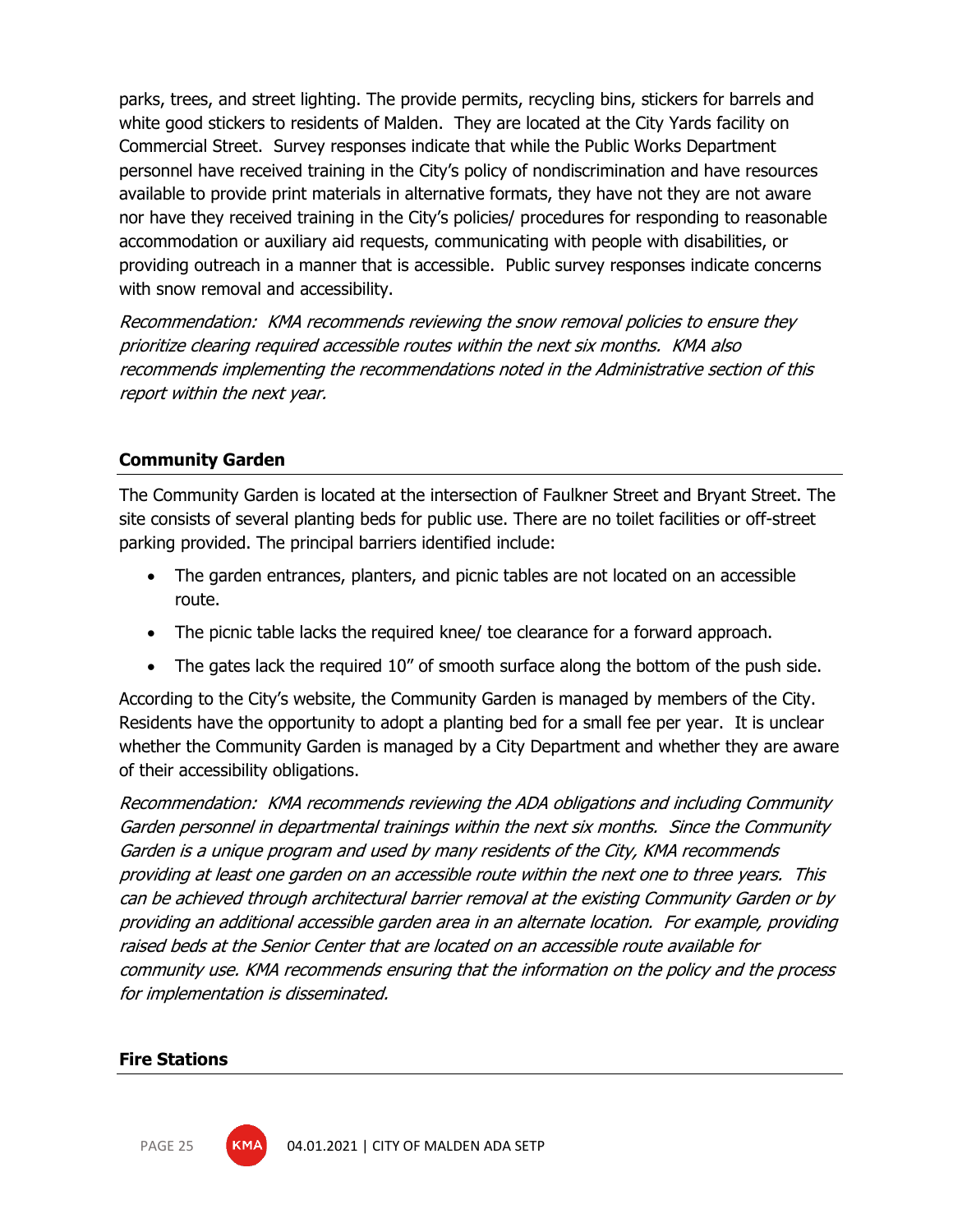KMA reviewed the following fire stations:

Fire District 1 Station – Headquarters

Fire District 3 Station

Fire District 4 Station

The Fire District 1 Headquarters is a two-story building consisting of a reception area for the public, offices, sleeping quarters, toilet and shower rooms, a kitchen and dining room, gym, training room, and typical firehouse function areas. The Fire District 3 and Fire District 4 Stations are one-story buildings consisting of similar spaces. Public tours are offered at all three stations. The Fire District 4 Station is shared with the City of Revere.

The principal barriers identified at the fire stations include:

- Lack of accessible parking spaces.
- Lack of tactile/ braille signage.
- There is no accessible route to the second floor of the District 1 station.
- Entry doors lack maneuvering clearances.
- Toilet rooms and locker rooms lack the required footprints, clearances, and/or accessible elements.
- Thresholds are too high.
- Coat hooks are mounted too high.
- Door hardware requires tight grasping and twisting of the wrist to operate.
- Doors do not provide the required clear width.
- Employee common use spaces are not located on an accessible route, due to things like slope issues, changes in level, and door maneuvering clearance issues.
- The District 4 accessible parking spaces have slopes >2% and lack the required signage.
- The District 4 walkways and apparatus entrance have slopes issues.
- The District 1 reception counter is too high.
- The District 1 apparatus bay lacks an interior accessible route and the route through the garage doors has slope issues.
- The employee kitchens lack knee clearance for a forward approach at the sink, controls are mounted too high, lack accessible seating, and not enough storage is provided within an accessible reach range.
- There is a change in level  $>1/4$ " vertical at the District 3 apparatus bay, which is used by the public for tours.

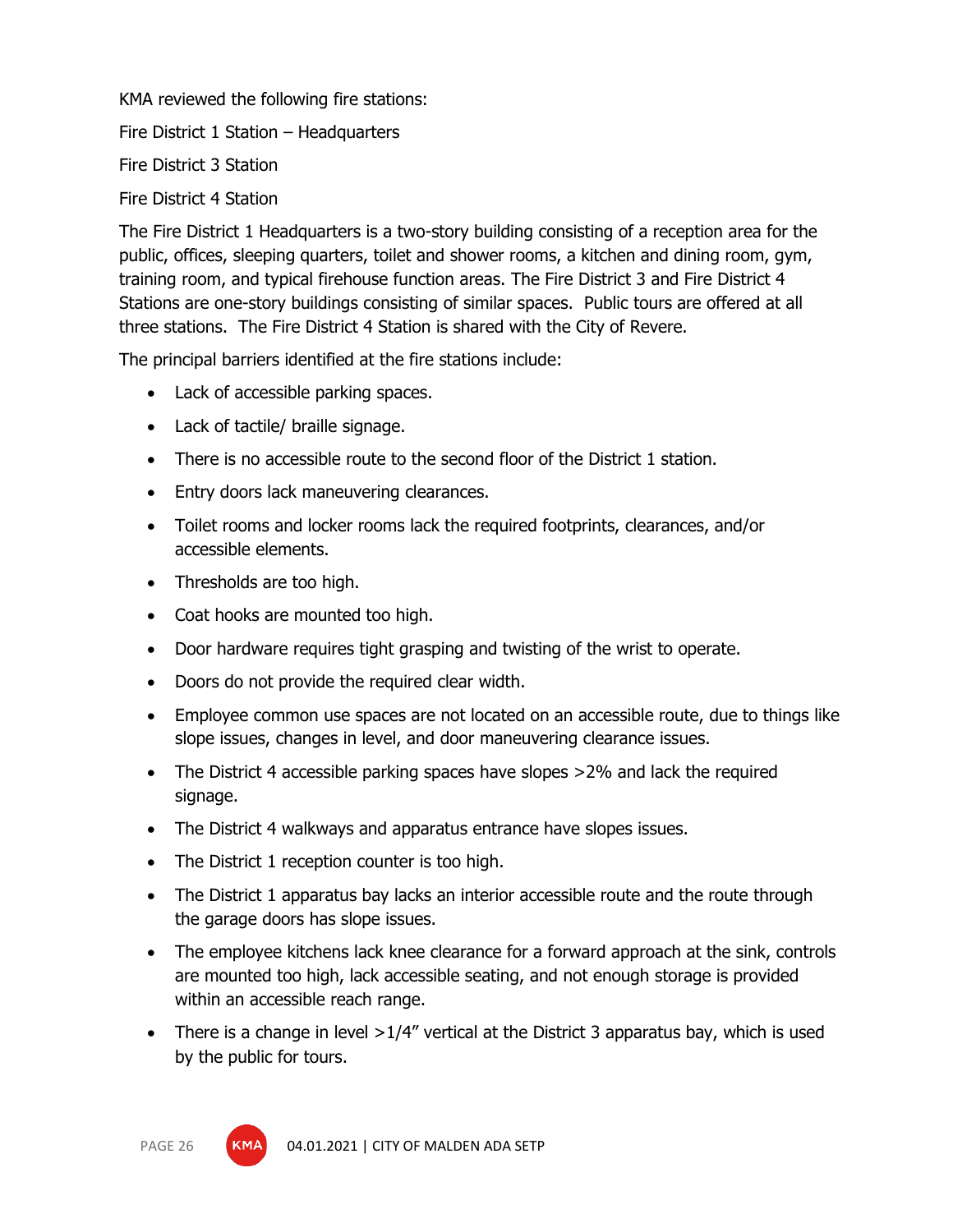• The District 4 drinking fountain lacks knee clearance for a forward approach and is not a hi-lo type.

Recommendation: Due to the moderate traffic at the Fire Stations, KMA recommends prioritizing mitigations to the areas open to the public – including spaces used for tours within the next one to three years. Within the next 6 months, KMA recommends developing a policy to ensure all programs offered on the second floor of Fire Station 1 can be provided in an alternative accessible location and that the tours at Fire Station 3 are routed along the accessible route through the main entrance. KMA recommends mitigating all other barriers identified in the audit report as part of routine maintenance, planned alterations or in response to a specific request and as City budget permits within the next three to five years.

#### Fire Department

The Malden Fire Department (MFD) is a full-time paid/career municipal fire department with 108 uniformed fire service personnel and 3 civilian personnel. The MFD is a 24 hour/day, 365/day per year, emergency service provider to the City of Malden. The services provided by the department range from fire suppression to emergency medical service to hazardous material incident response to rescue services ranging from vehicle extrication to confined space. Within the department are 3 support divisions:

- 1. The fire prevention division the duties of this division include, but are not limited to, building inspection and fire and life safety code enforcement, the issuing of related permits and public fire safety education.
- 2. The training and safety division the duties of this division include, but are not limited to, the training of all personnel in the operations they may be expected to perform while carrying out their assigned duties and the operation and maintenance of the tools associated with those operations. In addition, this division also oversees the maintenance and repair of all department vehicles.
- 3. The fire alarm division The duties of this division include, but are not limited to, receiving calls requiring emergency response and the dispatching of the appropriate fire companies. In addition, this division is the center of all radio system communications utilized by the department.

The MFD provides all types of emergency service response to the residents of the City. The MFD functions out of the Fire District 1 Station- Headquarters, the Fire District 3 Station, the Fire District 4 Station, and the Training & Safety Division located at 114 Centre Street. Services include, but not limited to, fire suppression, emergency medical response, hazardous material incident response, rescue operations as well fire prevention, public safety education, emergency call-taking and dispatching as well as working cooperatively with other city agencies to ensure the safety of our residents, businesses and all visitors to our city. Survey responses indicate that the MFD personnel have received training in the City's policy of nondiscrimination, they are aware and have received training in the City's policies/ procedures for responding to reasonable accommodation or auxiliary aid requests, and communicating

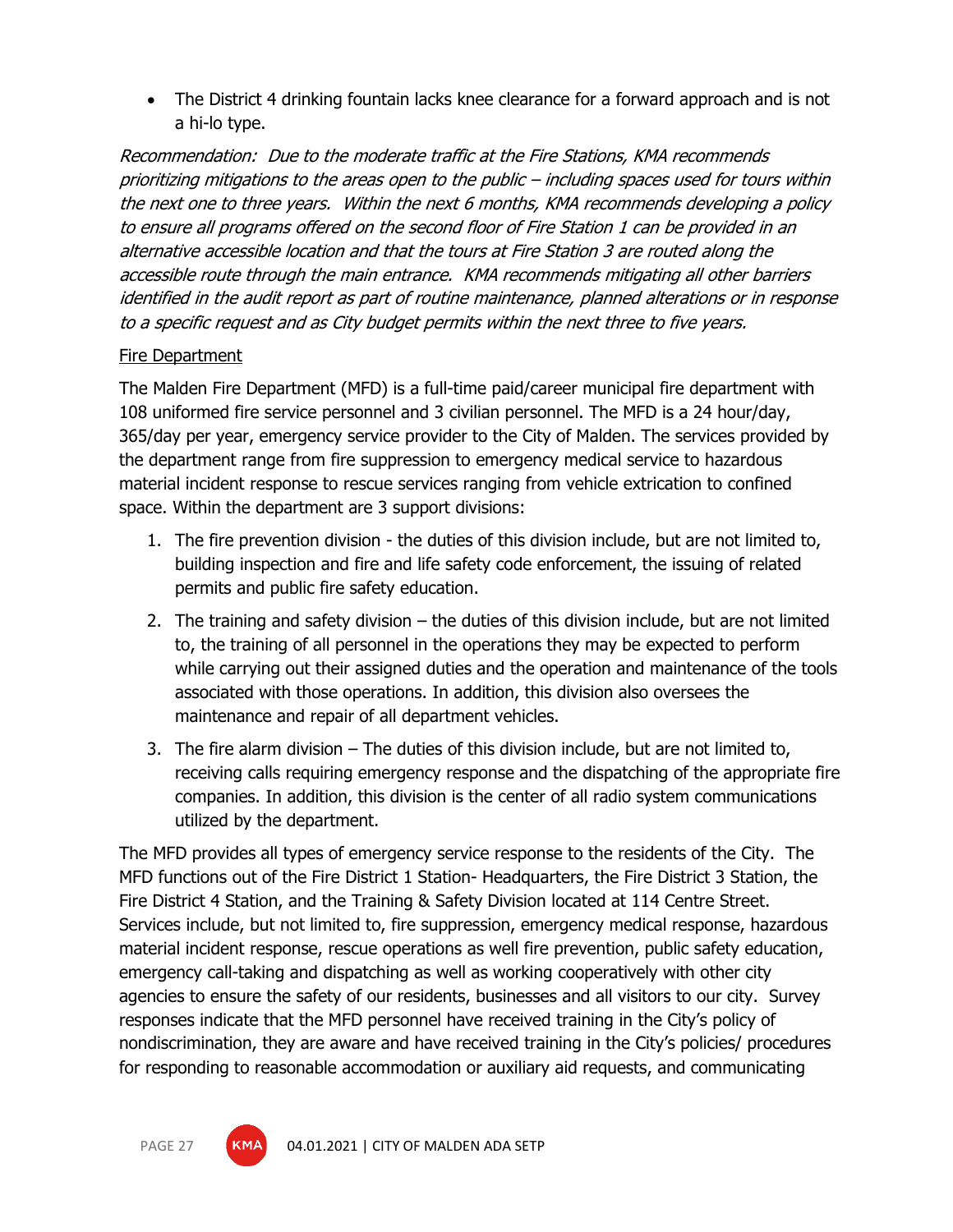with people with disabilities. However, they are not aware of how to use the Massachusetts Relay Service and their methods of outreach do not alert recipients on how to request auxiliary aids/ services or alternative formats.

Recommendation: KMA did not review 114 Centre Street as part of this review and recommends reviewing it for accessibility requirements within the next 6 months. KMA also recommends implementing the recommendations noted in the Administrative section of this report within the next year.

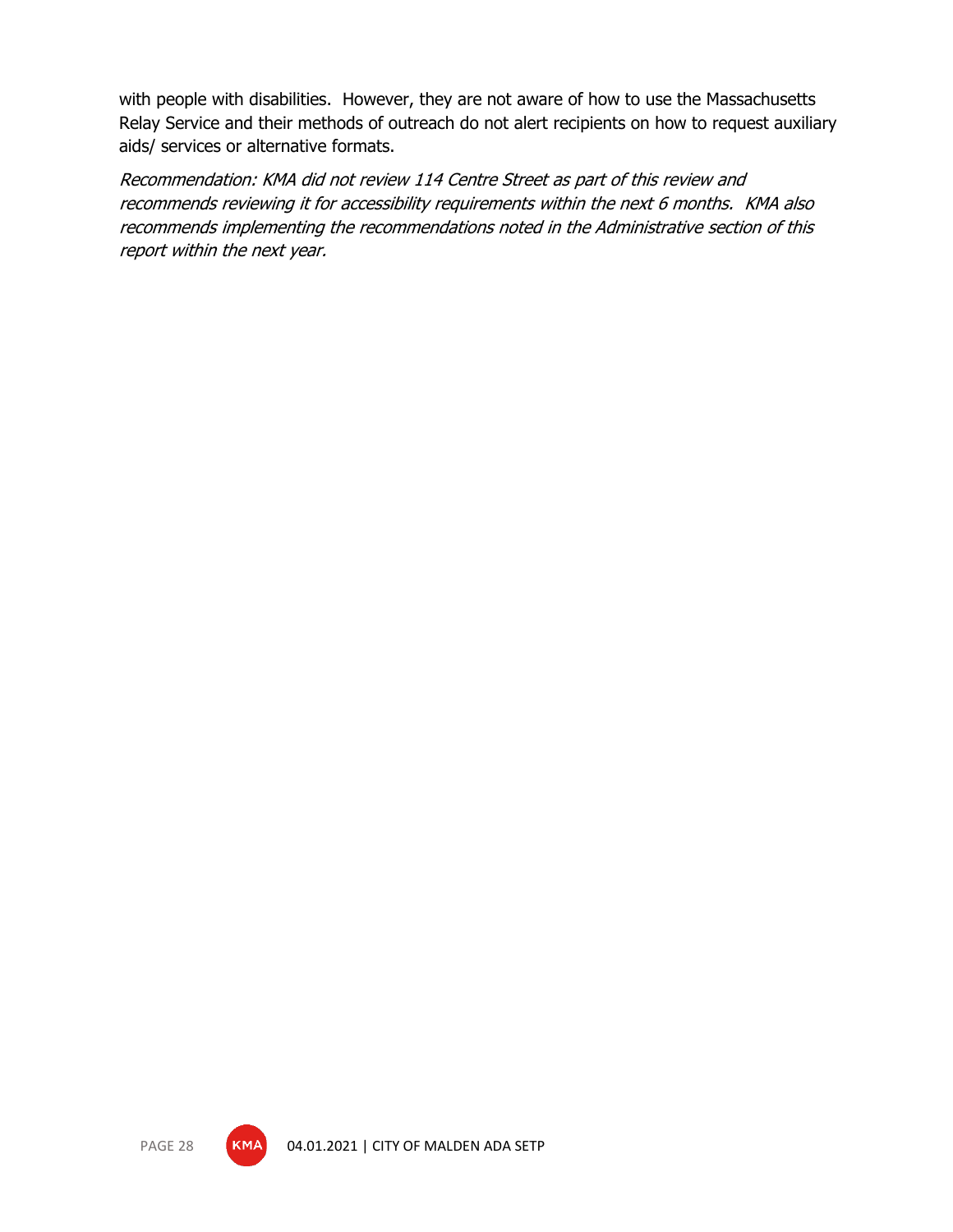## **Forest Dale Cemetery Offices and Garage**

The Forest Dale Cemetery Office is located on 150 Forest Street. The site consists of a onestory building with an administrative office open to the public, one private office, and two toilet rooms. There is no accessible parking provided at the surface parking lot. The principal barriers identified include:

- Lack of accessible parking.
- Lack of accessible entrances.
- Lack of tactile/ braille signage.
- Door hardware requires tight grasping and twisting of the wrist to operate.
- The toilet rooms lack the required footprint and accessible elements for an accessible toilet room.

Recommendation: Due to the moderate traffic at the Forest Dale Cemetery Offices and Garage, KMA recommends mitigating all the barriers identified in the audit report within the next three to five years. KMA recommends prioritizing the areas open to the public, especially the exterior areas due to their high visibility.

#### Cemetery Department

The Cemetery Department manages the Forest Dale Cemetery, which is owned by the City of Malden. They supply burial lots for residents of Malden who have lived in the city for the last 5 years of their life. They are located out of the Forest Dale Cemetery offices. Survey responses indicate that the Cemetery Department is aware of the lack of accessible entrances at their office location. Survey responses indicate that while the Cemetery Department personnel have received training in effective communication with people with disabilities, they are not aware nor have they received training in the City's policy of nondiscrimination or the City's policies/ procedures for responding to reasonable accommodation or auxiliary aid requests, the methods of communicating with people with disabilities, or providing outreach in a manner that is accessible.

Recommendation: KMA recommends implementing the recommendations noted in the Administrative section of this report within the next year.

# **Parking Department**

The Parking Department is located at 7 Jackson Street within a public parking garage not owned by the City. The office is accessed from the public sidewalk and the nearby designated accessible parking space. The Parking Department noted during the audit that parking is validated for visitors to the office. The principal barriers identified include:

- Accessible parking spaces lack an access aisle.
- The accessible route from the accessible parking to the entrance has cross slopes >2%.



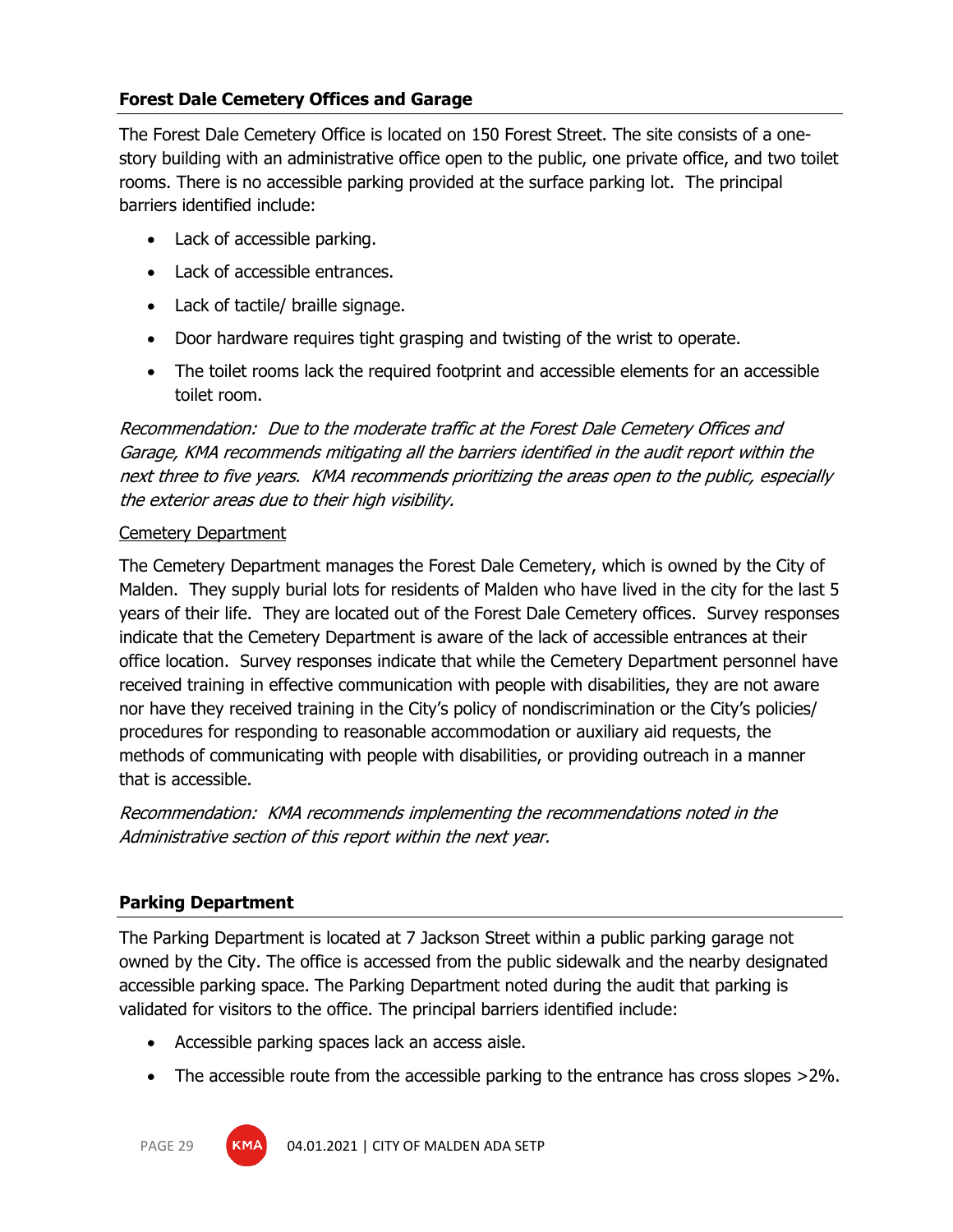- The curb ramp is too steep.
- The entrance ramp is too steep, lacks a 60" landing at the bottom, lacks edge protection, and has abrupt changes in level.
- Several doors lack the required maneuvering clearances.
- The sidewalk entrance door has a threshold too is too high.
- The drop box and doorbell are too high.
- The entrance to the Parking Department lacks a level landing and is too heavy.
- Office door hardware requires tight grasping and twisting of the wrist to operate.
- Office door glazed panels are too high.
- TVs and hand sanitizers protrude into the circulation space.
- Accessible elements in the toilet rooms are missing and/ or not mounted in the correct locations.

Recommendation: Due to the high traffic at the Parking Department, KMA recommends mitigating all the barriers identified in the audit report within the next year. KMA recommends prioritizing the areas open to the public, especially the parking areas due to their high visibility.

#### Parking Department

The Parking Department provides oversight, management and enforcement for all parking related matters in the City of Malden. Their public programs include parking permits, answering parking questions, and collecting fines. Their office is located at the Parking Department on Jackson Street. Survey responses indicate that they charge user fees, but KMA followed up with the Department and clarified that they do not charge any additional fees for accessible parking. The Parking Department follows the State requirements for all accessible parking in the City. Survey responses indicate that while the Parking Department personnel have resources available to respond to requests for alternative formats and auxiliary aids/ services in a timely manner, they have not received training in effective communication with people with disabilities, they are not aware nor have they received training in the City's policy of nondiscrimination or the City's policies/ procedures for responding to reasonable accommodation or auxiliary aid requests, providing outreach in a manner that is accessible, or an emergency preparedness plan that addresses the needs of individuals with disabilities.

Recommendation: KMA recommends implementing the recommendations noted in the Administrative section of this report within the next year.

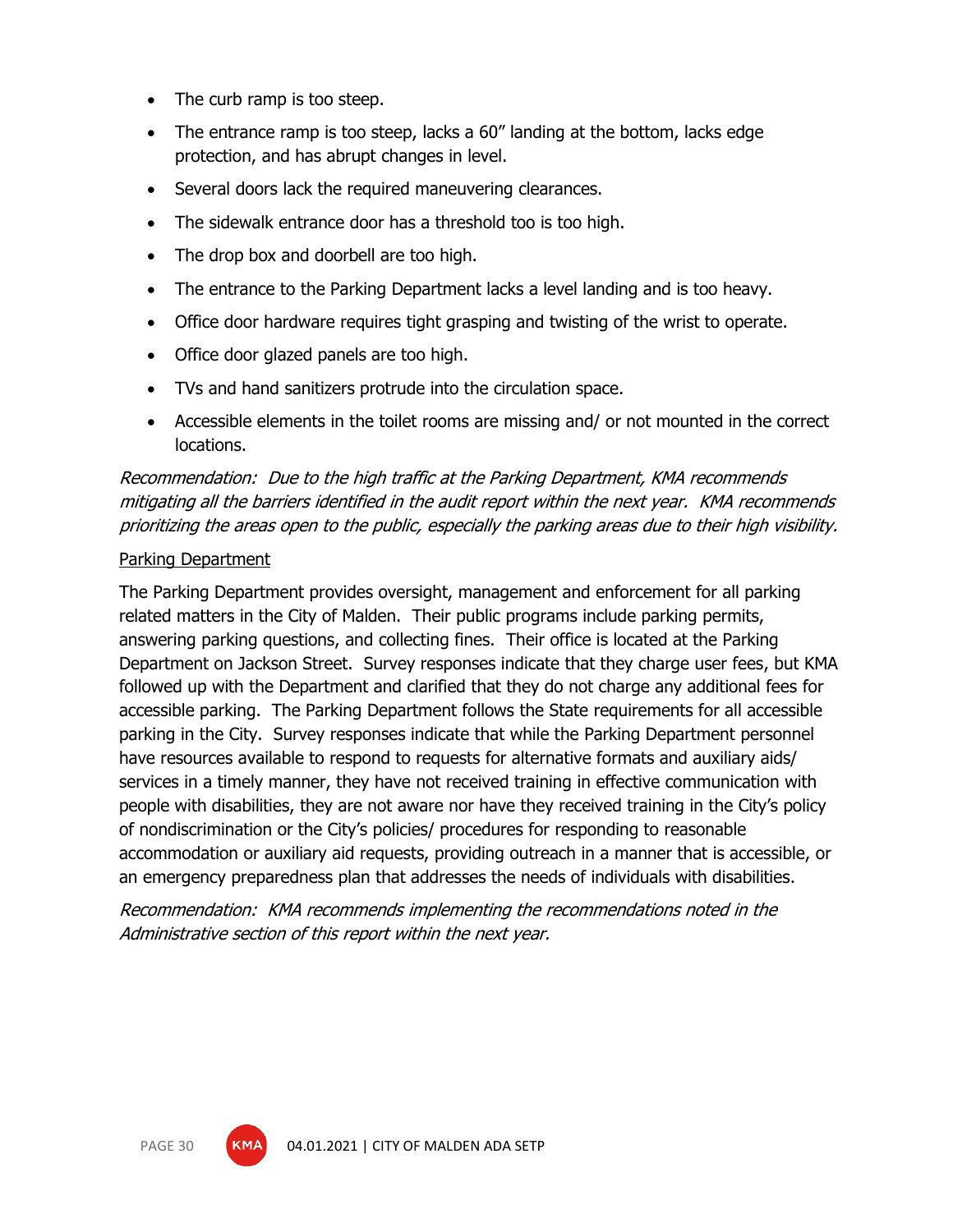#### **Parks**

KMA audited the following parks:

Bell Rock Memorial Park

Coytemore Lea Park

Devir Park

Fellsmere Park & Pond

O'Connell Park

Pine Banks Park & Dog Park

Tartikoff Park

Trafton Park & Dog Park

Wallace Park

When provided, the parks lacked accessible parking, accessible routes to amenity features, and accessible seating.

Recommendation: KMA recommends mitigating all the barriers identified in at least one park per district within the next one to three years with priority going to the park that has the highest use/ traffic and parks with unique amenity features, especially the memorials that are utilized for City events, skateparks, and dog parks.

#### Recreation Department

The mission of the Recreation Department is to provide safe, quality and affordable programs to residents of all ages, cultures and abilities. Staff members are qualified professionals and volunteers are dedicated to serving the diverse Malden community with excellence and pride. They offer the following programs:

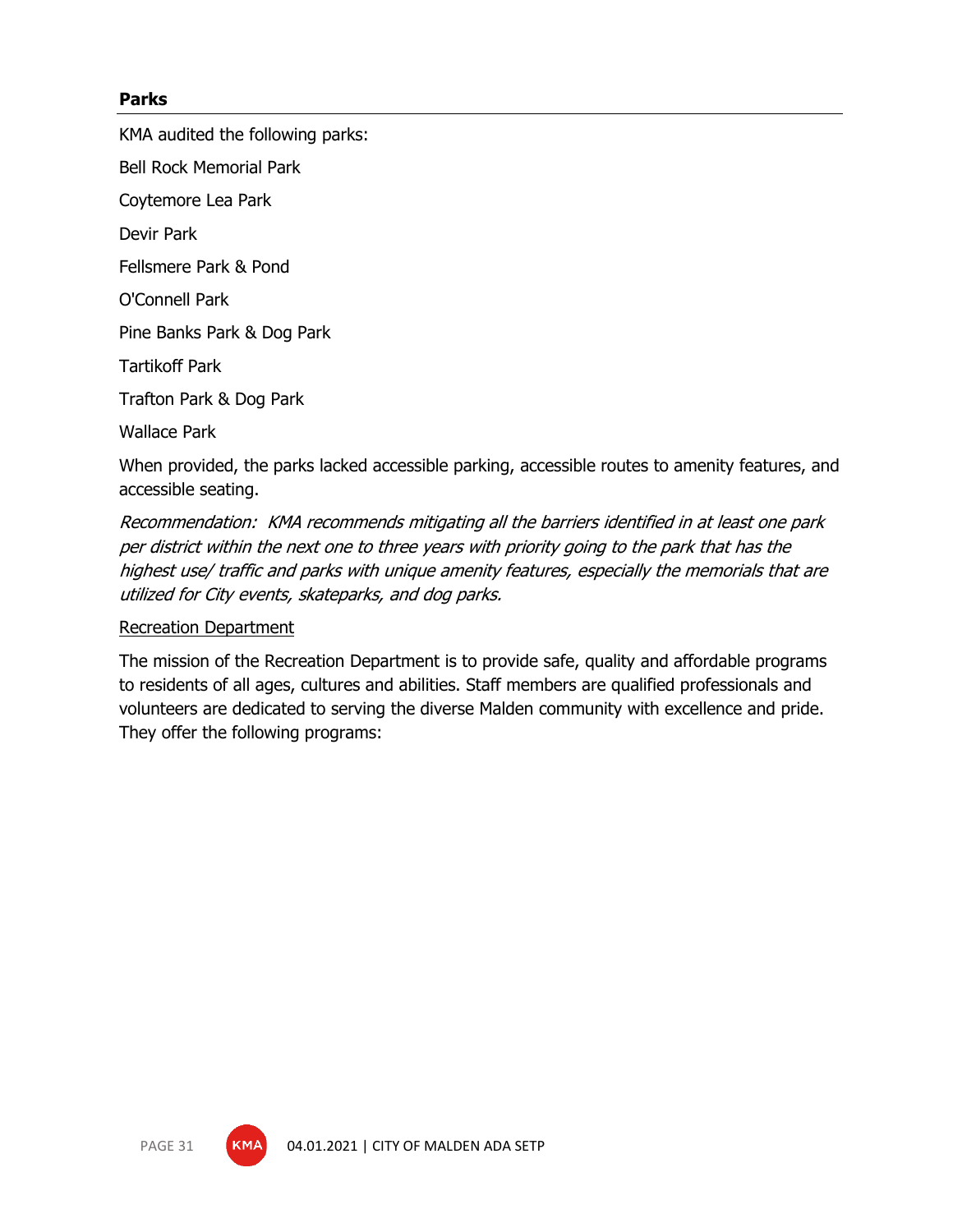| Open Gym                          | <b>Adaptive Sports</b>                                    | Malden Youth Basketball                           |  |
|-----------------------------------|-----------------------------------------------------------|---------------------------------------------------|--|
| -Youth Open Gym                   | -Unified Hoops                                            | -Summer Recreation League                         |  |
| -Malden Police Collaboration      | -Unified Kickball                                         | -Winter Recreation League                         |  |
| <b>Summer Clinics</b>             | July 4th                                                  | Play Like A Girl -                                |  |
| -Basketball<br>- Tennis           | $3$ on $3$                                                | <b>Malden National Honor</b>                      |  |
| - Rowing<br>-All Sports           | <b>Basketball Tournament</b>                              | Society                                           |  |
| -Volleyball<br>-Field Hockey      |                                                           |                                                   |  |
| Volleyball - 2 Seasons            | MS Girls Basketball League                                | Malden Public Schools                             |  |
| Tennis – 4 Seasons                | Gymnastics - 4 Season                                     | Middle School Programs                            |  |
| Bounce! - Girls Basketball Clinic | Al Locke Basketball League                                | -Girls Volleyball League                          |  |
| Youth Wrestling                   | Mac Singleton Basketball League                           | -Flag Football League<br>-Girls Travel Basketball |  |
| Youth Girls Softball              | Introduction to Yoga                                      | - Outdoor Track and Field                         |  |
| Adult Men's Basketball            | Tiny Tornadoes Futbol Club                                | -Inner City Basketball                            |  |
| Pickleball - Play and Tournament  | 5 <sup>th</sup> & 6 <sup>th</sup> Grade Basketball League | League                                            |  |
| Adult Women Soccer                | Adult Women's Softball                                    | -Softball/Baseball                                |  |

Their programs are located at City parks, school Gyms, and Macdonald Stadium. Survey responses indicate that while the Recreation Department personnel have received training in the City's policy of nondiscrimination and effective communication with people with disabilities, they are not aware nor have they received training in the City's policies/ procedures for responding to reasonable accommodation or auxiliary aid requests, methods of communicating with people with disabilities, providing outreach in a manner that is accessible, or an emergency preparedness plan that addresses the needs of individuals with disabilities.

The Recreation Department offers a wide array of programs to the residents of Malden. It is unclear whether all the programs have been reviewed for accessibility requirements and whether associated staff/ volunteers are aware of the ADA obligations.

Recommendation: KMA recommends implementing the recommendations noted in the Administrative section of this report within the next year. KMA also recommends a review of each program the Recreation Department provides, paying particular attention to the adaptive/ unified leagues. Ensure all programs are provided in an accessible manner, at accessible locations, and all staff/ volunteers are made aware of the accessibility requirements within the next six months.

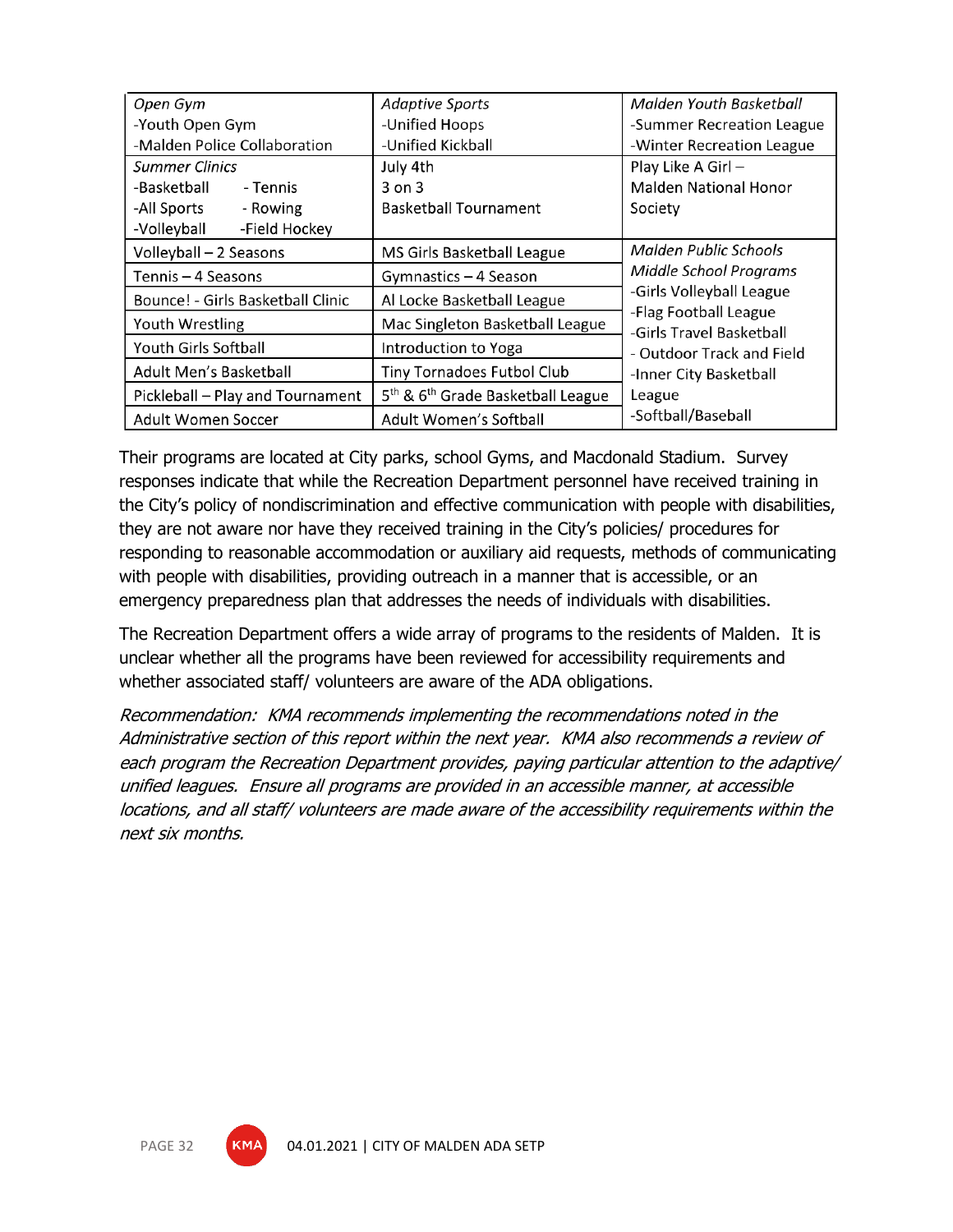#### **Playgrounds**

KMA audited the following playgrounds: Amerige Park Anderson Field & Lincoln Commons Coytemore Lea Park Devir Park Forestdale Park (Alex Gentile Memorial Park) Hunting Field (Linden Park) Kierstead Park MacArthur Park or Green Street Park Miller Park Newman Park or Ferryway Green Patchell Park Pearl Street Park Pine Banks Park & Dog Park Roosevelt Park South Broadway Park (Howard Park) Tartikoff Park Trafton Park & Dog Park Waitts Mount

KMA did not observe any fully accessible play areas in the City of Malden. Additionally, many of the Public Survey responses indicated concerns with City playground accessibility. The play areas lacked an accessible route, an accessible play surface, accessible play features, accessible seating, and accessible parking spaces. It is also unclear which department oversees the City's playgrounds and whether they are aware of the accessibility obligations.

Recommendation: KMA recommends providing at least one fully accessible playground within each district in the next one-three years with priority going to the one with the highest use. Trafton Park & Dog Park had a playground under construction at the time of our audit. Ensure any modifications to existing play areas or newly constructed play are done in compliance with the 2010 ADA Standards. Information regarding the accessible playgrounds should be disseminated to residents and available on the City website. For information on accessible play area requirements please see: [https://www.access-board.gov/attachments/article/1369/play](https://www.access-board.gov/attachments/article/1369/play-guide.pdf)[guide.pdf.](https://www.access-board.gov/attachments/article/1369/play-guide.pdf)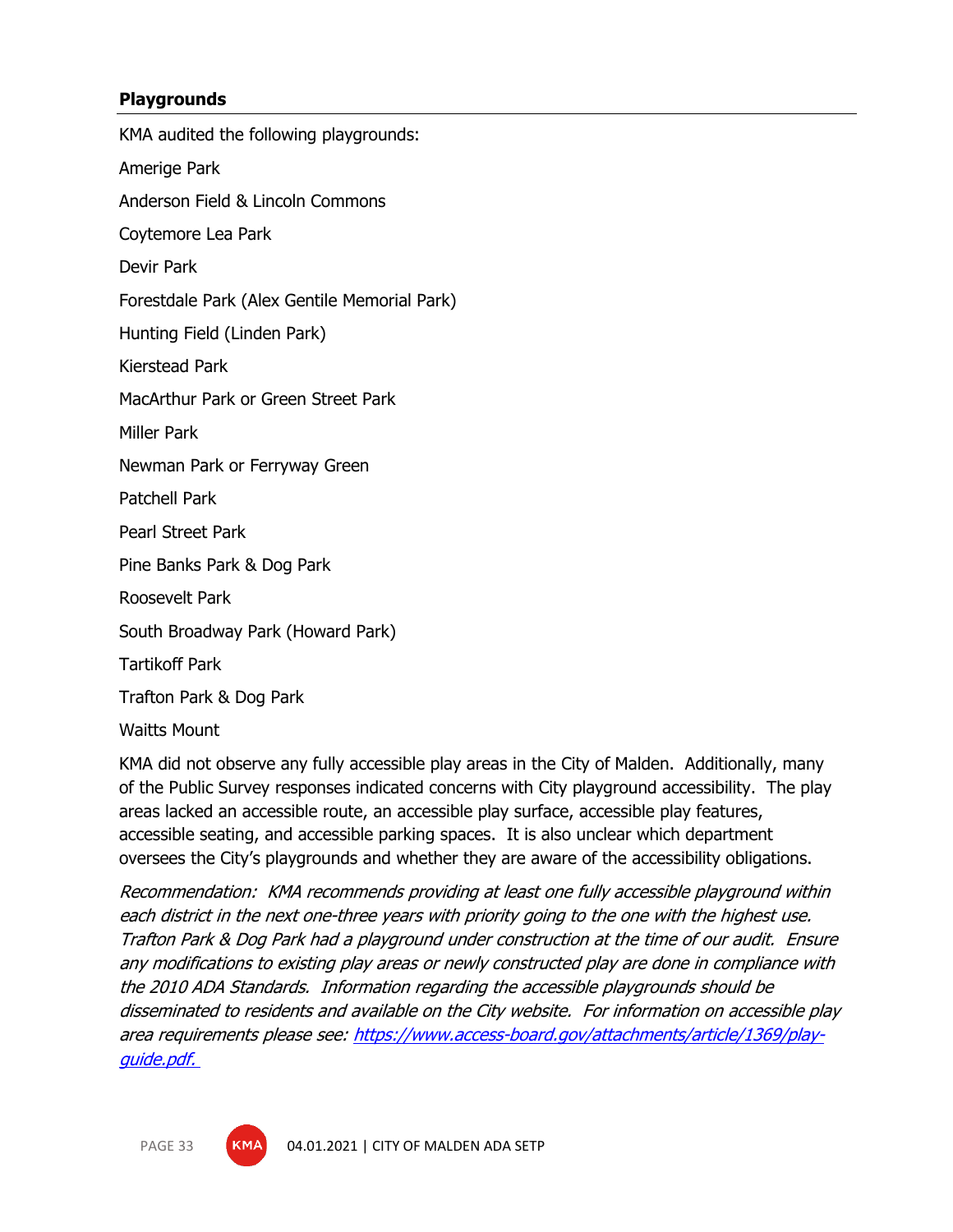## **Police Headquarters**

The Police Headquarters building is located at 800 Eastern Ave and was constructed in 2016. The site consists of surface parking with four designated accessible spaces, and a two-story building that consists of administrative offices, a reception area, an employee gym, employee locker rooms, an employee break room, holding cells, toilet rooms, and typical police function areas. Principal barriers identified include:

- Accessible parking spaces have slopes >2% and lack signage.
- There are no designated accessible visitor or safe exchange spaces.
- Some thresholds are too high and/ or not beveled at maximum 1:2.
- The entry door automatic door openers were not operational at the time of KMA's audit.
- The employee entry door lacks the required maneuvering clearances.
- Signage is mounted too low and the braille is not in the correct location.
- Hand sanitizer stations are mounted too high.
- Tables lack accessible seating spaces.
- The conference room has controls mounted too high, and the lectern is not accessible.
- Floors lack 'hi' drinking fountains.
- The existing drinking fountains are mounted too low and protrude into the circulation space.
- Toilet rooms have accessible elements that are missing and/ or not mounted in correct locations. Additionally, some toilet rooms lack door maneuvering clearances.
- The processing area lacks the required door maneuvering clearances at the vestibule, has slopes along the accessible route due to the drain, and lacks an accessible bench.
- There are no accessible juvenile cells.
- Accessible cell and employee holding area toilet room sinks and flush controls require more than 5lbs of force to operate.
- The employee breakroom has controls mounted too high, lacks the required knee space at the sink, and lacks the minimum amount of storage within an accessible reach range.
- The accessible route to the elevator is too narrow.
- Employee locker rooms have accessible elements that are missing and/ or not mounted in correct locations.

Recommendation: The public may need to access the juvenile jail cell, providing at least one

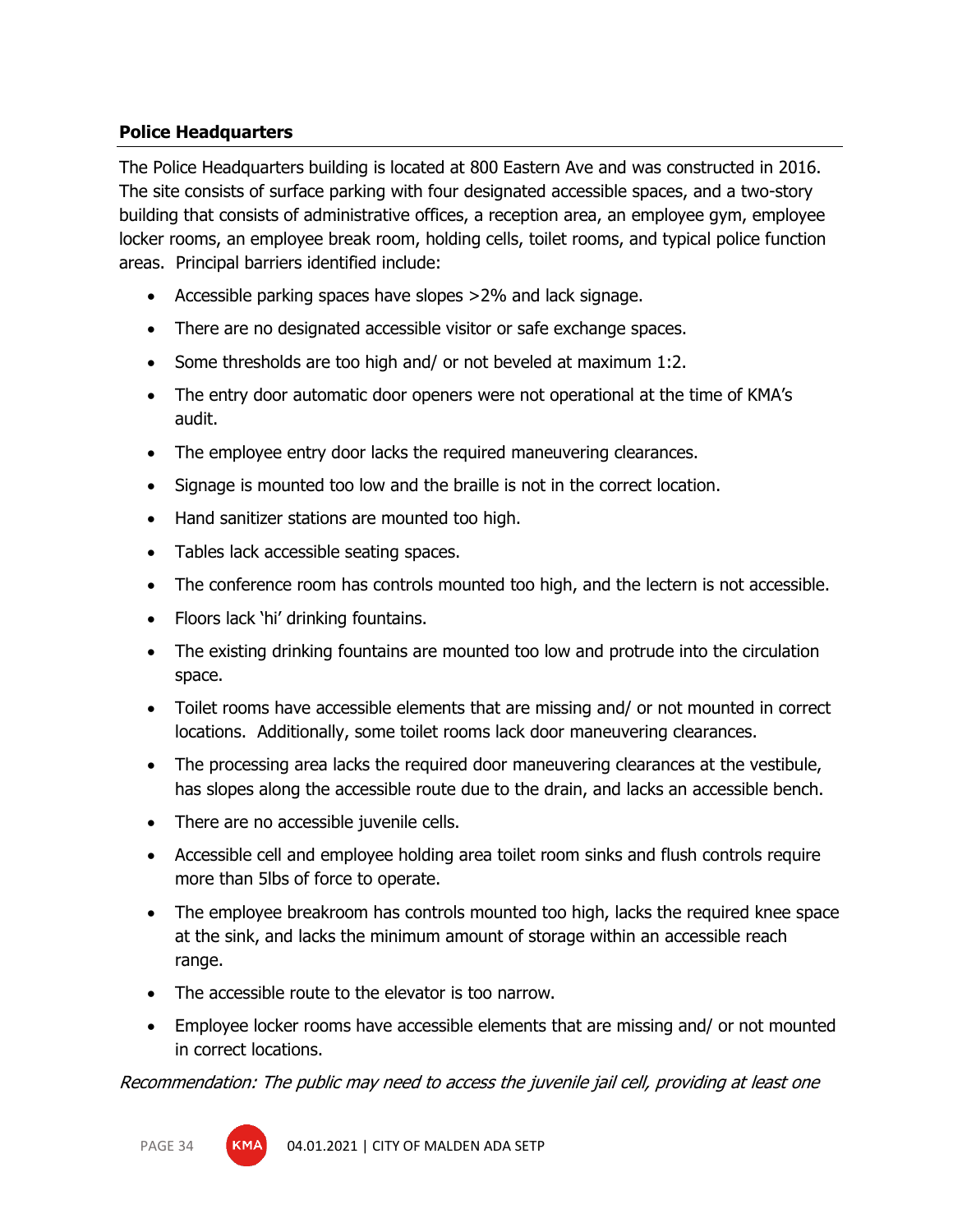fully accessible juvenile jail cell is essential. KMA recommends developing a policy to ensure a juvenile cell can be provided as need in the existing accessible men's/ women's cells. Ensure information on the accessible juvenile jail cell is properly disseminated within the next 6 months.

Since the mitigations noted in the audit report for the areas accessed by the public are relatively minor and the building was recently constructed, KMA recommends mitigating them within the next year.

#### Police Department

Malden Police Department is tasked with providing a wide variety of public safety needs. Services include firearms licensing, domestic violence advocacy, fingerprinting, police patrol, detectives, investigations, the Citizen Police Academy, the Jr. Police Academy, school resource officer, etc. The Malden Police Department functions out of the Malden Police Headquarters, located at 800 Eastern Ave. Survey responses indicate that Malden Police Department personnel have received training in the City's policy of nondiscrimination, the protocols to respond to reasonable accommodation requests, effective communication with people with disabilities, how to use the Massachusetts Relay Service, and the Department has resources available to respond to requests for auxiliary aids/ services or reasonable modifications in a timely manner. However, the survey responses also indicate that the Department has not received training on providing auxiliary aids and services, they do not have the resources available for auxiliary aids and services, outreach methods do not contain information on how to request auxiliary aids/ services or alternative formats, literature about the programs does not include a statement of nondiscrimination, and they do not have an emergency preparedness plan that addresses the needs of individuals with disabilities. KMA has reached out to Captain Cronin for further clarification regarding how the City's current emergency preparedness plan addresses the needs of individuals with disabilities.

Recommendation: KMA recommends implementing the recommendations noted in the Administrative section of this report within the next year.

#### **Public Facilities Workshop**

The Public Facilities Workshop is located at 139 Oliver Street. The site consists of surface parking and a two-story workshop/ storage space that is used by the Facilities Department. There is no public access to this building. Principal barriers identified include:

- Lack of accessible parking
- Lack of accessible entrances.
- Lack of accessible toilet rooms.

Recommendation: Due to the relatively low traffic of this building and no public access, KMA recommends mitigating barriers identified in the audit report as part of routine maintenance, planned alterations or in response to a specific request and as City budget permits within the



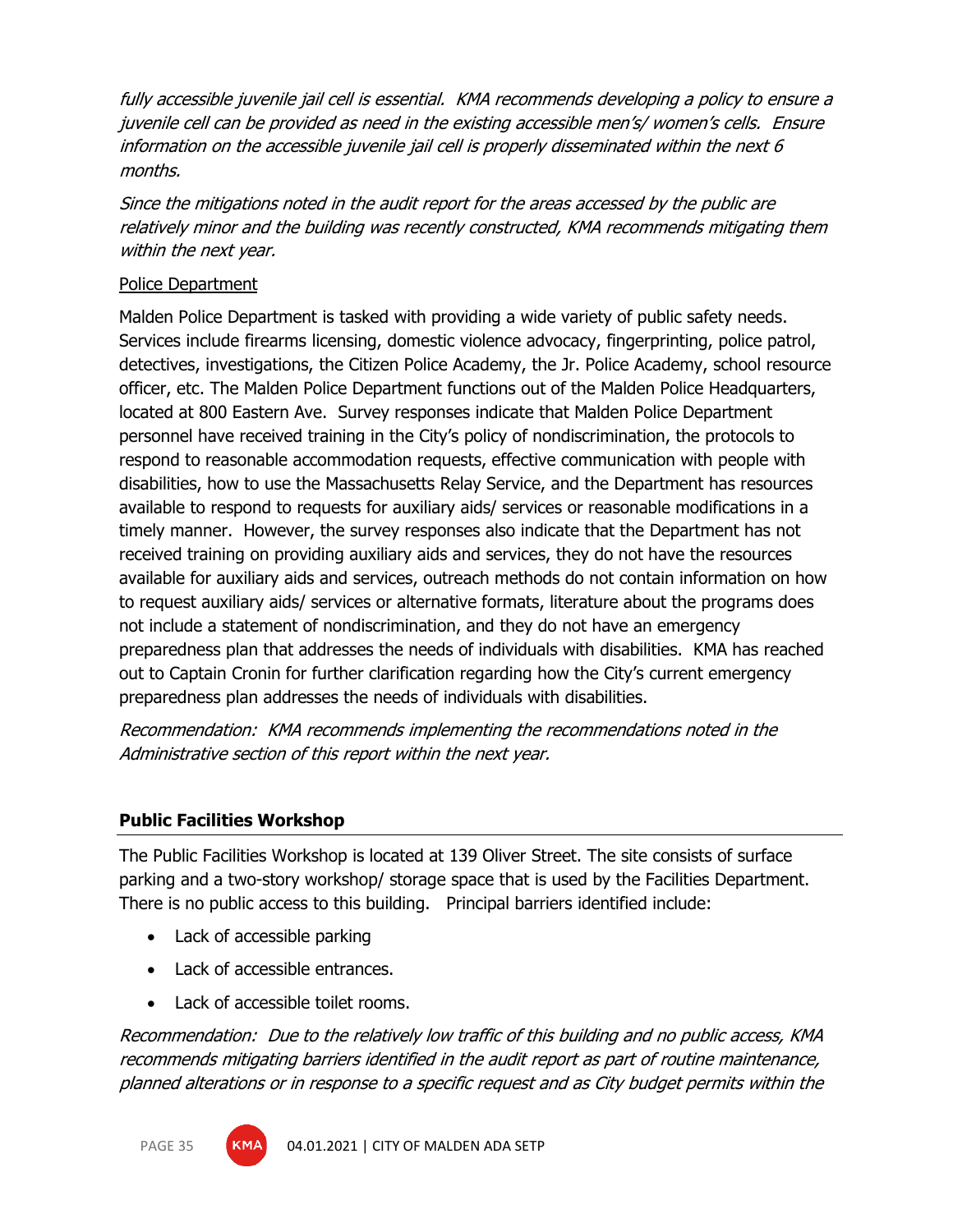#### next three to five years.

#### Public Facilities

The Public Facilities Department performs preventative maintenance and upkeep to City buildings and respond to break/ fix/ repair requests of various departments in the city. Their office is located at City Hall and they have a workshop at 139 Oliver Street. The Public Facilities Department does not work directly with the public. Survey responses indicate that while the Public Facilities Department personnel have an emergency preparedness plan that addresses the needs of individuals with disabilities, they have not received training in the City's policy of nondiscrimination and they are not aware nor have they received training in the City's policies/ procedures for responding to reasonable accommodation or auxiliary aid requests, communicating with people with disabilities, or providing outreach in a manner that is accessible. Public Survey responses indicate concerns related to the maintenance of accessible features, such as elevators and automatic door openers.

Recommendation: KMA recommends developing a policy to ensure accessible elements are regularly serviced within the next six months. KMA recommends implementing the recommendations noted in the Administrative section of this report within the next year.

#### **Public Library**

The Malden Public Library is located at 36 Salem Street and operates as a non-profit corporation with partial city support. The main library contains stacks, toilet rooms, study areas, and an activity room. The library connects to the historic Converse Memorial Building which contains an art gallery, special collections, and a rentable meeting room. There is an elevator serving all floors in the main library with floors connecting to the historic wing. KMA did not audit employee areas as they were restricted due to the current COVID-19 pandemic. KMA was also informed that the employees of the Library are not City employees. The principal barriers identified include:

- The main entrance lacks a level landing, has controls mounted too high, and lacks a door that provides minimum 32" of clear width.
- Tactile/ braille signage is mounted too high.
- Tables and desks lack the required knee clearance for a forward approach.
- The information desk is mounted too high.
- The floor lacks hi-lo drinking fountains.
- Thresholds are too high.
- Toilet rooms have hand dryers that protrude into the circulation space, and lack some of the required door maneuvering clearances.
- The program room sink is mounted too high.

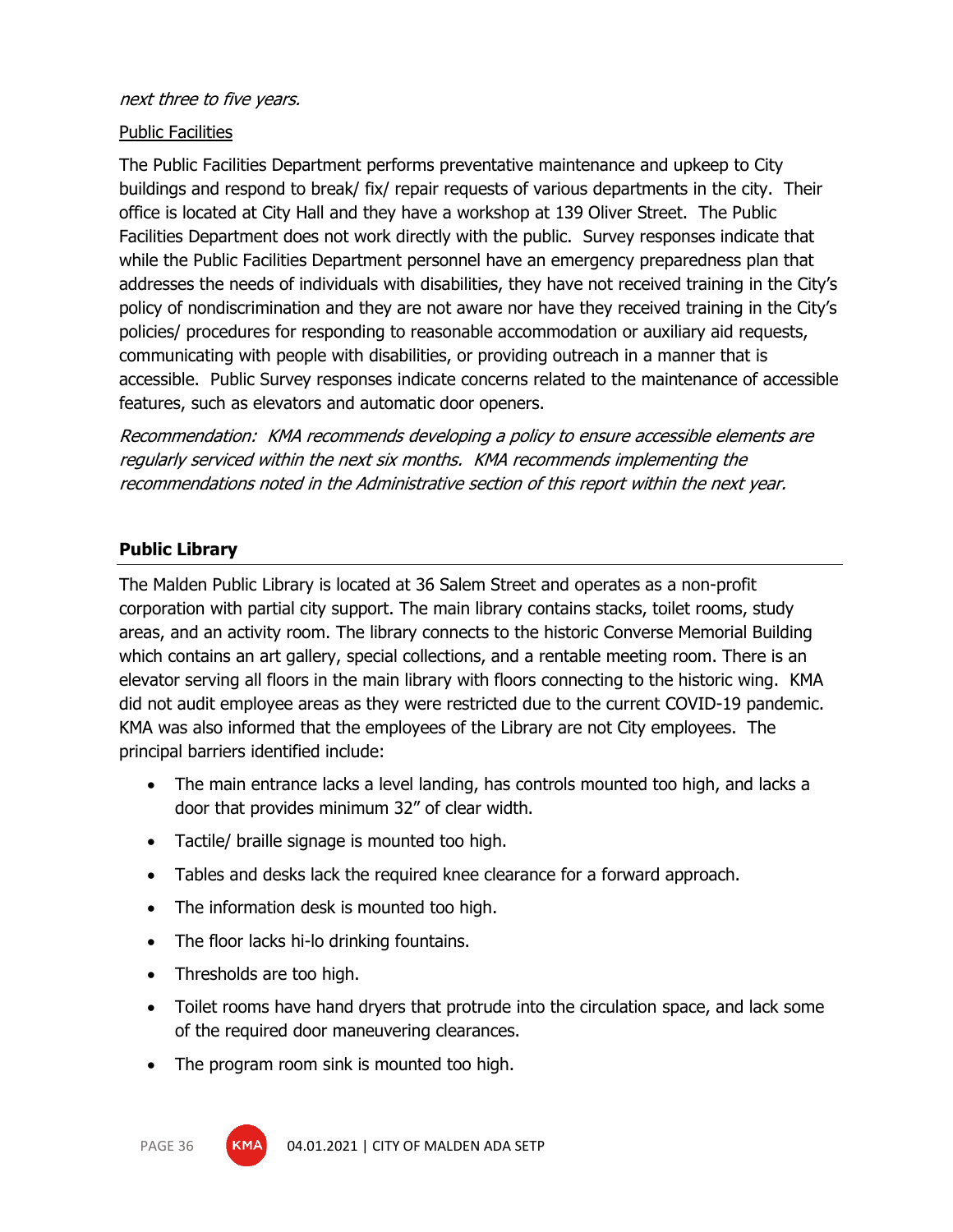- The children's room toilet room has accessible elements that are missing and/ or mounted in incorrect locations.
- The Quiet Study Room door lacks the required maneuvering clearances.
- The ramp to the special collections is too steep, lacks a level landing, and lacks the required handrail extensions.
- The meeting room stage is not located on an accessible route.
- The vertical lift lacks a level landing and the required door maneuvering clearances.

Recommendation: Due to the high traffic of the Library, KMA recommends mitigating all the barriers identified in the audit report within the next one to three years. In the next year, KMA recommends modifying the main entrance, lowering the tactile/ braille signage, providing accessible tables/ desks in each separate location, designating the toilet rooms as unisex and modify at least one per floor to be fully accessible, and developing a policy that ensures the public is not required to travel along the inaccessible ramp or use the lift. KMA understands the Library received a grant in February 2020 to install automatic doors at the entry. This project is expected to be completed by the end of 2020 and would address some of the entry concerns identified in our audit report.

## Malden Public Library Department

The Malden Public Library Department's mission is to provide open access to information and to promote love of reading and lifelong learning to Malden residents. They provide library services and art galleries to Malden residents. The Malden Public Library is located in two buildings at 36 Salem Street: an 1885 HH designed building on the National Historic Register and a 1994 modern addition. Survey responses indicate that the lack of automated front doors as a significant operational barrier and they have received complaints about the front entrance. However, in February, the Library was awarded a grant to increase accessibility of the buildings by installing automated front doors. This project is expected to be completed by end of 2020. Public Survey responses also indicate that the accessible parking serving the Library (although not owned by the Library) requires extensive travel and is not accessible to people with disabilities.

The Library Department provides separate accessibility services for the visually impaired through the Perkins Braille and Talking Book Library. Survey responses indicate that Malden Public Library Department personnel have received training in the City's policy of nondiscrimination, have received training on providing auxiliary aids and services, have the resources available for auxiliary aids and services, have training on how to use the Massachusetts Relay Service, and the Department has resources available to respond to requests for alternative formats in a timely manner. However, the survey responses also indicate that the Department has not received training in the protocols to respond to reasonable accommodation requests or effective communication with people with disabilities, outreach methods do not contain information on how to request auxiliary aids/ services or alternative formats, literature about the programs does not include a statement of

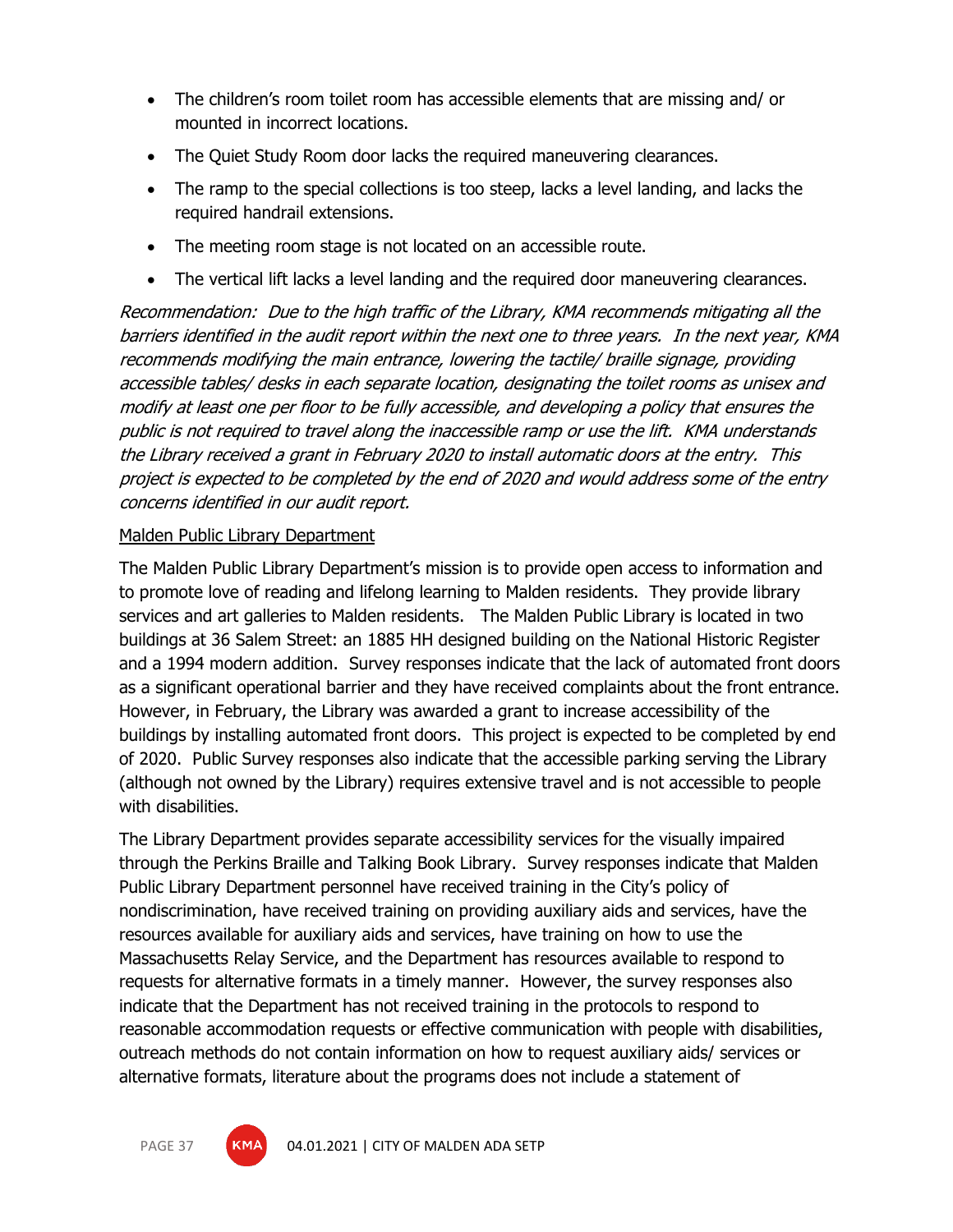nondiscrimination, the Department does not have resources available to respond to requests for auxiliary aids/ services in a timely manner, and they do not have an emergency preparedness plan that addresses the needs of individuals with disabilities.

Recommendation: KMA recommends completing a parking study within the next 6 months to see whether providing closer accessible parking spaces at the Library is feasible. KMA also recommends implementing the recommendations noted in the Administrative section of this report within the next year.

## **Schools**

KMA reviewed the following school buildings:

Beebe School (also used for voting)

Early Learning Center (also used for voting)

Ferryway School (also used for voting)

Forestdale School (also used for voting)

Linden STEAM Academy

Malden High School

Salemwood School (also used for voting)

School Administration (Future Location)

The schools are places of education for students ranging from elementary-high school. They include typical school function areas such as classrooms, labs, cafeterias, gyms, sports fields, and playgrounds. KMA also reviewed the future location for the School Administrative Offices, which includes various office/ administrative spaces, toilet rooms, and kitchenettes. The principal barriers identified include:

- Lack of accessible parking.
- Where provided, accessible parking spaces have slopes >2%, have signage that is missing and/ or mounted too low, and are not dimensionally compliant.
- Exterior walkways, plazas, and curb ramps with non-compliant slopes and changes in level.
- Ramps lack handrail extensions, have slope issues, and lack level landings.
- Playgrounds lack ground level play equipment and accessible surfaces.
- Counters are mounted too high.
- Thresholds are too high.

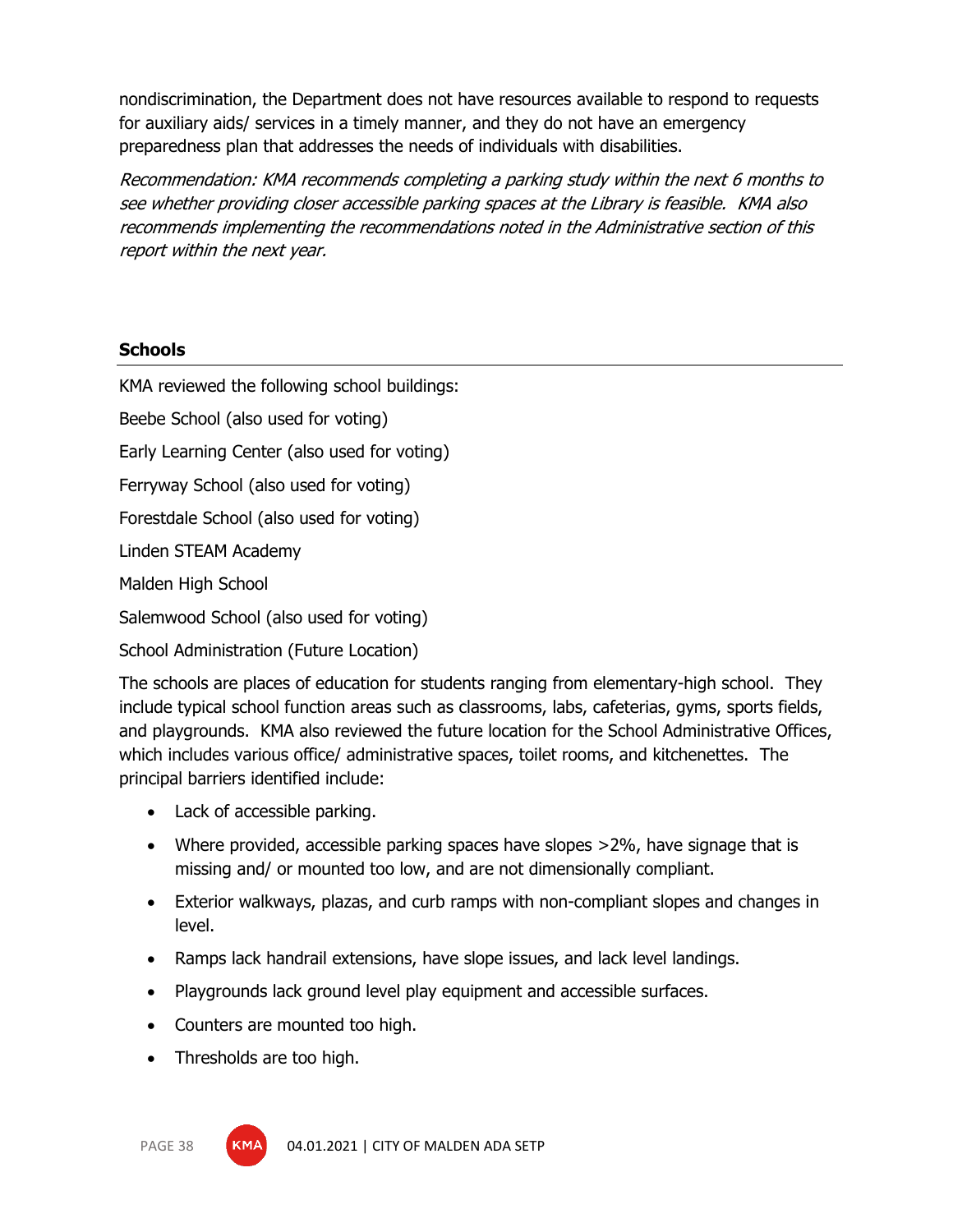- Telephones, coat hooks, defibrillators, paper towel dispensers, and intercoms are too high.
- Objects protrude into the circulation spaces such as phones, hand sanitizers, defibrillators, and fire alarms.
- Unique classroom controls are too high.
- Shelves and storage facilities are not within an accessible reach range.
- Stairs lack the required handrail extensions. Some stairs lack the required headroom below.
- Tables, workstations, and desks lack the required knee clearance for a forward approach.
- Sinks lack the required knee/toe clearance for a forward approach. Some sinks are mounted too high.
- Doors lack the required maneuvering clearances.
- Auditoriums and gyms lack accessible seating.
- Drinking fountains are missing and/ or not mounted in compliant locations.
- Tactile/ braille signage is mounted too high, the braille is not mounted in the correct location, and the signage is not always mounted on the latch side of the door.
- Toilet rooms and locker rooms have accessible elements that are missing and/ or not mounted in correct locations. Some toilet rooms lack the required door maneuvering clearances.
- Gate hardware is mounted too high.
- The future School Administrative Office building lacks accessible entrances due to slopes, lack of door maneuvering clearances, and changes in level.
- The future School Administrative Office building elevator and lift are not compliant.
- There is no accessible route to the lower level of the School Administrative Office building.
- Multiuser toilet rooms in the future School Administrative Office building are not on an accessible route and lack the required footprint for an accessible toilet room.
- The Salemwood Fieldhouse does not have an accessible route to the upper level.

Recommendation: Due to the high traffic at the School buildings for City events and the fact that the buildings also serves the student population of the City, KMA recommends mitigating all the barriers identified in the audit report within the next one to three years. In the next year, KMA recommends prioritizing mitigations to the exterior areas due to their high visibility and use, the toilet rooms, and at least one of each type of unique classroom per school. Where policies are developed, KMA recommends ensuring information is disseminated to the

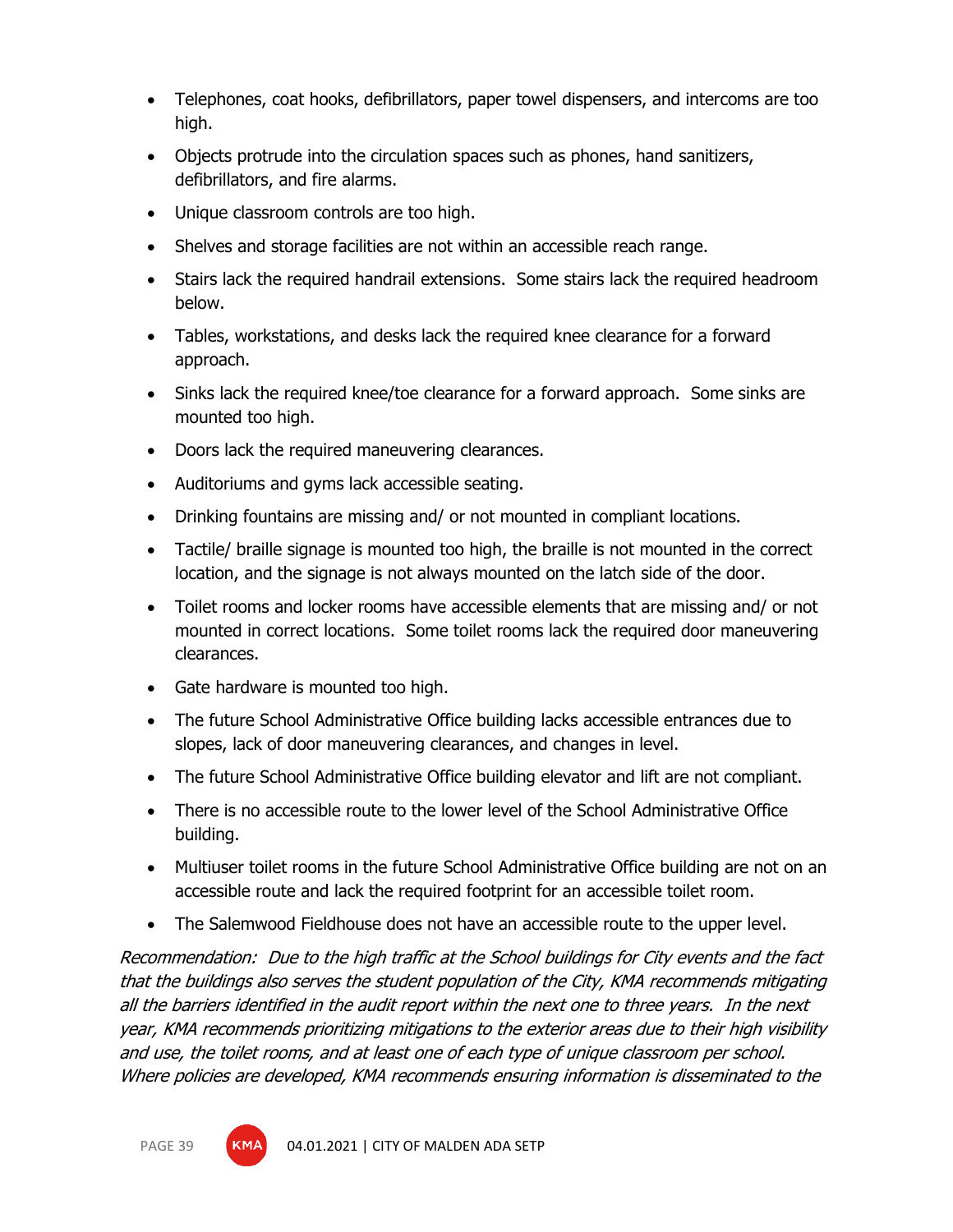## public, students, and staff as required.

Due to the volume and types of issues identified, KMA recommends making modifications to the future School Administrative Office building, prior to the move to this location.

## Recreation Department

The Recreation Department offers programs at school gymnasiums. See Parks section above for more information on the Recreation Department.

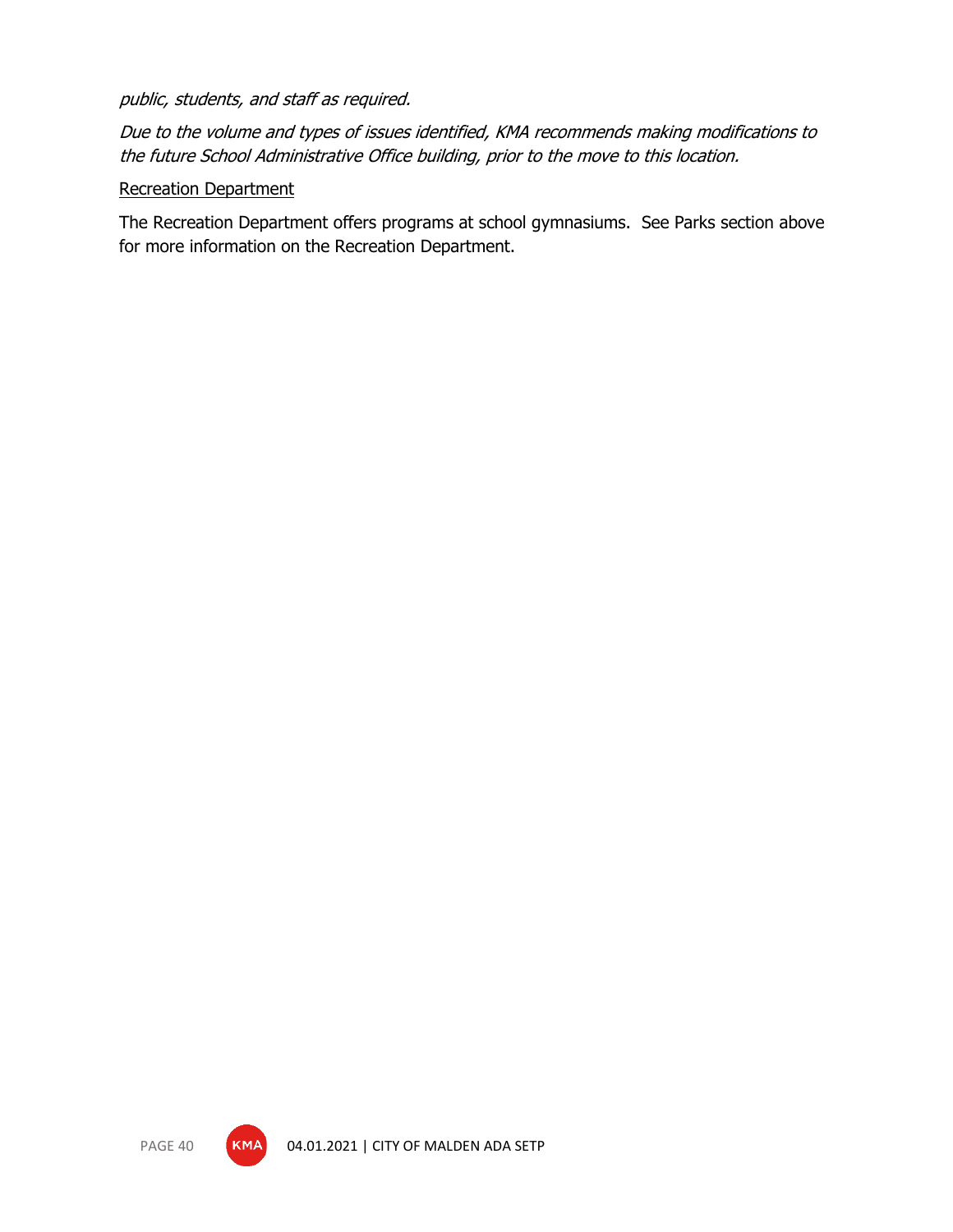## School Department

The School Department oversees all the schools within the City of Malden. This includes five K-8 schools, one preschool, and 1 high school. They provide educational services to residents of Malden. Survey responses indicate that the schools offer separate programming to accommodate students with disabilities. Survey responses indicate that the School Department personnel have received training in the City's policy of nondiscrimination and they are aware/ have received training in the City's policies/ procedures for responding to reasonable accommodation or auxiliary aid requests, communicating with people with disabilities, providing outreach in a manner that is accessible, or an emergency preparedness plan that addresses the needs of individuals with disabilities. Survey responses also indicate that School Department personnel have not received training on how to use the Massachusetts Relay Service.

Recommendation: KMA recommends implementing the recommendations noted in the Administrative section of this report within the next year.

## **Senior Community Center & Teen Center**

The Senior Community Center & Teen Center is located at 7 Washington Street. The site consists of one two-story building, surface parking with three designated accessible parking spaces, and a bocce court. The Senior Center auditorium is also used for voting. Principal barriers identified include:

- The building lacks an accessible drop off area.
- The curb ramp lacks a level landing.
- The accessible parking spaces have signage mounted too low and slopes >2%.
- The gym entrance lacks a level landing.
- The exterior walkway at the entrance on Washington Street has cross slopes >2%.
- Stairs lack the required extensions.
- Controls such as intercoms, information centers, fire extinguisher boxes, and paper towel dispensers are mounted too high.
- Interior doors lack the required minimum 10" of smooth surface along the bottom of the push side and require >5lbs of force to open.
- Tables and workstations lack the required knee/ toe clearance below for a forward approach.
- Drinking fountains are mounted too low and protrude into the circulation space.
- Toilet rooms have accessible elements that are missing and/ or not mounted in correct locations. Some toilet rooms lack the required door maneuvering clearances.



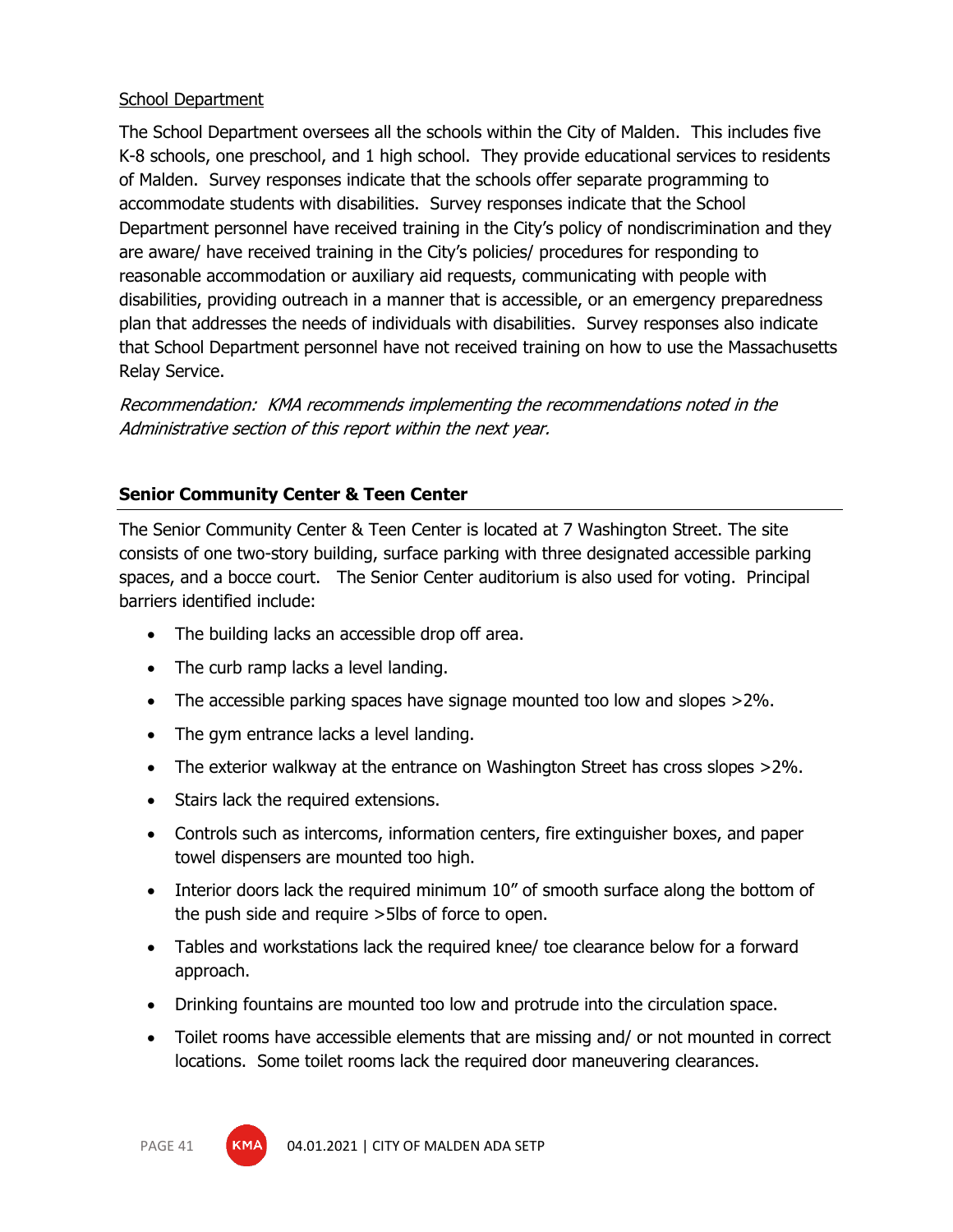- The staff office toilet room and the dining multiuser toilet room lack the required footprint for an accessible toilet room.
- The auditorium has a ramp with some minor non-compliant features, has stairs to the stage that lack handrails, has headroom clearance issues at the angled walls, and has ticket windows mounted too high.
- The arts and crafts room door lacks the required maneuvering clearances.

Recommendation: Due to the high traffic of the Senior Community Center and the age of its intended users, KMA recommends mitigating all the barriers identified in the audit report within the next one to three years. KMA recommends prioritizing the exterior parking, exterior accessible routes, and the auditorium areas used for voting due to their high visibility within the next year. In the next six months, develop a policy and provide directional signage at the inaccessible toilet rooms to notify the public of the nearby accessible toilet rooms and provide accessible tables in each unique space with priority going to those spaces with the highest use. Also consider exploring how to provide more adjacent accessible garage parking spaces, as there have been complaints regarding the distance to the building from the adjacent garages. KMA does not believe these garages are municipally owned.

## Human Services

The Human Services department consists of Youth Employment, Housing & Homelessness and the operation of the Senior Center. They provide senior activities including meals, fitness, entertainment, and transportation, a youth employment program, and resources for housing and homelessness to residents of Malden. The Human Services Department is located at the Senior Community Center and Teen Center on Washington Street in Malden. Survey responses indicate that parking at the Senior Center has been a barrier for seniors since the closest parking garages are a distance away and cannot be utilized by seniors with disabilities. This was also reflected in the Public Surveys. The Human Services Department also notes that there are a few doors in the Senior Center bathrooms that could use updating with electronic doors. The Human Services Department has received feedback regarding these issues, which were also reviewed during our facility audits. The Human Services Department provides a transportation service through SCM, which has the ability to transport people using wheelchairs. Administrative Survey responses indicate thorough reviews occur to confirm transportation is continuing to be provided in an accessible manner. Survey responses indicate that materials about the Human Services Department include a notice of nondiscrimination and an emergency preparedness plan for their facilities that specifically addresses the needs of individuals with disabilities has been established. However, Human Service Department personnel have not received training in the City's policy of nondiscrimination, they are not aware of the City's policies/ procedures for responding to reasonable accommodation or auxiliary aid requests, communicating with people with disabilities, or providing outreach in a

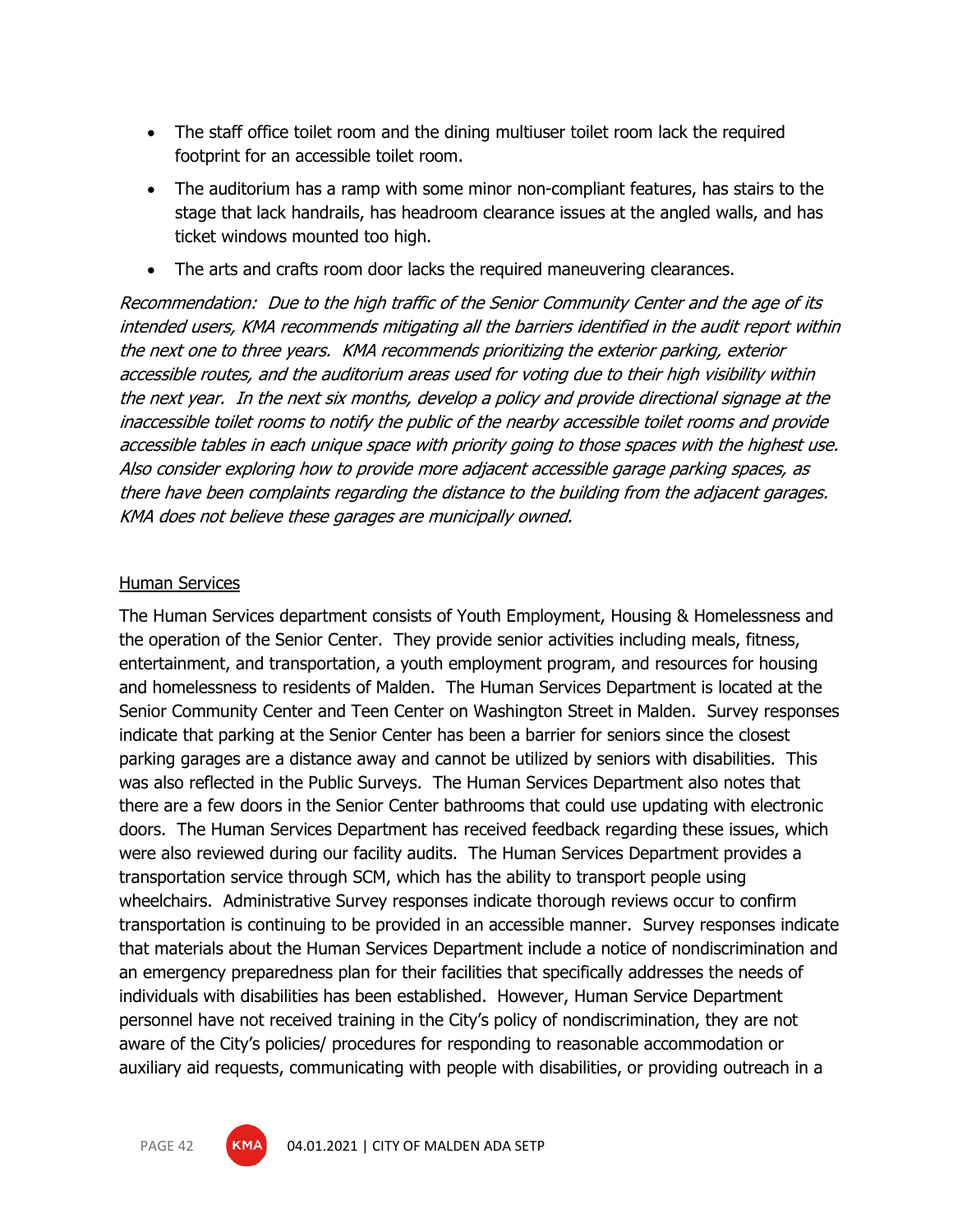### manner that is accessible.

## Recommendation: KMA recommends implementing the recommendations noted in the Administrative section of this report within the next year.

### Malden Teen Enrichment Center (MTEC)

The Malden Teen Enrichment Center provides a safe and free place for Teen's of the City of Malden to come for enrichment programs. They offer several programs including tutoring, a public speaking course, movie nights, book clubs, and some music lessons. MTEC is located at the Malden Senior Community Center and Teen Enrichment Center on Washington Street. Survey responses indicate that the MTEC personnel have not received training in the City's policy of nondiscrimination and they are not aware nor have they received training in the City's policies/ procedures for responding to reasonable accommodation or auxiliary aid requests, or communicating with people with disabilities. However, their methods of outreach do contain information on how to request auxiliary aids/ services and alternative formats and they are aware of an emergency preparedness plan that addresses the needs of individuals with disabilities.

Recommendation: KMA recommends implementing the recommendations noted in the Administrative section of this report within the next year.

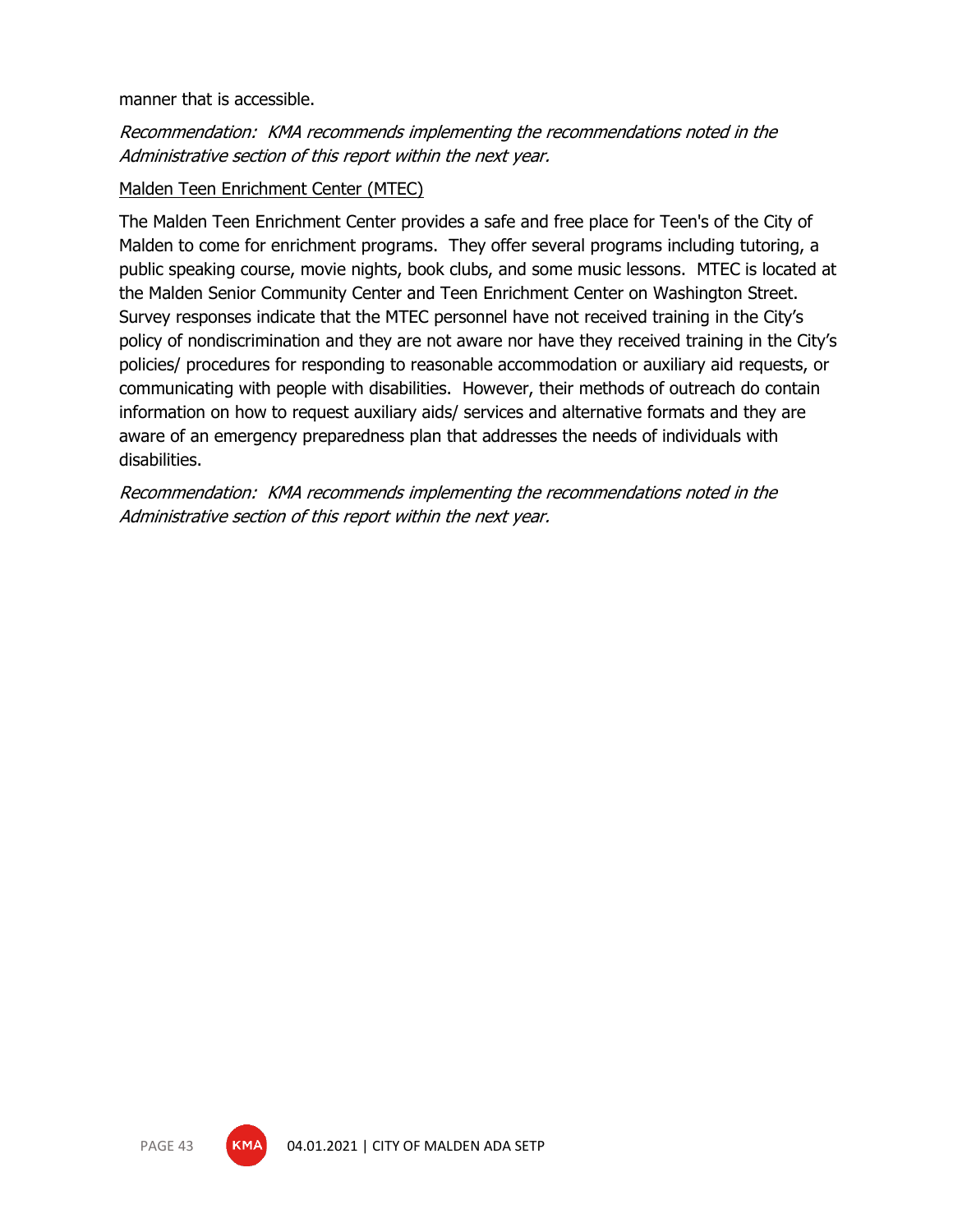## **Sports Facilities**

KMA observed the following sports facilities:

Amerige Park

Anderson Field & Lincoln Commons

Callahan Park

Coytemore Lea Park

Devir Park

Forestdale Park (Alex Gentile Memorial Park)

Hunting Field (Linden Park)

Kierstead Park

MacArthur Park or Green Street Park

Macdonald Stadium

Maplewood Park

Miller Park

Newman Park or Ferryway Green

Patchell Park

Pearl Street Park

Pine Banks Park & Dog Park

Roosevelt Park

South Broadway Park (Howard Park)

Trafton Park & Dog Park

Waitts Mount

KMA did not observe any fully accessible athletic facilities in the City of Malden. Athletic facilities lacked accessible routes, accessible parking, accessible seating, accessible concessions, an accessible field house, accessible bathrooms, and accessible gates.

Recommendation: Due to the intensive use of the Malden athletic facilities, KMA recommends providing accessible athletic facilities within the next one to three years. At least one of each type of athletic facility (e.g. baseball field, tennis court, basketball court, track, etc.) should be made accessible, with priority going to those with the highest use.

Additionally, KMA did not observe any accessible portable toilets at the athletic facilities. If provided, ensure at least one accessible portable toilet serving each athletic facility will be installed and designated as unisex within the next year. Ensure the accessible portable toilet is located on an accessible route.

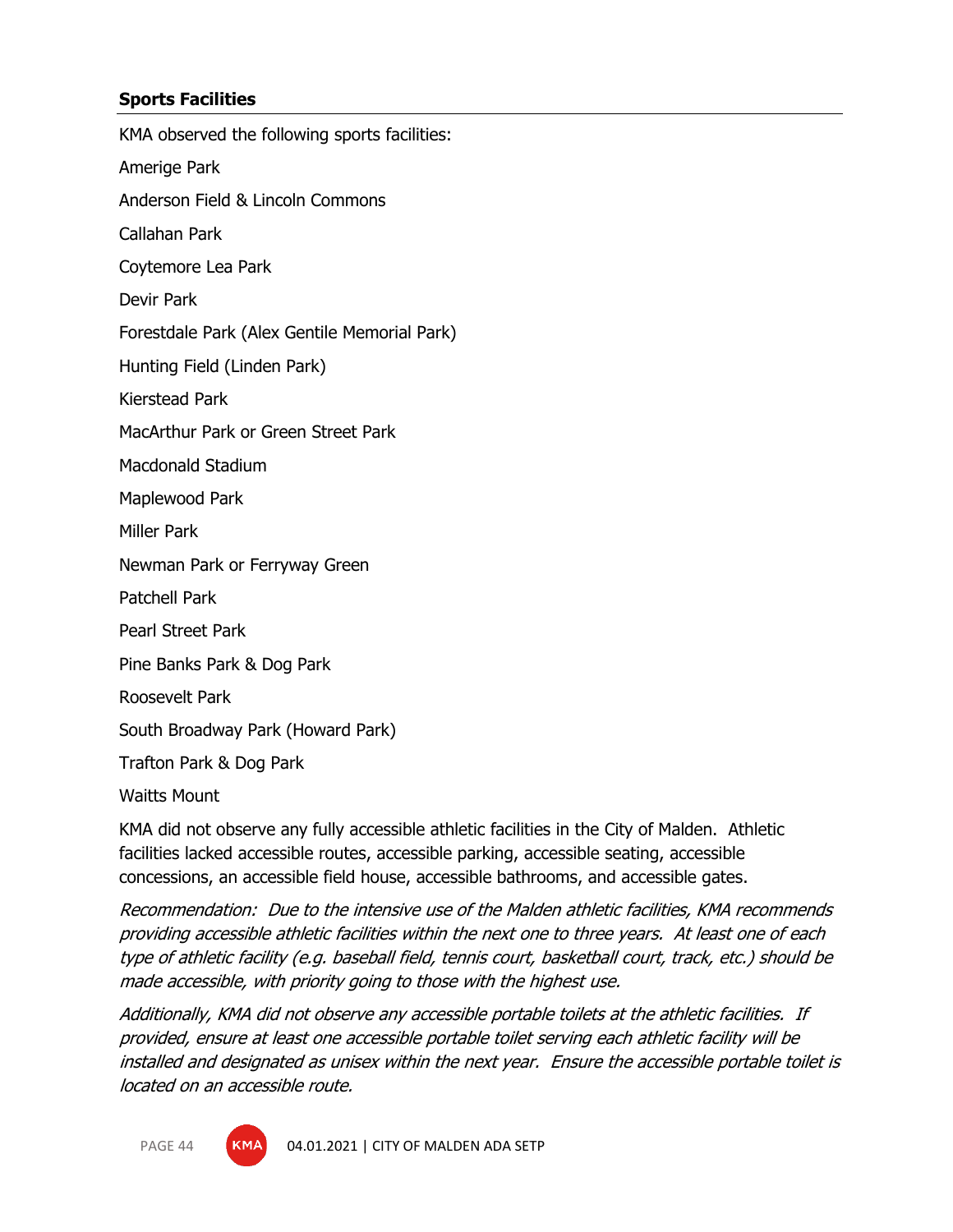## Recreation Department

The Recreation Department offers programs at Macdonald Stadium. See Parks above for more information on the Recreation Department.

## **Trails**

KMA observed the following trails:

High Rock

Northern Strand Community Trail

Pine Banks Park & Dog Park

Waitts Mount

KMA did not observe any fully accessible trails in the City of Malden. They generally lacked accessible parking spaces (if parking was provided) and accessible routes to the trail/ seating areas. It is unclear which Department oversees the City's trails and whether they are aware of the accessibility obligations.

Recommendation: KMA recommends reviewing the ADA obligations and including City Trail personnel in departmental trainings within the next six months. In the next one to three years, provide at least one trail with accessible parking and a route to the trailhead, with priority going to the one that has the highest use.

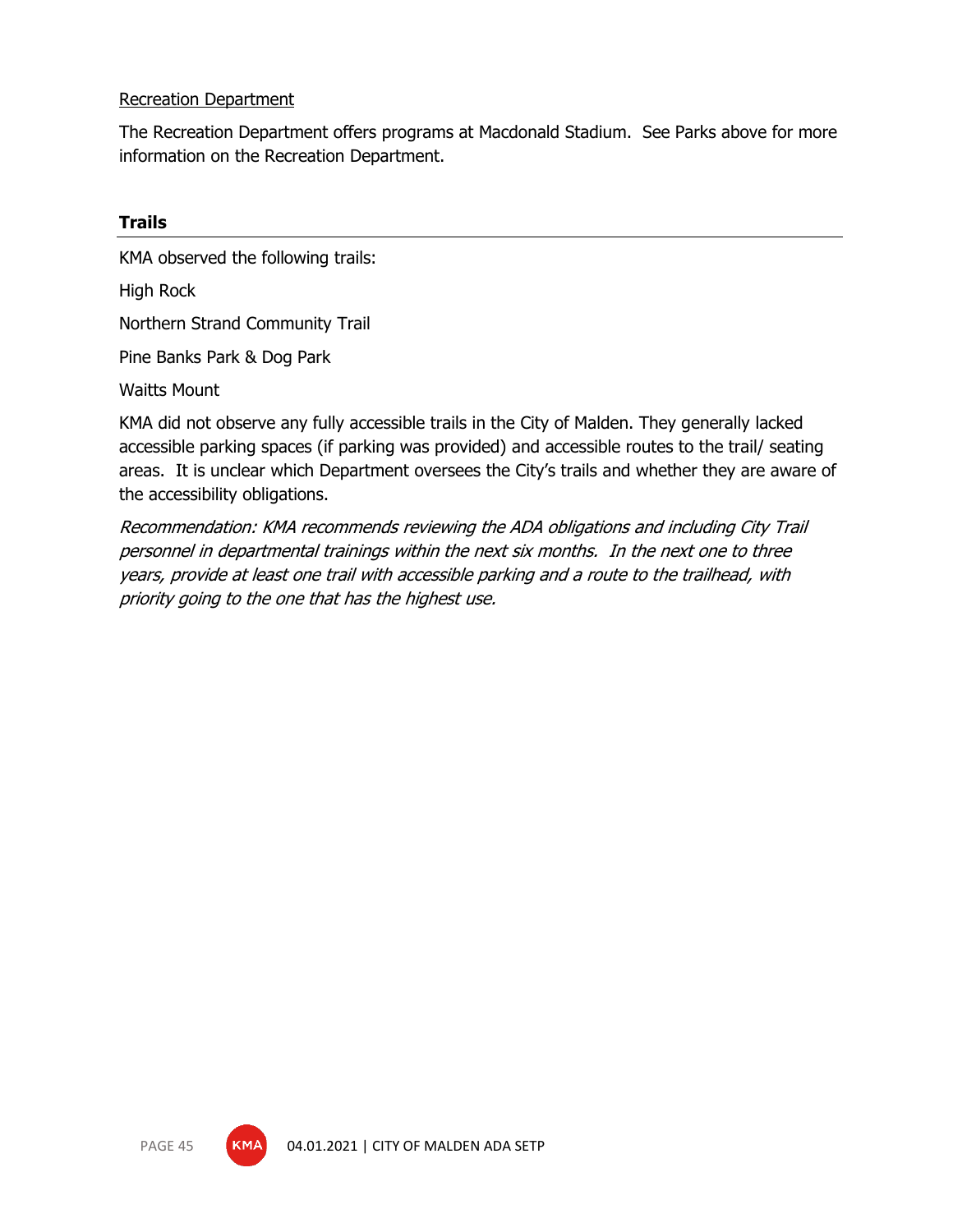# **SECTION 5: SUMMARY OF PUBLIC SURVEY RESPONSES**

KMA developed an online public comment survey to get input from citizens of the City of Malden regarding their ideas and concerns about the accessibility of the City programs and facilities. The survey was made up of five questions that ranged from asking about the ease of use of City facilities/buildings to whether residents understand where to go to request an accommodation. The survey was distributed on the City's email, website, and social media pages. KMA received 137 online responses, 4 of which are currently being translated by the City. The focus of the responses was on the physical/structural accessibility of the City. A complete record of all the Public Survey Responses can be found in the *Appendix*. The principal issues raised in the survey responses include:

- 1. Comments to the survey acknowledge a general need for the City to make accessibility improvements.
- 2. The City's playgrounds are brought up several times for their inaccessible features.
- 3. The maintenance of accessible features was brought up several times for things like inoperable elevators and automatic door openers and snow removal obstructing required accessible routes/ curb ramps.
- 4. Some comments mentioned the accessible parking spaces are located to far from the Senior Center and Library.
- 5. Many of the respondents do not know how to request City materials in an alternate format or how to request an accommodation.
- 6. The City lacks accessible sidewalks and curb ramps, due to deteriorating conditions.
- 7. Some residents have had difficulty getting information on a City service, program, or event.
- 8. The Oak Grove Community Building was brought up several times. It appears that this building is currently closed to the public and requires significant accessibility upgrades. KMA did not review this building during our audits.

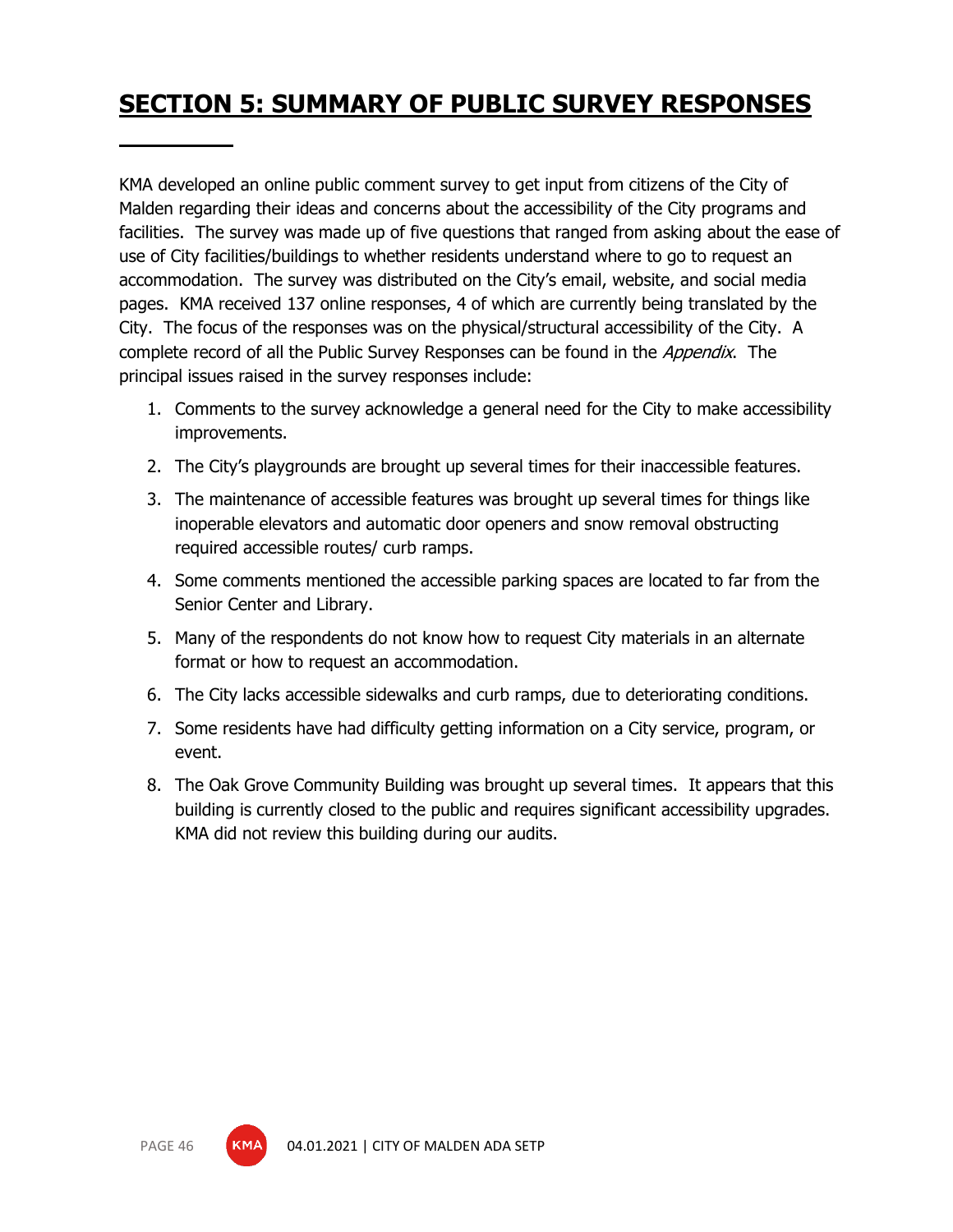# **SECTION 6: PRIORITIZATION PLAN**

This section lists out the recommendations noted in Section 4 and the *Findings and* Recommendations document by priority.

## **Immediate priority:**

- 1. 114 Center Street Fire Services Facility Review
- 2. City Council/ IT/ Legal SETP Survey Responses
- 3. Community Garden Department Training
- 4. Covid-19 Response Review
- 5. Documents & Publications Review
- 6. Engineering Department Construction Site Policy
- 7. Grievance Policy Updates
- 8. Fire Station Policies for alternative access to 2<sup>nd</sup> floor of Station 1 and Station 3 tour route
- 9. Meetings at Accessible Locations Policy
- 10. Police Headquarters Accessible Juvenile Jail Cell Policy
- 11. Polling Location Facility Review
- 12. Public Facilities Maintenance of Accessible Features Policy
- 13. Public Library Accessible Parking Study
- 14. Public Notice Posting
- 15. Public Works Snow Removal Policy
- 16. Recreation Department Program Review
- 17. Senior Center Signage/ Tables/ Accessible Parking Study
- 18. Service Animal Policy
- 19. Staff Training on the City's Policy of Nondiscrimination
- 20. Title III Entities using City Facilities Contract Language
- 21. Trails Department Training
- 22. Use of Contractor Language

## **High Priority: 6 Months to 1 Year**

- 1. Alternative Format Assessment
- 2. Auxiliary Aids and Services Assessment
- 3. City Hall raising the tactile/ braille signage, installing kick plates at glass doors, replacing/ relocating the bathroom hand dryers, modifying the multiuser toilet rooms,

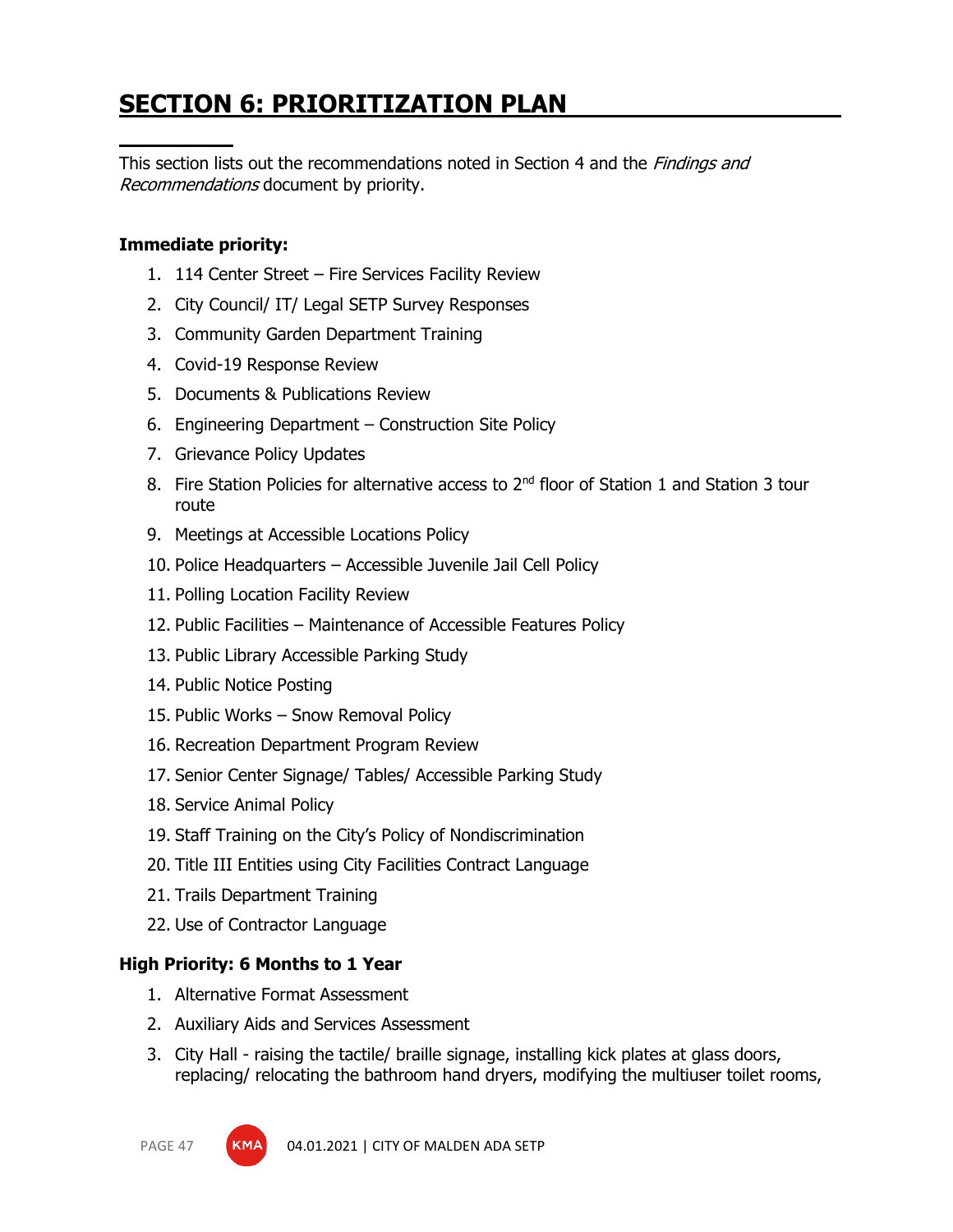and lowering the service counters

- 4. Emergency Preparedness Review
- 5. Human Resources Review
- 6. MRA Program Review
- 7. Parking Department Architectural Barrier Removal
- 8. Police Headquarters Architectural Barrier Removal
- 9. Public Library modifying the main entrance, lowering the tactile/ braille signage, providing accessible tables/ desks in each separate location, designating the toilet rooms as unisex and modify at least one per floor to be fully accessible, and developing a policy that ensures the public is not required to travel along the inaccessible ramp or use the lift.
- 10. Reasonable Modifications of Policies Guidance
- 11. Schools modifications to exterior areas, the toilet rooms, and at least one of each type of unique classroom per school.
- 12. Senior Center modifications to exterior parking, exterior accessible routes, and the auditorium areas used for voting.
- 13. Engineering Department Sidewalk Analysis
- 14. Sports Facilities Accessible Portable Toilets
- 15. Training for Staff
- 16. Website Comprehensive Review and Update

### **Medium Priority: 1 to 3 Years**

- 1. City Hall Architectural Barrier Removal
- 2. Community Garden Architectural Barrier Removal
- 3. Fire Station Architectural Barrier Removal to Public Spaces
- 4. Public Library Architectural Barrier Removal
- 5. Park Architectural Barrier Removal
- 6. Playground Architectural Barrier Removal
- 7. School Architectural Barrier Removal
- 8. Senior Center Architectural Barrier Removal
- 9. Sports Facility Architectural Barrier Removal
- 10. Trail Architectural Barrier Removal

### **Long-term Priority: 3 to 5 Years**

- 1. City Yards Architectural Barrier Removal
- 2. Fire Station Architectural Barrier Removal to Employee Spaces
- 3. Forest Dale Cemetery Offices Architectural Barrier Removal

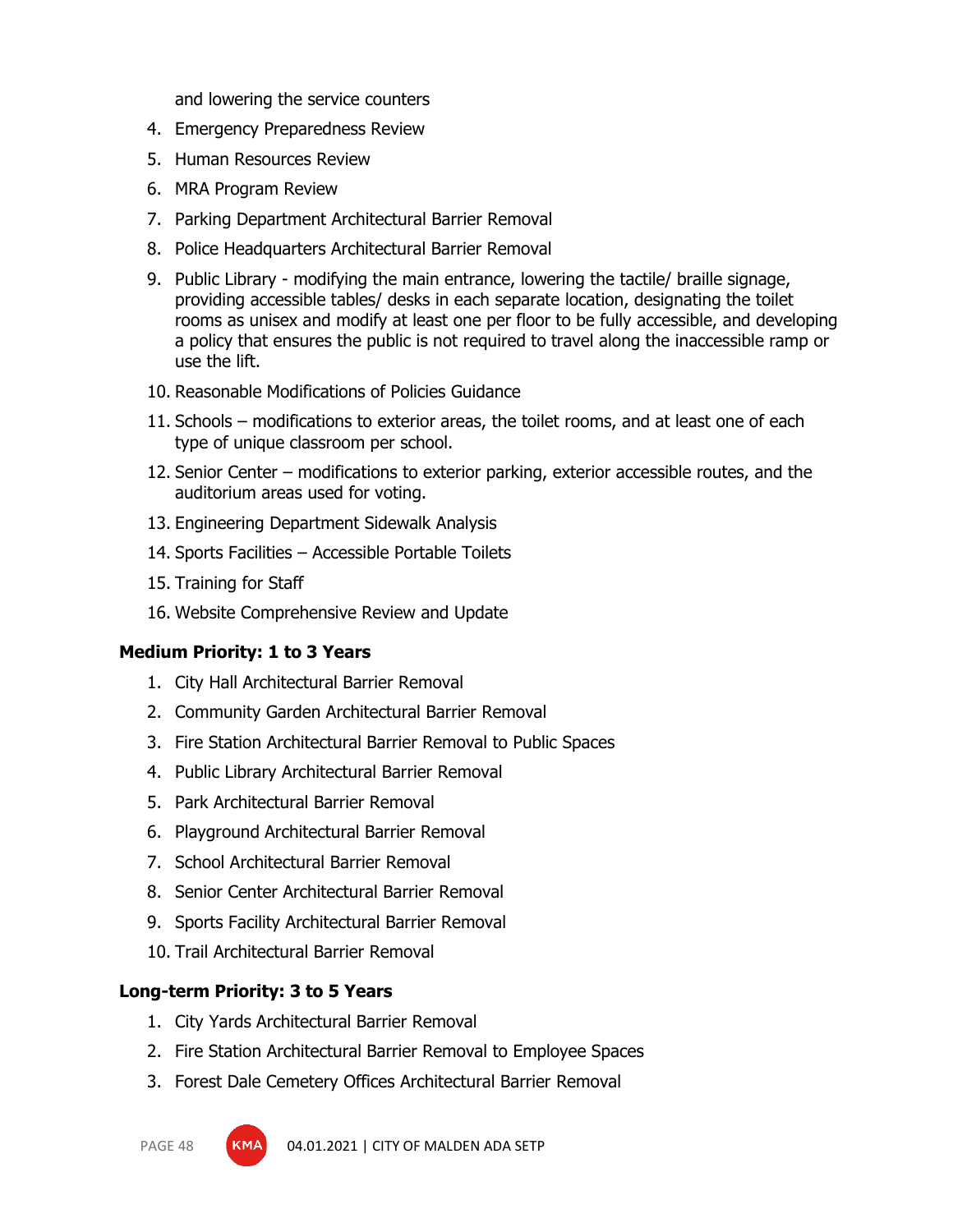## **Priority TBD**

1. School Administration Building Architectural Barrier Removal (based on move-in date)

## **SECTION 7: SUMMARY OF RESPONSES TO DRAFT REPORT**

Subsequent to submitting our DRAFT Report, we received the following correspondence that has been included into this final version of the report:

1. The 2008 Oak Grove Community Center MOD Review, which has been included into the Appendix of this report.

2. A completed IT Department Survey, which has been incorporated into the applicable sections of this report.

3. A completed Legal Department Survey, which has been incorporated into the applicable sections of this report.

4. KMA had a phone conversation with Glen Cronin, the Malden Police Department Patrol Commander and Emergency Management Director, regarding developing an emergency preparedness plan that addresses the needs of individuals with disabilities. KMA sent the following resources:

ADA Best Practices for Emergency Management: <https://www.ada.gov/pcatoolkit/chap7emergencymgmt.htm>

ADA Checklist for Emergency Management: <https://www.ada.gov/pcatoolkit/chap7emergencymgmtadd1.htm>

Massachusetts Accessible Emergency Management <https://www.mass.gov/doc/access-functional-needs-resource-guide/download>

5. A completed *Malden SETP Findings & Recommendations* document with City comments regarding project timelines and parties responsible. KMA met with the City's Building Inspector and Building Commissioner via Zoom on 03.17.2021 prior to the completion of this document. It is KMA's understanding that the City will continue to update this document going forward.

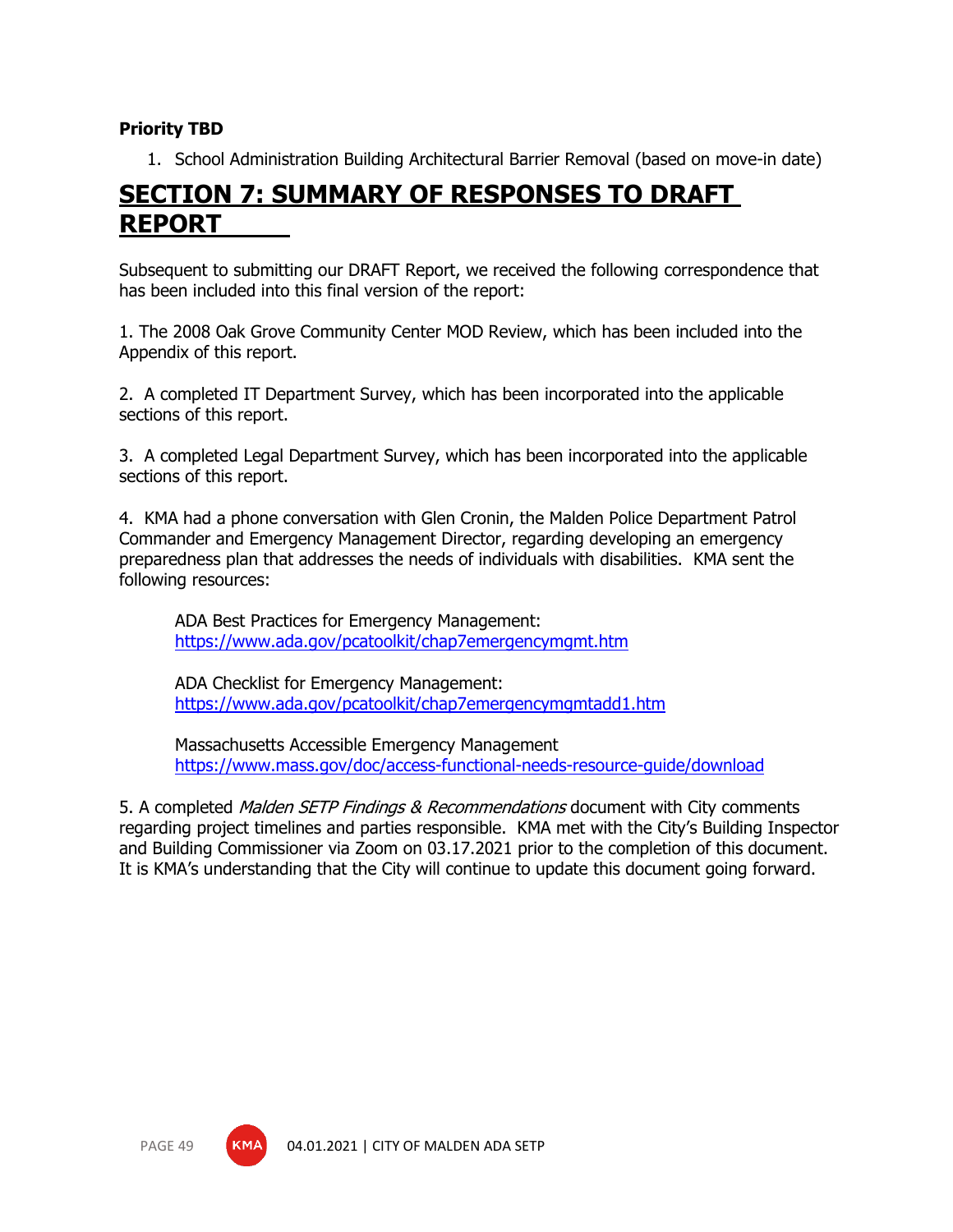## **APPENDIX**

**PROPERTIES LIST**

**GRIEVANCE POLICY**

**PUBLIC NOTICE OF ADA COMPLIANCE**

### **SAMPLE EVENT LANGUAGE**

**WEBSITE ANALYSIS**

## **FUNDING RESOURCES**

## **SURVEY FORMS**

**Administration Departments Employment Public**

**COMPLETED SURVEYS**

**DEPARTMENT SURVEY RESPONSE TABLE**

## **PUBLIC SURVEY RESPONSES**

**ACCESS AUDIT REPORTS**

**FINDINGS & RECOMMENDATIONS**

**2008 OAK GROVE COMMUNITY BUILDING MOD REVIEW**

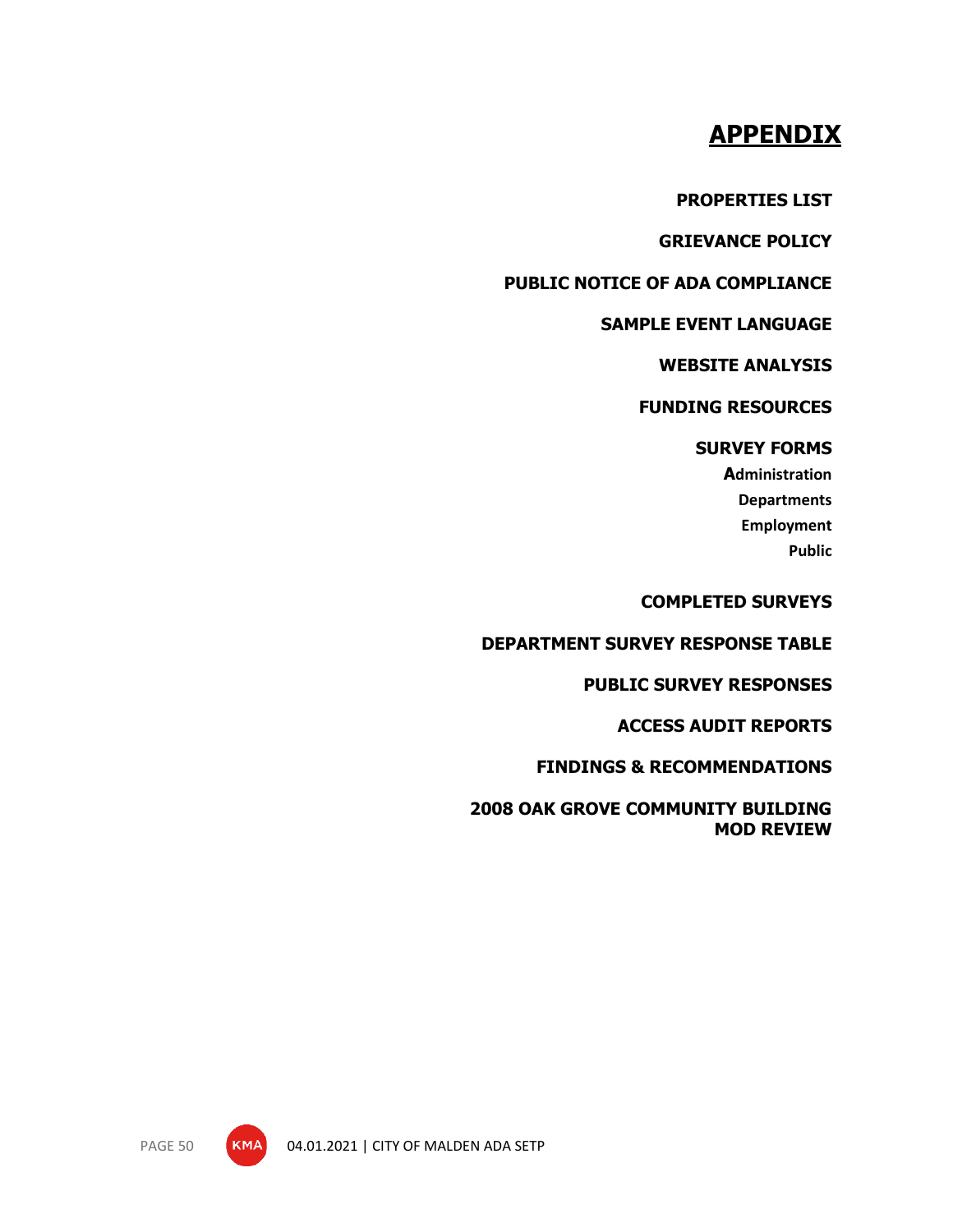# **PROPERTIES LIST**

According to the list of properties submitted by the City on 08.17.2020, Malden provides municipal programs and services at the following locations:

| <b>Recreation Facilities</b>                 |                                |  |  |  |  |
|----------------------------------------------|--------------------------------|--|--|--|--|
| <b>Property</b>                              | <b>Address</b>                 |  |  |  |  |
| <b>Bell Rock Memorial Park</b>               | Wigglesworth & Main St         |  |  |  |  |
| Callahan Park                                | Pearl St                       |  |  |  |  |
| <b>Devir Park</b>                            | Fellsway & Malden St           |  |  |  |  |
| MacArthur Park or Green Street Park          | Green & Wadsworth St           |  |  |  |  |
| <b>Macdonald Stadium</b>                     | Pearl St                       |  |  |  |  |
| O'Connell Park                               | West & Medford St              |  |  |  |  |
| <b>Pearl Street Park</b>                     | Pearl St & Malden St           |  |  |  |  |
| Forestdale Park (Alex Gentile Memorial Park) | 70 Sylvan St, Malden, MA       |  |  |  |  |
| Newman Park or Ferryway Green                | 150 Cross St, Malden, MA       |  |  |  |  |
| <b>Wallace Park</b>                          | 403 Pleasant St, Malden, MA    |  |  |  |  |
| Hunting Field (Linden Park)                  | 29 Wescott St, Malden, MA      |  |  |  |  |
| Roosevelt Park                               | 529 Salem St, Malden, MA       |  |  |  |  |
| Amerige Park                                 | Fellsway E & Highland Ave      |  |  |  |  |
| Coytemore Lea Park                           | <b>Mountain Ave</b>            |  |  |  |  |
| Fellsmere Park & Pond                        | West Boarder Rd & Savin St     |  |  |  |  |
| <b>Patchell Park</b>                         | Glen Rock Rd                   |  |  |  |  |
| Pine Banks Park & Dog Park                   | 1087 Main St, Malden, MA       |  |  |  |  |
| <b>Waitts Mount</b>                          | <b>Leonard St</b>              |  |  |  |  |
| Anderson Field & Lincoln Commons             | Cross & Bryant St              |  |  |  |  |
| <b>Community Garden</b>                      | Faulkner & Bryant St           |  |  |  |  |
| High Rock                                    | High Rock Rd and Rockingham St |  |  |  |  |
| Kierstead Park                               | Eastern Ave & Short St         |  |  |  |  |
| Maplewood Park                               | Maplewood St                   |  |  |  |  |
| <b>Miller Park</b>                           | Harvard St                     |  |  |  |  |
| South Broadway Park (Howard Park)            | Maplewood & Broadway St        |  |  |  |  |
| <b>Tartikoff Park</b>                        | Willow & Lyme St               |  |  |  |  |

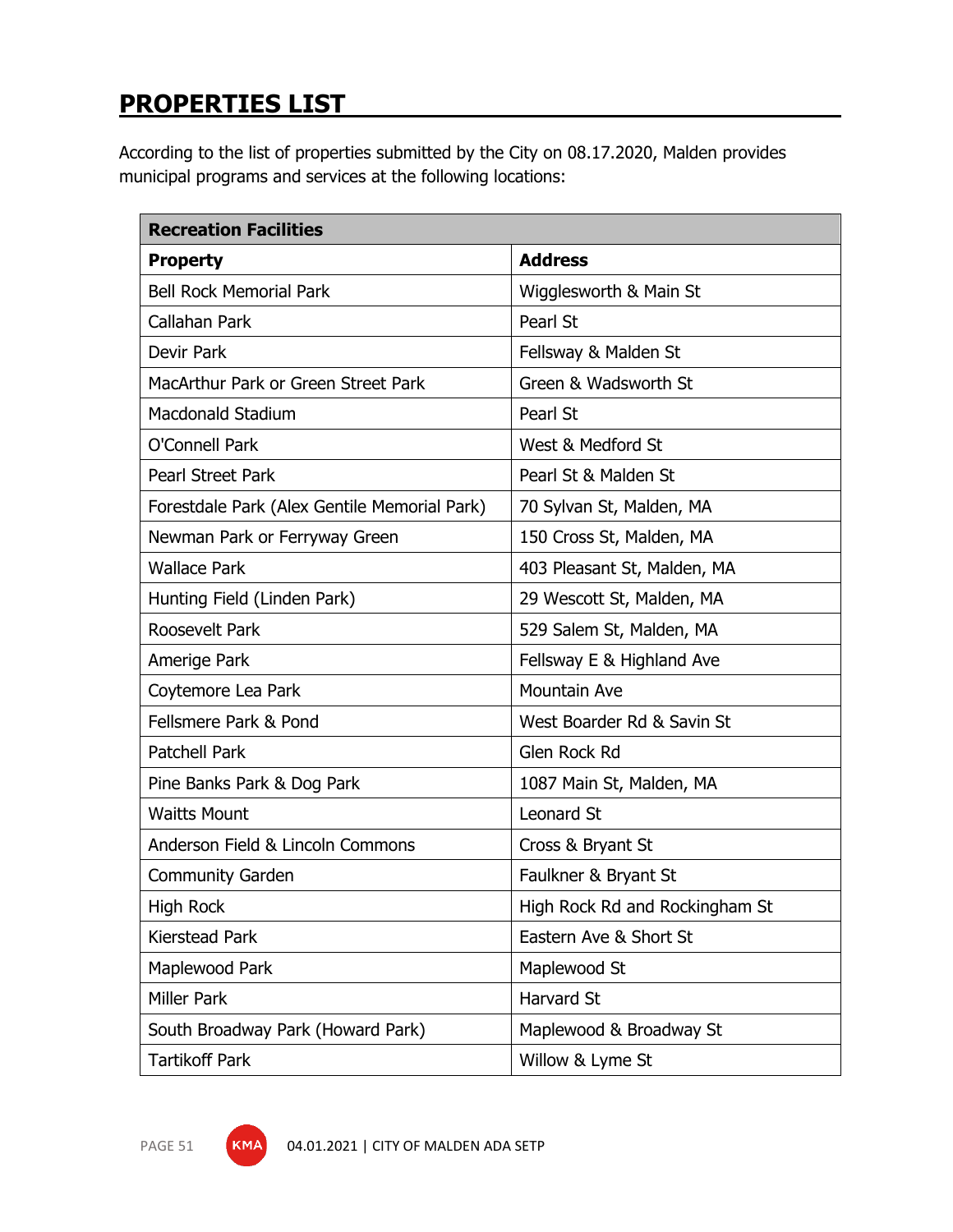| Trafton Park & Dog Park                 | Jacob & Granite St           |
|-----------------------------------------|------------------------------|
| Northern Strand Community Trail         | Malden-Everett               |
| <b>Buildings</b>                        |                              |
| <b>Property</b>                         | <b>Address</b>               |
| Fire District 1 Station - Headquarters  | 1 Sprague St, Malden, MA     |
| Fire District 3 Station - Westside      | 332 Pleasant St, Malden, MA  |
| Fire District 4 Station                 | 5 Overlook Ridge, Malden, MA |
| School Administration (Future Location) | 110 Pleasant St, Malden, MA  |
| City Yards (Public Works)               | 356 Commercial Street        |
| Police Headquarters                     | 800 Eastern Ave, Malden, MA  |
| <b>Public Facilities Workshop</b>       | 139 Oliver Street            |
| Senior Community Center & Teen Center   | 7 Washington St, Malden, MA  |
| <b>City Hall Building</b>               | 215 Pleasant St, Malden, MA  |
| Parking Department                      | 7 Jackson Street             |
| Public Library                          | 36 Salem St, Malden, MA      |
| Forest Dale Cemetery Offices and Garage | 152 Forest Street            |
| <b>Schools</b>                          |                              |
| <b>Property</b>                         | <b>Address</b>               |
| Ferryway School                         | 150 Cross St, Malden, MA     |
| Forestdale School                       | 74 Sylvan St, Malden, MA     |
| Malden High School                      | 77 Salem St, Malden, MA      |
| <b>Beebe School</b>                     | 401 Pleasant St, Malden, MA  |
| Early Learning Center                   | 257 Mountain Ave, Malden, MA |
| Linden STEAM Academy                    | 29 Wescott St, Malden, MA    |
| Salemwood School                        | 529 Salem St, Malden, MA     |

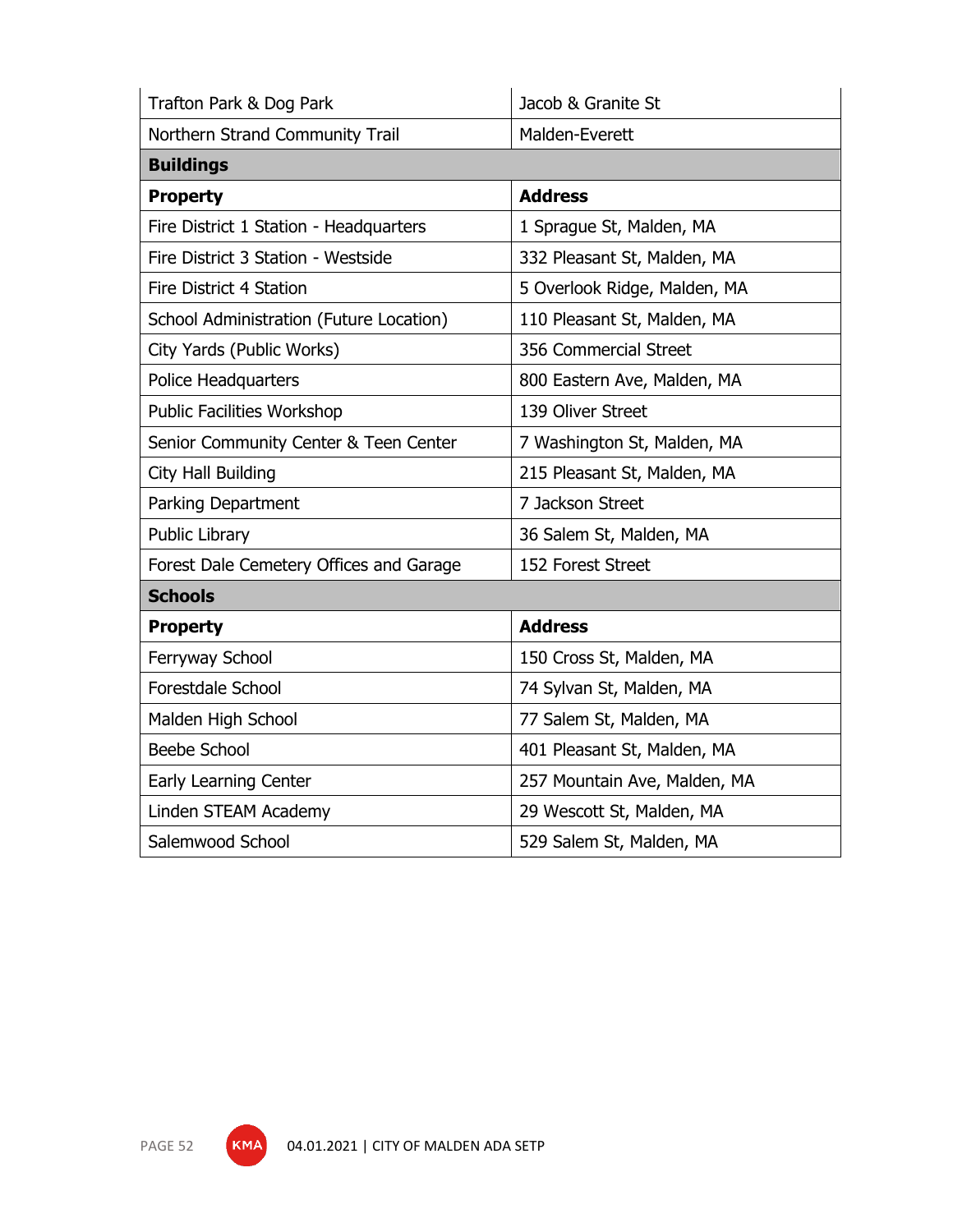# **MALDEN GRIEVANCE POLICY**



#### **ADA Grievance Policy**

The following procedures are established to meet the requirements of the Americans with Disabilities Act. It may be used by anyone who wishes to file a complaint alleging discrimination on the basis of disability in employment practices and policies or the provision of services, activities, programs and benefits of the City of Malden. These procedures do not supersede applicable employee grievances rights in collective bargaining agreements.

- 1. The complaint, grievance, or request for program policy interpretation and/or clarification should be in writing and include the name, address and telephone number of the complainant with the location and description of the problem (a form is available). The complainant may remain anonymous, if he/she so chooses. Reasonable accommodations, such as personal interview, tape recording or other alternative means of filing, will be made available for persons who are unable to submit a written complaint.
- 2. The complaint should be submitted by the complainant and/or his/her designee as soon as practicable but no later than 60 calendar days after the alleged violation to:

Office of the Mayor ATTN: Maria Luise, ADA Compliance Officer 215 Pleasant Street **Malden, MA 02148** 

or emailed to: mluise@cityofmalden.org Telephone contact: Maria Luise at 781-397-7000, Ext. 2005

- 3. Within 14 calendar days after receipt of the complaint, the ADA Compliance Officer will meet with the complainant to discuss the issues and possible resolution. The Officer may reach out to the Human Rights Commission or the Disability Commission for advice and assistance. Within 14 calendar days after the meeting with the complainant, the Officer will respond in writing or in a format that is sensitive to the needs of the recipient, i.e. verbally, an audiotape, enlarged type face, etc. Copies of the complaint and response will be forwarded to the appropriate City departments.
- 4. If the grievance is not resolved at this level, the complainant and/or his/her designee may appeal the decision of the ADA Compliance Officer to a designee of the Malden City Council within 14 calendar days after receipt of the response. The City Council President shall appoint a designee of the City Council to meet with the complainant to review the complaint and discuss possible resolutions. Within 14 calendar days after the meeting, the City Council designee will respond with a final resolution, in writing, or in a format that is sensitive to the needs of the recipient, i.e. verbally, an audiotape, enlarged type face, etc. Copies of the response will be forwarded to the appropriate City departments.
- 5. All written complaints, responses, appeals and other documentation shall be kept by the City of Malden for at least 3 years.

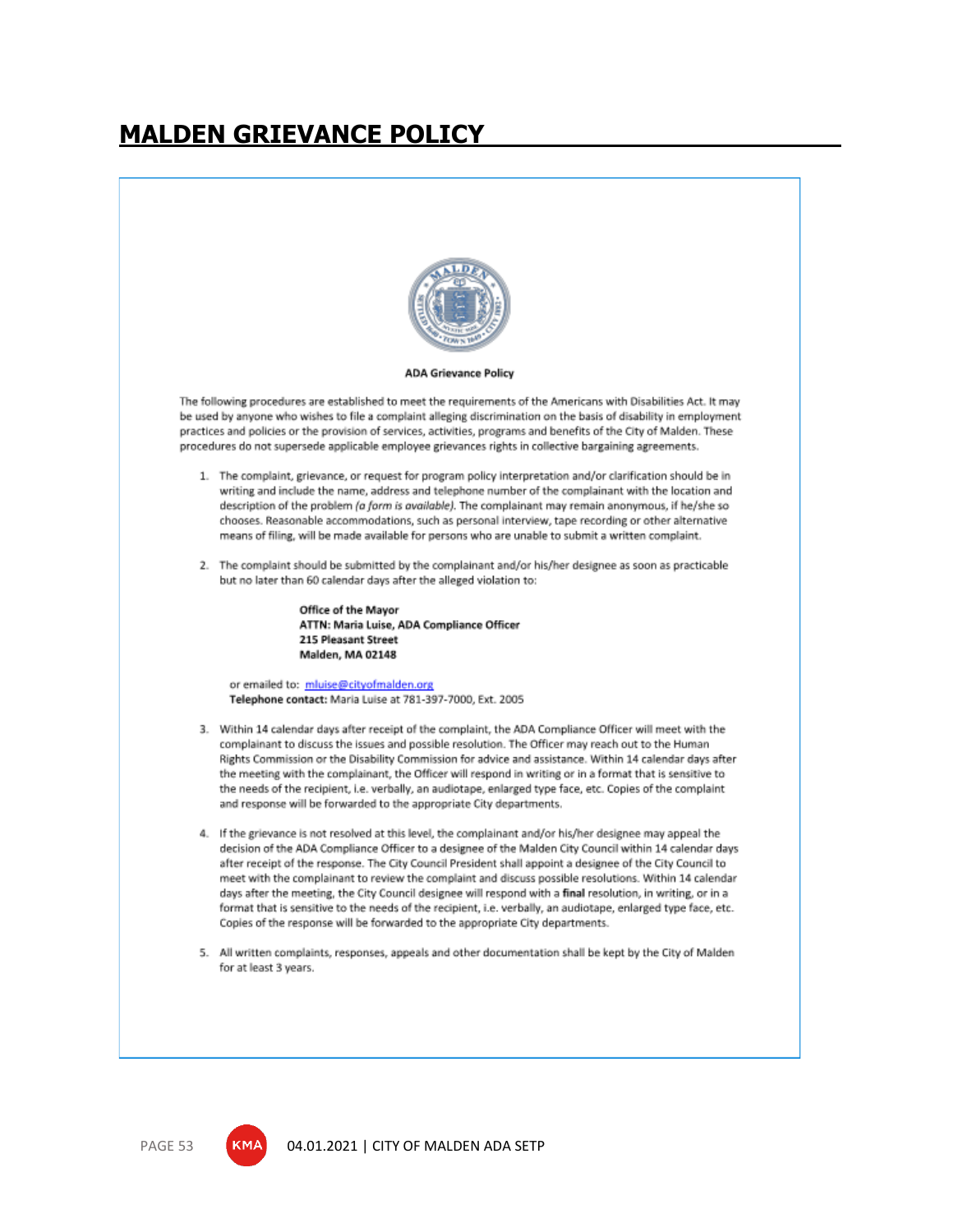

#### **ADA Grievance Complaint Form**

Email:

Name:

Address:

Telephone:

Location of Violation:

Date of Violation:

Description of Complaint (please attach additional sheets, if necessary):

Send to: Office of the Mayor, ATTN: Maria Luise, ADA Compliance Officer, 215 Pleasant Street, Malden, MA 02148 or mluise@cityofmalden.org.

Complainant will be contacted to schedule a meeting with the ADA Compliance Officer.



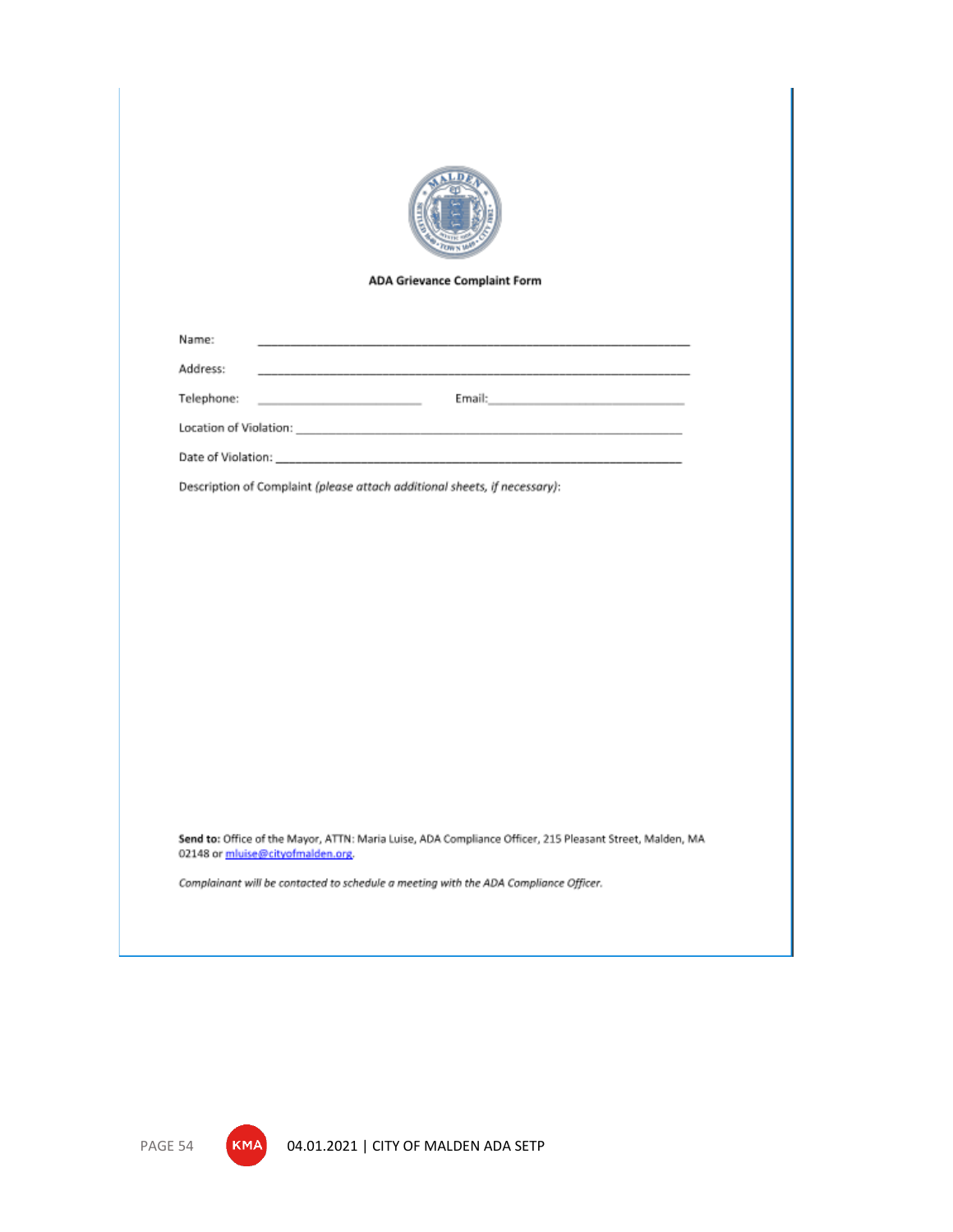# **PUBLIC NOTICE OF ADA COMPLIANCE**



## AMERICANS WITH DISABILITIES ACT (ADA) COMPLIANCE **NOTICE**

The City of Malden does not discriminate on the basis of disability in admission to, access to, or operations of its programs, services or activities. The City of Malden does not discriminate on the basis of disability in its hiring or employment practices.

This Notice is provided as required by Title II of the Americans with Disabilities Act 1990.

Questions, concerns, complaints or requests for additional information regarding the Americans with Disabilities Act may be forwarded to the City of Malden's designated ADA Compliance Officer by email to mluise@cityofmalden.org or my mail to:

> Maria Luise, ADA Compliance Officer Office of the Mayor 215 Pleasant Street Malden, MA 02148

Telephone contact: 781-397-7000, Ext. 2005

Individuals who need accommodations and auxiliary aids for effective communication in programs and services of the City of Malden are invited to make their needs and preferences known to the ADA Compliance Officer.



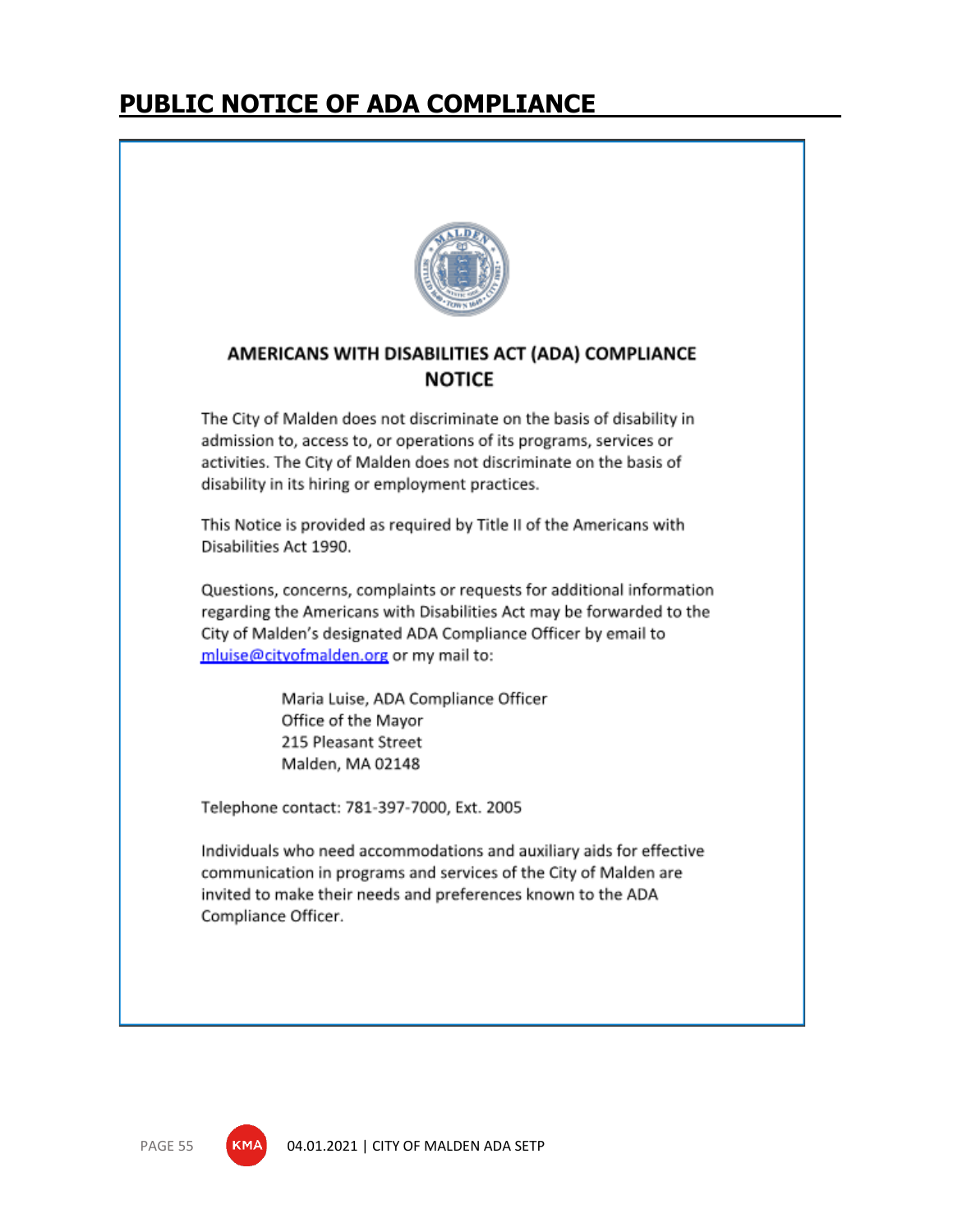Sample notices:

**Long**

### **Americans with Disabilities Act**

(Name of Public Entity) does not discriminate on the basis of disability in its services, programs, or activities.

Employment: (Name of Public Entity) does not discriminate on the basis of disability in its hiring or employment practices and complies with the ADA title I employment regulations.

Effective Communication: (Name of Public Entity) will, upon request, provide auxiliary aids and services leading to effective communication for people with disabilities, including qualified sign language interpreters, assistive listening devices, documents in Braille, and other ways of making communications accessible to people who have speech, hearing, or vision impairments.

Modifications to Policies and Procedures: (Name of Public Entity) will make reasonable modifications to policies and procedures to ensure that people with disabilities have an equal opportunity to enjoy programs, services, and activities. For example, people with service animals are welcomed in (Name of Public Entity) offices, even where pets and other animals are prohibited.

Requests: To request an auxiliary aid or service for effective communication, or a modification of policies or procedures contact (ADA Coordinator name and contact information) as soon as possible, preferably XX days before the activity or event.

Complaints: Send complaints to (ADA Coordinator name and contact information).

**Short**

### **Americans with Disabilities Act**

The (Name of Public Entity) does not discriminate on the basis of disability in its programs, services, activities and employment practices.

If you need auxiliary aids and services for effective communication (such as a sign language interpreter, an assistive listening device or print material in digital format) or reasonable modification to programs, services or activities contact the ADA Coordinator as soon as possible, preferably XX days before the activity or event.

A grievance procedure is available to resolve complaints.

Upon request, this notice is available in alternative formats such as large print or Braille.

(ADA Coordinator name and contact information)



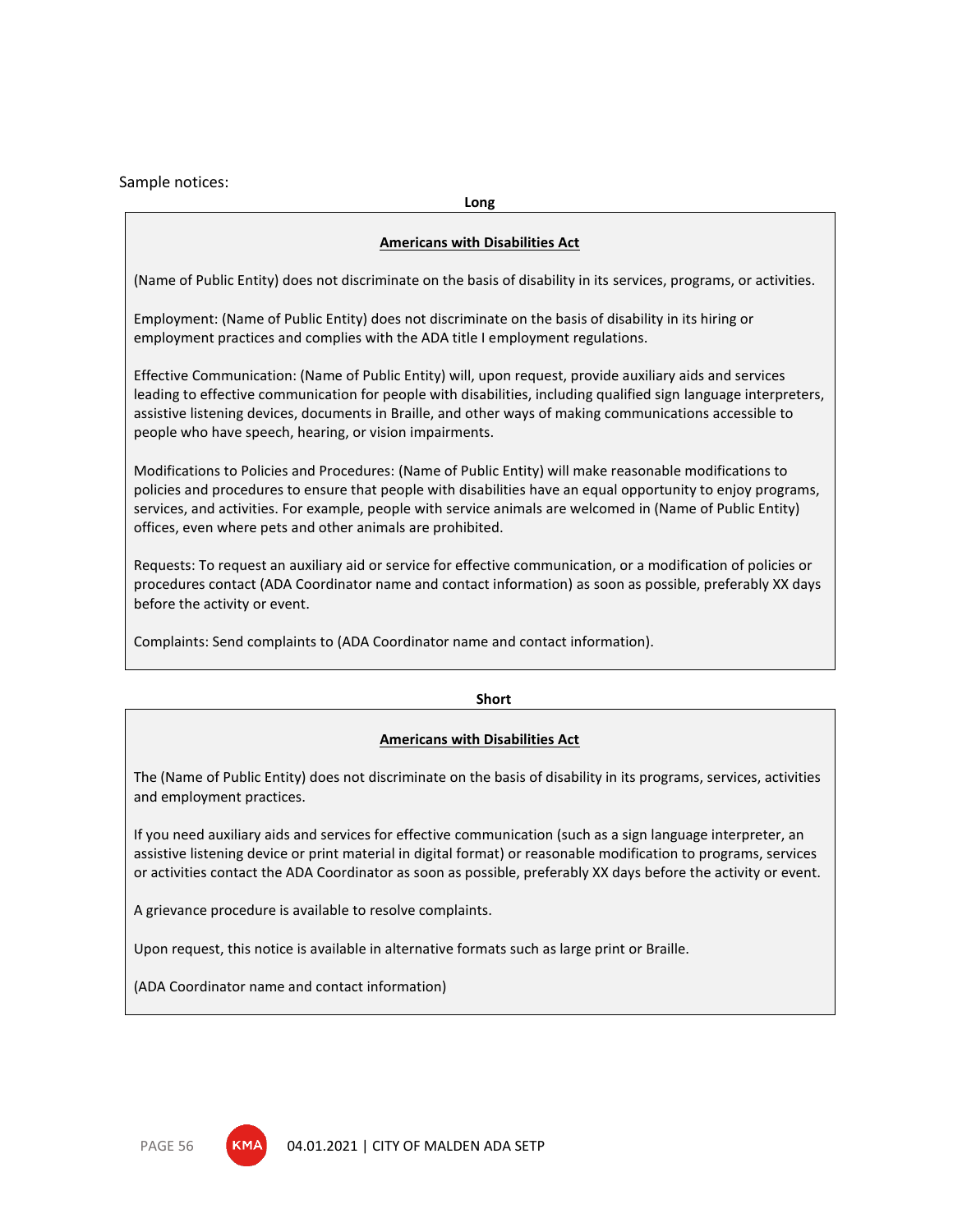# **SAMPLE EVENT LANGUAGE**

For additional information or to request accommodations to participate in this meeting (event) contact  $(\#\#\#)$   $\#\#\#\#\#\#$  or MA Relay 711 or email [AppropriatePerson@address.org.](mailto:AppropriatePerson@address.org) Meeting materials in alternate formats can be made available upon request. Notification 72 hours prior to the meeting will allow the City to make reasonable arrangements to ensure accessibility to this meeting. Note, the (meeting location) is an accessible facility.

# **WEBSITE ANALYSIS**

See attached City of Malden WCAG2\_1 Accessibility Evaluation CCB Reviewed.

# **FUNDING RESOURCES**

## **Municipal Americans with Disability Act (ADA) Improvement grant**

The Massachusetts Office of Disability (MOD) offers a project grant, the [Municipal Americans](https://www.mass.gov/municipal-americans-with-disabilities-act-grant)  [with Disability Act \(ADA\) Improvement grant,](https://www.mass.gov/municipal-americans-with-disabilities-act-grant) for cities and municipalities that have an SETP in place; this grant can be used for the removal of architectural barriers or barriers to communication.

Project examples include but are not limited to increasing both physical access and programmatic access through the addition of features such as: ramps, elevators, power lifts and Limited Use/Limited Application (LULAs), signage, communication access devices, curb cuts, and/or any other features that are designed to improve architectural access/or programmatic access.

Note: Municipalities must be members, or willing to become members, of the State's [Community Compact Cabinet](https://www.mass.gov/orgs/community-compact-cabinet) (CCC) to apply for project grants. Municipalities that have selected the "*[Public Accessibility Best Practice](https://www.mass.gov/info-details/community-compact-best-practice-areas#public-accessibility-best-practices-)*" option will increase their grant score. By selecting the "Public Accessibility Best practice" option, municipalities commit to completing an Americans with Disabilities Act (ADA) Self-Evaluation and Develop a Transition Plan or to strive for the [Universal Participation](https://massculturalcouncil.org/organizations/universal-participation-initiative/) (UP) designation from the Mass Cultural Council, which aims to increase accessibility at cultural facilities.

Grant [application](https://www.mass.gov/how-to/apply-for-a-municipal-americans-with-disabilities-act-ada-improvement-grant) (online) opens in August and closes in October. Grants are awarded or denied in December.

## **Community Development Block Grant (CDBG)**

Community Block Grants are available to municipalities with fewer than 50,000 residents who do not receive Community Development Block Grant (CDBG) funds directly from the federal Department of Housing and Urban Development (HUD). Communities can apply for funds to cover a variety of projects that include the removal of architectural barriers to allow access by

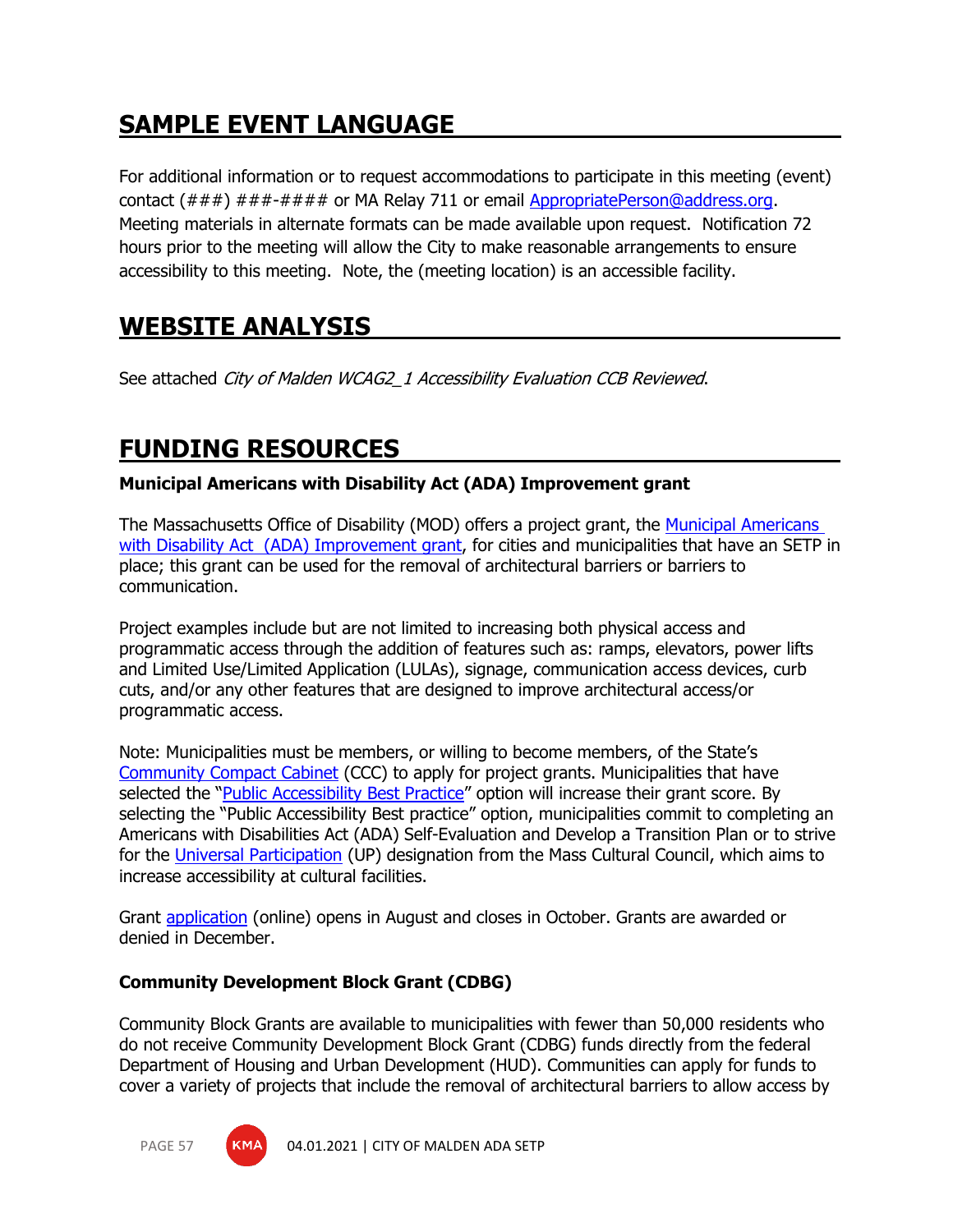persons with disabilities. A community that applies for an architectural barrier removal grant must complete a grant application that delineates a SETP or a Memo of Understanding that is co-signed by the Department of Housing and Development and the Department of Justice. The community must also state that it will complete an SETP within five years of the signing.

Grant [application](https://www.mass.gov/doc/cdbg-fy-2020-application-guidance/download) (online) opens in December and closes in March. Applicants must register with the State of Massachusetts CDBG Grant Management System.

[CDBG Technical Assistance Guide for Architectural Barrier Removal](https://www.mass.gov/files/documents/2017/12/04/Architectural%20Barrier%20Removal.pdf)



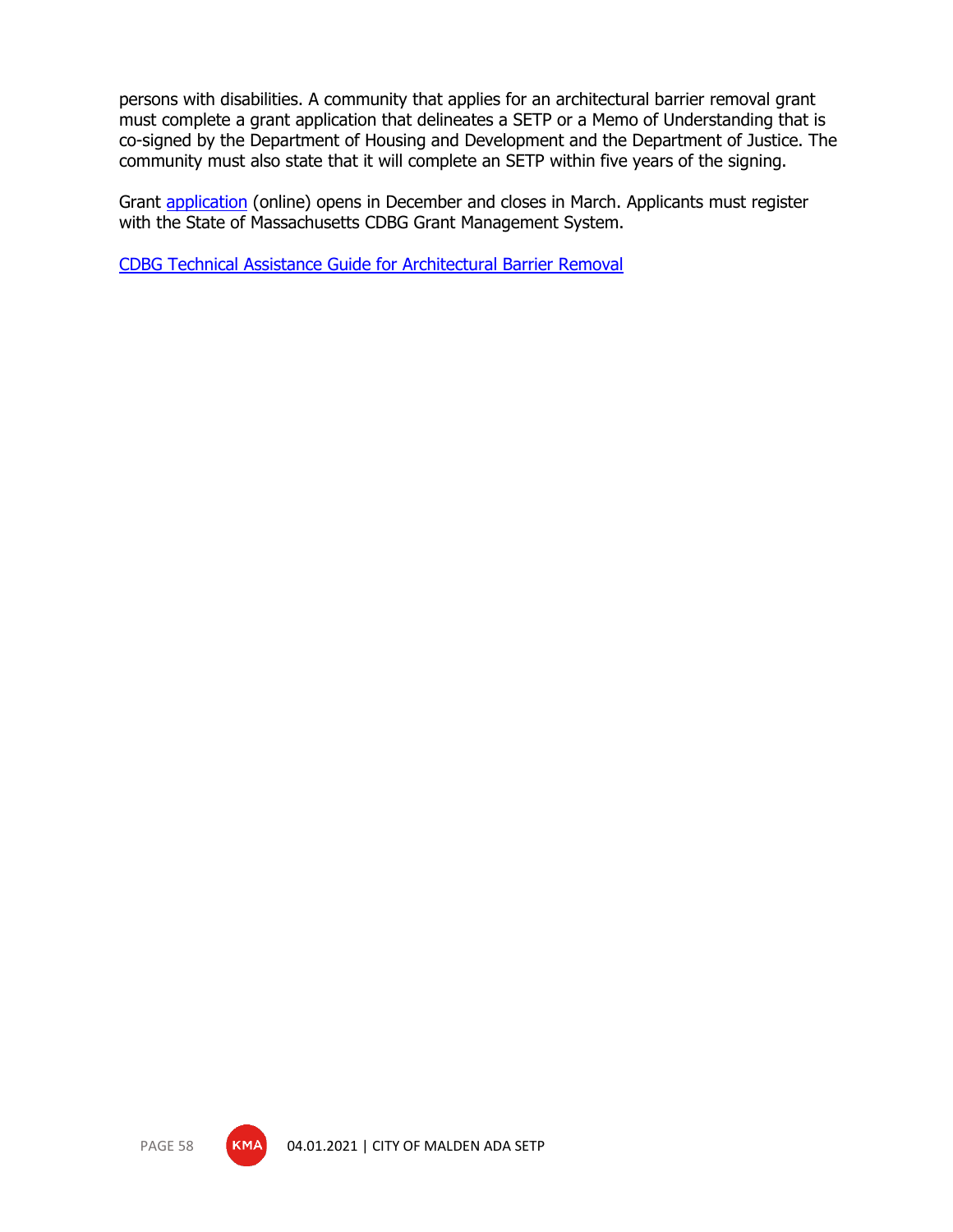## **SURVEY FORMS**

**A. ADMINISTRATION**

## **City of Malden MA ADA Self Evaluation & Transition Plan: Administration Survey**

**Name of Individual filling out this form:**

**Position:**

**Phone:**

**Email:**

|    | <b>Policy/Procedure</b>                                                                                                                                                                                                                                   | Yes | No | N/A | <b>Comments</b>                                |
|----|-----------------------------------------------------------------------------------------------------------------------------------------------------------------------------------------------------------------------------------------------------------|-----|----|-----|------------------------------------------------|
| A. | <b>GENERAL PROCEDURES</b>                                                                                                                                                                                                                                 |     |    |     |                                                |
| 1. | Has an employee been appointed to<br>coordinate the public entity's ADA<br>obligations - ADA Coordinator?<br>(Required if 50 or more<br>employees.).                                                                                                      |     |    |     | <b>Name and title</b>                          |
|    | ADA Coordinator has received<br>a.<br>ADA training.                                                                                                                                                                                                       |     |    |     | <b>Please provide date of last</b><br>training |
| 2. | A Grievance Policy and Procedure<br>has been adopted to resolve<br>disability related complaints? The<br>policy includes the name and<br>contact information of the<br>employee responsible for receiving<br>and processing discrimination<br>complaints. |     |    |     | <b>Please attach</b>                           |
|    | The Grievance Policy is posted<br>a.<br>in conspicuous locations in all<br>City buildings.                                                                                                                                                                |     |    |     | Name and contact info                          |
|    | b. The Grievance Policy has been<br>distributed to all department<br>heads, boards and<br>commissions.                                                                                                                                                    |     |    |     |                                                |

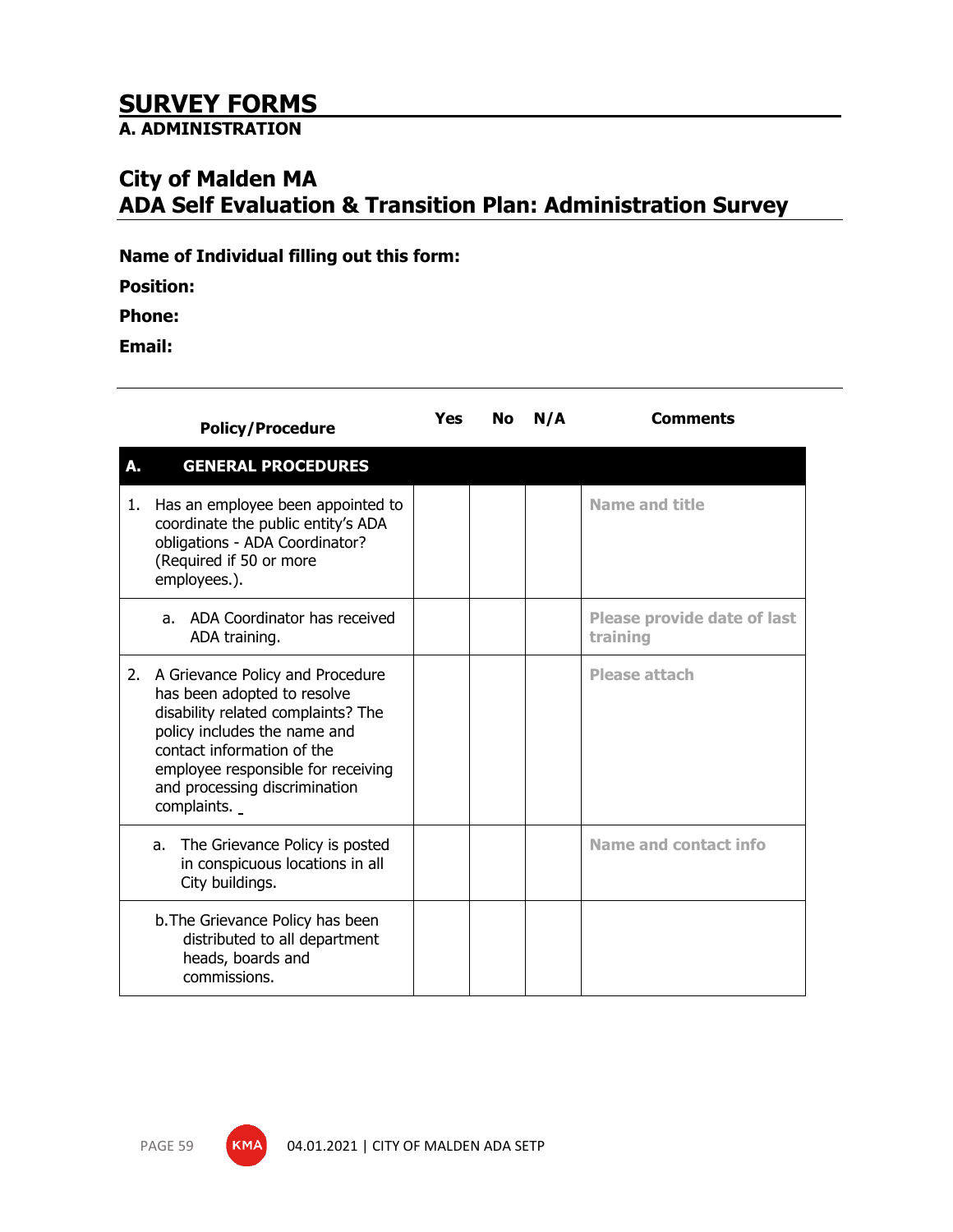| 3. | Surcharges are not imposed to<br>recover the cost of<br>accommodations, effective<br>communications services or<br>accessibility features.                                                                                                  |  |                        |
|----|---------------------------------------------------------------------------------------------------------------------------------------------------------------------------------------------------------------------------------------------|--|------------------------|
|    | 4. Procedures are established to<br>assure meetings (including Boards<br>and Commissions), hearings,<br>workshops, and conferences, are<br>held in accessible locations.                                                                    |  | <b>Please describe</b> |
| 5. | List any licenses or certifications<br>issued by the City (liquor,<br>restaurant, etc.) and indicate<br>whether the application process has<br>been reviewed to ensure that<br>qualified persons with disabilities<br>are not screened out: |  |                        |
|    | a.                                                                                                                                                                                                                                          |  |                        |
|    | b.                                                                                                                                                                                                                                          |  |                        |
|    | c.                                                                                                                                                                                                                                          |  |                        |
|    | d.                                                                                                                                                                                                                                          |  |                        |
|    | <b>B. NOTIFICATION</b>                                                                                                                                                                                                                      |  |                        |
| 1. | Public Notice of ADA compliance<br>has been developed and is visibly<br>posted in public spaces of municipal<br>facilities, in publications and digital                                                                                     |  | <b>Please attach</b>   |
|    | media including:                                                                                                                                                                                                                            |  |                        |
|    | Building entrances/lobbies,<br>a.<br>bulletin boards and gathering<br>places                                                                                                                                                                |  |                        |
|    | b. Home page of the City's<br>website and other pages where<br>information about disability<br>services, public events and<br>facility accessibility is displayed                                                                           |  |                        |
|    | Employee handbooks and<br>c.<br>manuals                                                                                                                                                                                                     |  |                        |



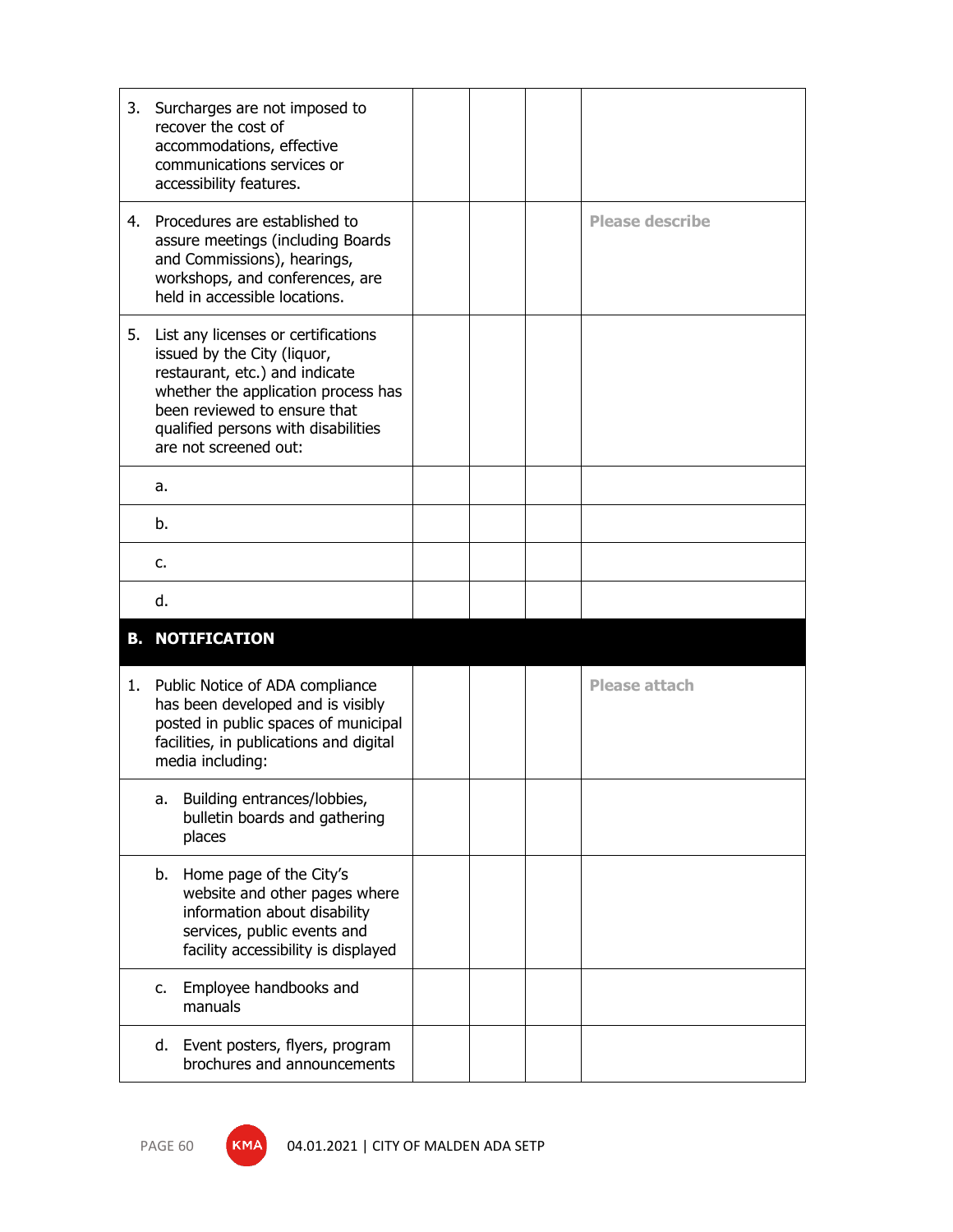|    | e. Program announcements (in<br>abbreviated form)                                                                                                                                           |  |                                                     |
|----|---------------------------------------------------------------------------------------------------------------------------------------------------------------------------------------------|--|-----------------------------------------------------|
| 2. | Appropriate staff have received<br>training regarding:                                                                                                                                      |  | <b>Please describe how this</b><br>is accomplished. |
|    | the City's policy of<br>a.<br>nondiscrimination,                                                                                                                                            |  |                                                     |
|    | b. how to respond to requests for<br>reasonable modifications,                                                                                                                              |  |                                                     |
|    | their roles and responsibilities in<br>c.<br>providing auxiliary<br>communication aids and<br>services,                                                                                     |  |                                                     |
|    | the available resources for<br>d.<br>providing auxiliary aids and<br>services,                                                                                                              |  |                                                     |
|    | effective communication with<br>e.<br>people with disabilities.                                                                                                                             |  |                                                     |
|    | f.<br>Use of the Massachusetts Relay<br>Service to make and receive<br>calls.                                                                                                               |  |                                                     |
|    | C. REASONABLE MODIFICATIONS OF POLICIES                                                                                                                                                     |  |                                                     |
| 1. | The City has a process for<br>responding to requests for<br>modifications to policies or practices<br>if the modification is necessary for a<br>person with a disability to<br>participate? |  |                                                     |
|    | The process includes criteria for<br>a.<br>determining whether a<br>modification would<br>fundamentally alter the nature<br>of the program.                                                 |  |                                                     |



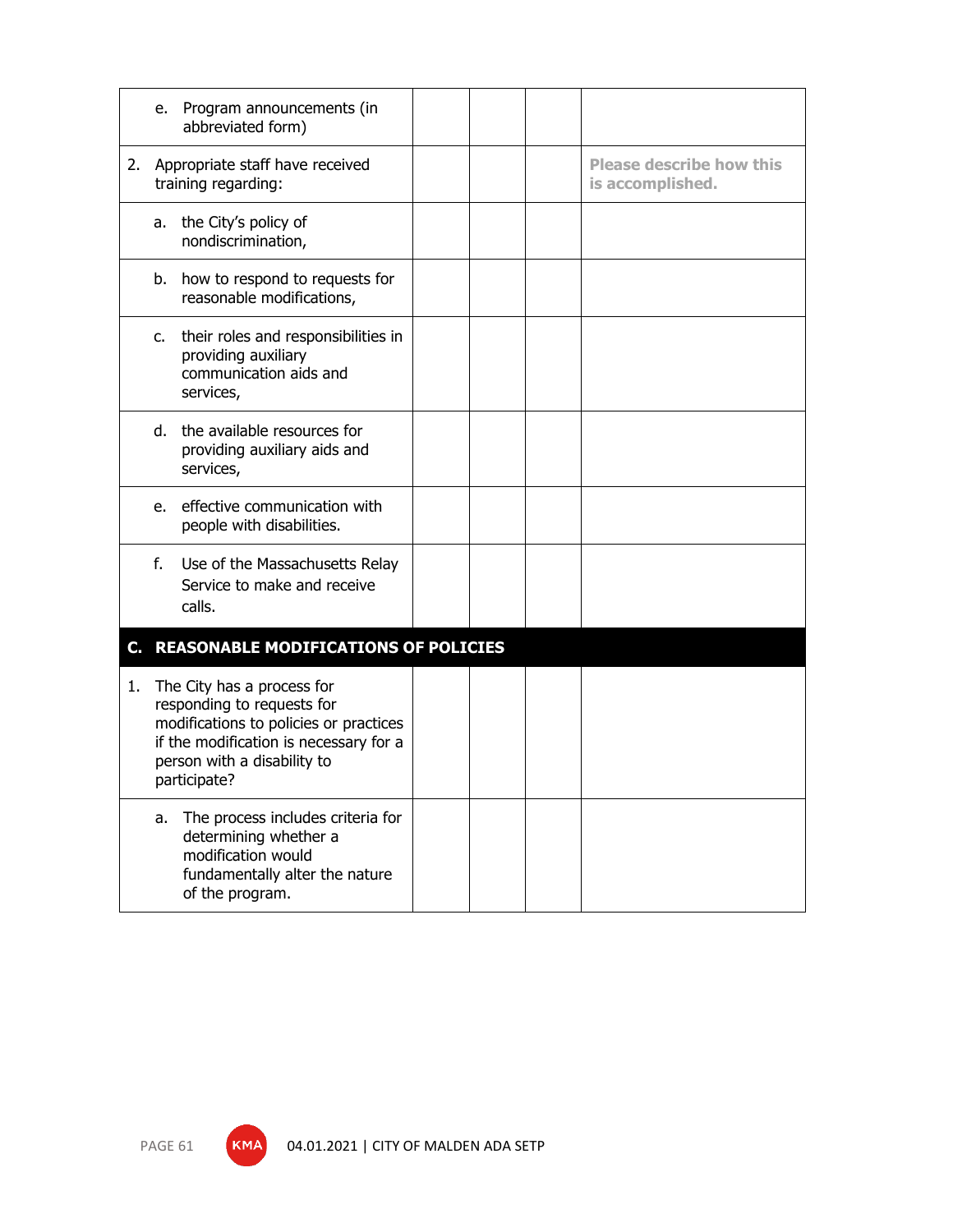|    | <b>D. SERVICE ANIMALS</b>                                                                                                                                                                                                                                                |  |                                                     |
|----|--------------------------------------------------------------------------------------------------------------------------------------------------------------------------------------------------------------------------------------------------------------------------|--|-----------------------------------------------------|
|    | 1. The City has a written policy<br>regarding service animals in<br>municipal facilities.                                                                                                                                                                                |  | <b>Please attach</b>                                |
|    | <b>E. USE OF CONTRACTORS</b>                                                                                                                                                                                                                                             |  |                                                     |
|    | 1. The City has included language<br>in its contracts to ensure that<br>contractors are aware of their<br>obligations to facilitate the<br>participation of persons with<br>disabilities in programs and<br>activities the contractor<br>operates on behalf of the City. |  | <b>Please attach sample</b><br>language             |
|    | 2. The City has developed a<br>procedure to disseminate<br>information about ADA<br>requirements to contractors.                                                                                                                                                         |  | <b>Please describe how this</b><br>is accomplished. |
|    | <b>F. TRANSPORTATION</b>                                                                                                                                                                                                                                                 |  |                                                     |
| 1. | The City provides or contracts for<br>transportation services. (If the<br>answer is no, skip the rest of this<br>section)                                                                                                                                                |  |                                                     |
| 2. | The City or contractor has<br>procedures for responding to<br>requests from persons with<br>disabilities to provide schedule and<br>route materials in a timely manner<br>in an accessible form.                                                                         |  |                                                     |
|    | 3. The City or contractors have<br>procedures to provide information<br>with no delay nor additional cost to<br>persons with disabilities.                                                                                                                               |  |                                                     |
| 4. | The City or contractor provides<br>training and testing to assure<br>employees are fully qualified to<br>serve passengers with disabilities.                                                                                                                             |  |                                                     |
| 5. | The City or contractor has a policy<br>that requires regular and frequent<br>checks of lifts, as well as other<br>access-related equipment or<br>vehicles.                                                                                                               |  |                                                     |
|    | <b>G. COMMUNICATIONS</b>                                                                                                                                                                                                                                                 |  |                                                     |

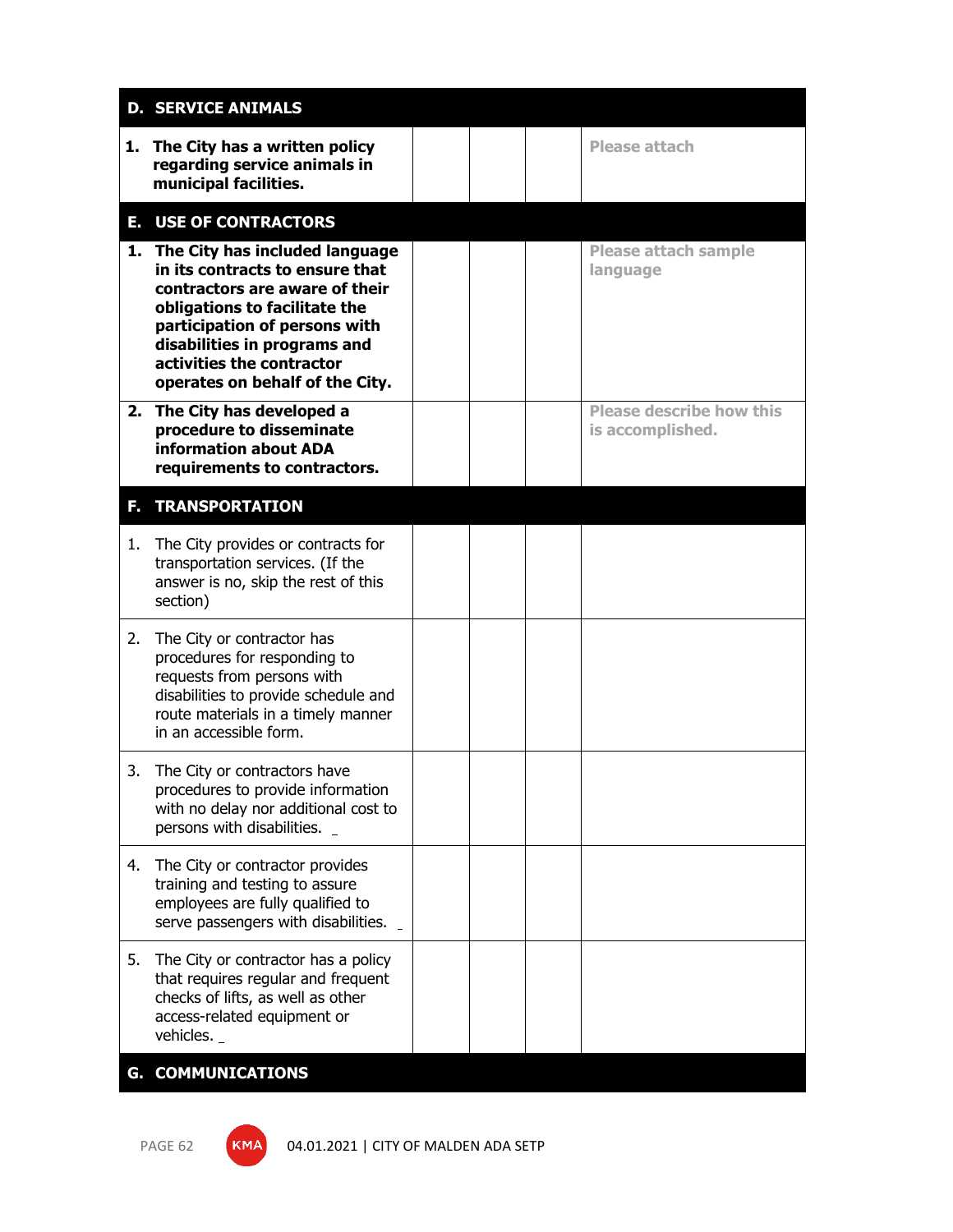| 1. | There is a policy requiring and<br>implementing procedures for<br>making Auxiliary Aids and Services<br>available to persons who are deaf<br>or hard of hearing and people who<br>are blind or have limited sight.                                           |  |                                                     |
|----|--------------------------------------------------------------------------------------------------------------------------------------------------------------------------------------------------------------------------------------------------------------|--|-----------------------------------------------------|
|    | All program announcements<br>a.<br>include information about how<br>to request an auxiliary aid or<br>service.                                                                                                                                               |  |                                                     |
|    | b. Sound amplification and<br>assistive listening systems are<br>available and maintained in<br>assembly/meeting spaces and<br>performance areas.                                                                                                            |  |                                                     |
|    | The City has a procedure to<br>$C_{\bullet}$<br>ensure that qualified<br>interpreters are provided in an<br>expeditious manner when<br>requested in advance at<br>meetings, hearings. interviews,<br>conferences or public<br>appearances by City officials. |  |                                                     |
| 2. | The City has the resources<br>necessary to provide materials in<br>alternative (to traditional print)<br>formats s including large print,<br>audio and/or scanned material for<br>use with screen readers,                                                   |  | <b>Please describe how this</b><br>is accomplished. |
| 3. | Where phone numbers are provided<br>as a means of contacting the<br>municipality, an alternative means<br>of communication (e.g. TTY number<br>or email) is also provided.                                                                                   |  |                                                     |
|    | TDD numbers or telephone<br>a.<br>relay numbers been added to<br>all The City directories,<br>pamphlets, brochures,<br>letterhead, etc.                                                                                                                      |  |                                                     |

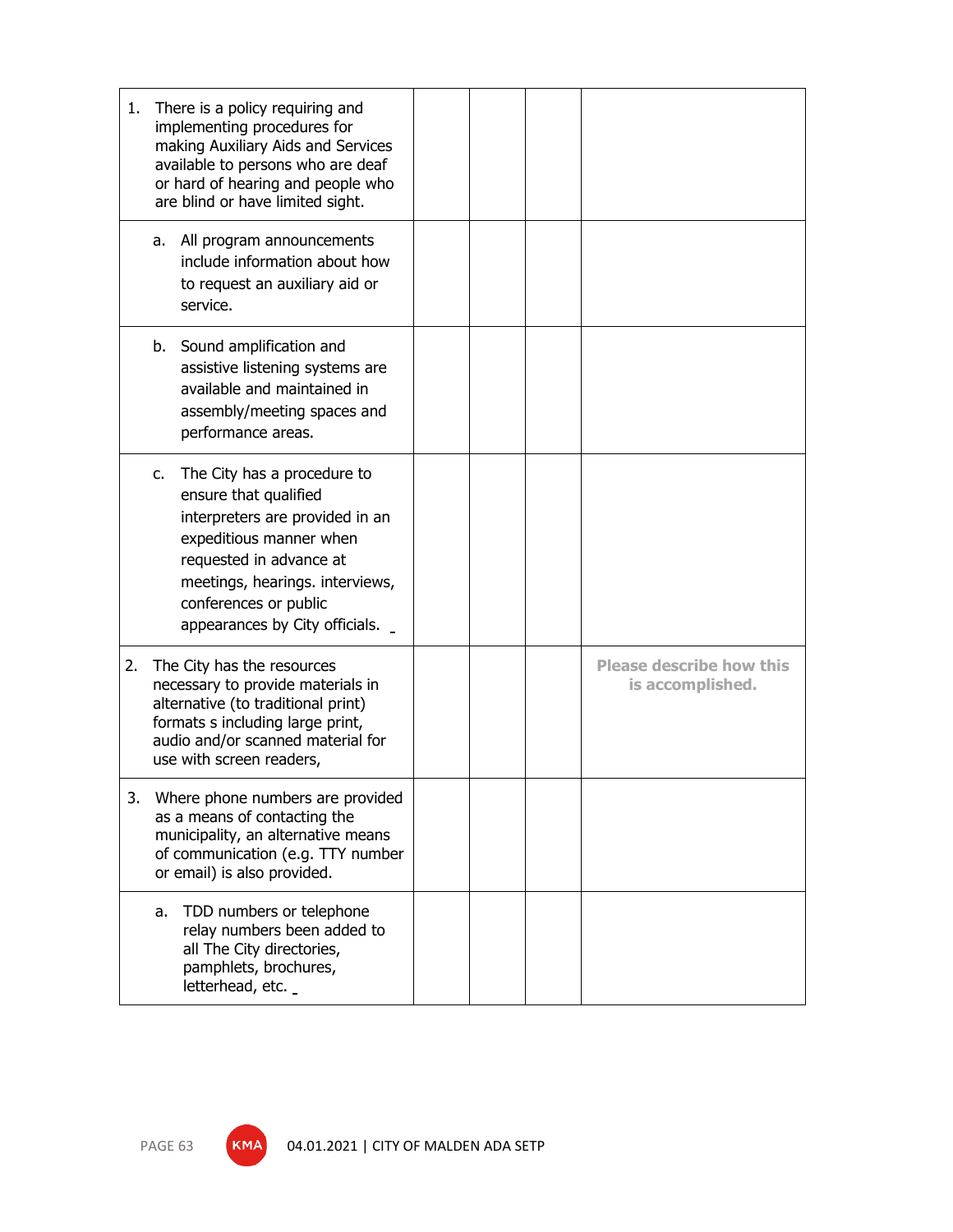|    | H. DOCUMENTS AND PUBLICATION                                                                                                                                                                            |  |                                                                                                                                  |
|----|---------------------------------------------------------------------------------------------------------------------------------------------------------------------------------------------------------|--|----------------------------------------------------------------------------------------------------------------------------------|
| 1. | The City has reviewed public<br>documents to eliminate patronizing<br>or stigmatizing language and<br>images.                                                                                           |  |                                                                                                                                  |
| т. | <b>WEBSITE</b>                                                                                                                                                                                          |  |                                                                                                                                  |
| 2. | Is there a policy regarding the<br>accessibility of the City webpages,<br>that is, in compliance with the W3C<br><b>Web Content Accessibility</b><br>Guidelines (WCAG) 2.0 or Section<br>508 Standards? |  |                                                                                                                                  |
| 3. | Are the staff and contractors who<br>are responsible for webpage and<br>content development aware of the<br>policy and knowledgeable about<br>these standards?                                          |  |                                                                                                                                  |
|    | 4. Has the website been tested for<br>compliance with either of these<br>standards?                                                                                                                     |  |                                                                                                                                  |
|    | a. If yes, have people with<br>disabilities who use screen<br>reading software and other<br>assistive technology participated<br>in the evaluation?                                                     |  |                                                                                                                                  |
| J. | <b>EMERGENCY EVACUATION</b>                                                                                                                                                                             |  |                                                                                                                                  |
| 1. | Municipal alerts and emergency<br>warnings are sent in multiple<br>formats?                                                                                                                             |  |                                                                                                                                  |
|    | 2. Emergency evacuation procedures<br>from buildings address the needs of<br>individuals with disabilities                                                                                              |  | Please attach a copy of the<br>section of your emergency<br>preparedness plan that<br>addresses individuals with<br>disabilities |
| 3. | Emergency personnel are trained in<br>effective communication with<br>people with disabilities.                                                                                                         |  |                                                                                                                                  |

If you have any questions, please contact: Katie Denis, [kdenis@kmaccess.com](mailto:kdenis@kmaccess.com)

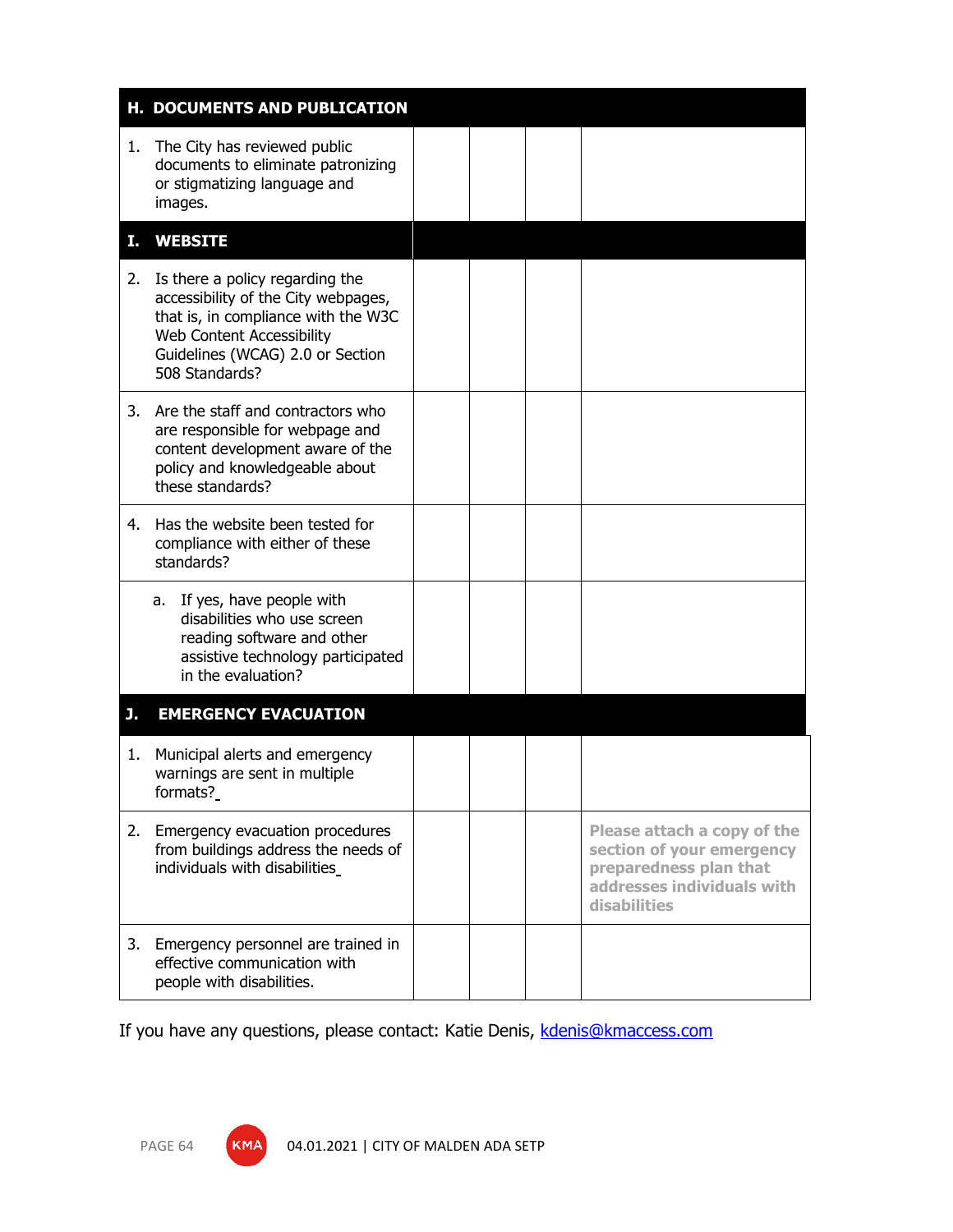## **B. DEPARTMENT**

Note: this survey was also made available online

## **City of Malden MA ADA Self Evaluation & Transition Plan: Department Survey**

| <b>Department Name:</b>           |
|-----------------------------------|
| <b>Department Contact Person:</b> |
| Phone:                            |
| Email:                            |
|                                   |

- 1. Please provide a brief description of your department:
- 2. Please provide a list of the programs/ services your department provides to residents of the City (licensing, permits, youth soccer, notarization, etc.).
- 3. Please provide a list of the locations where the programs/ services noted in Question 3 are located.
- 4. What, if any, do you think may be barriers (architectural, operational, etc.) for individuals with disabilities to access your programs/services?
- 5. Have you ever received feedback that one of your programs was difficult to access by an individual(s) with a disability? If yes, please describe:
- 6. Do you charge any user fees related to providing accessibility to you programs? If yes, please describe:
- 7. Do you offer any separate services, programs or activities for people with disabilities? If yes, please describe:

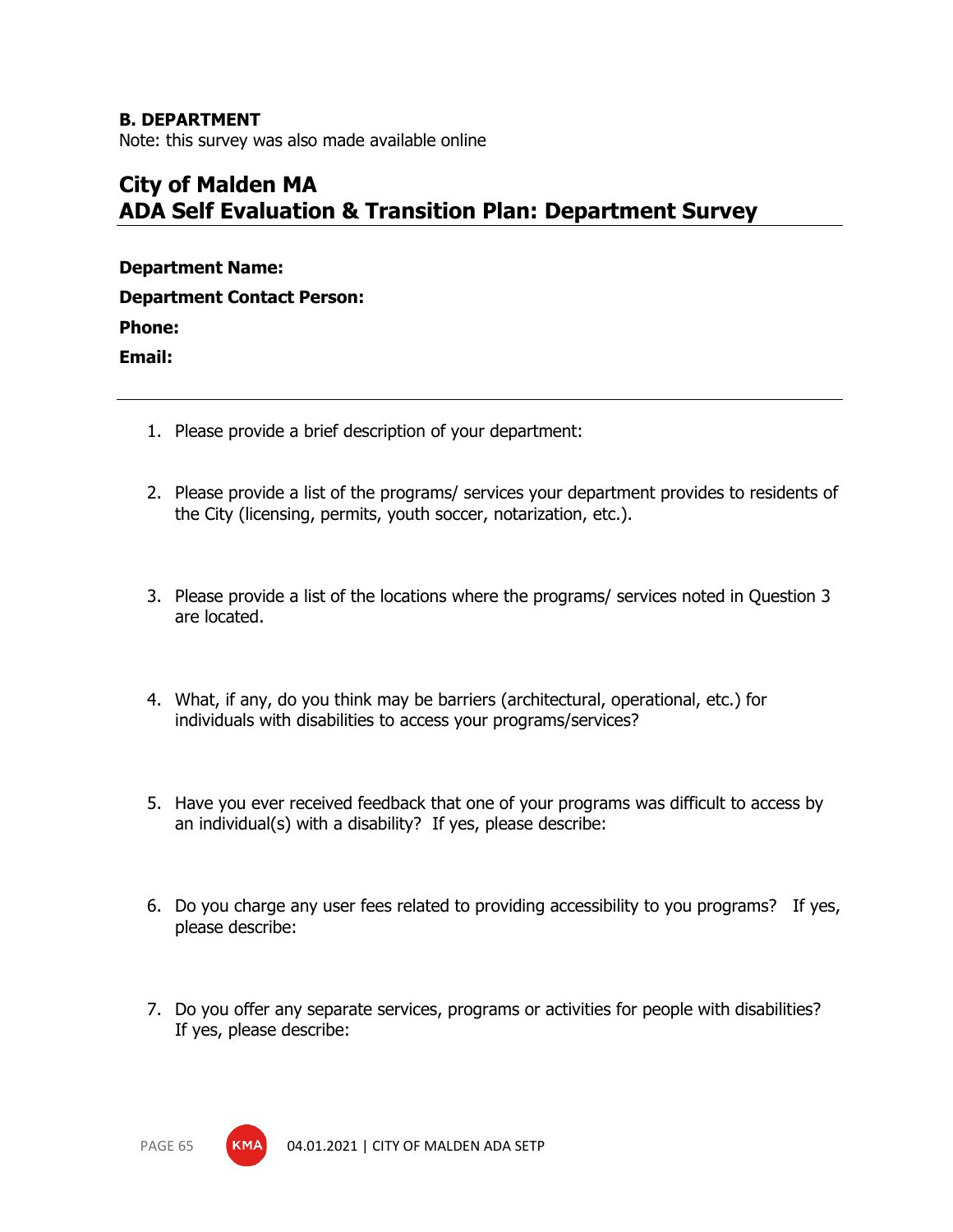Note: if there is insufficient space for your response, please add additional sheets.



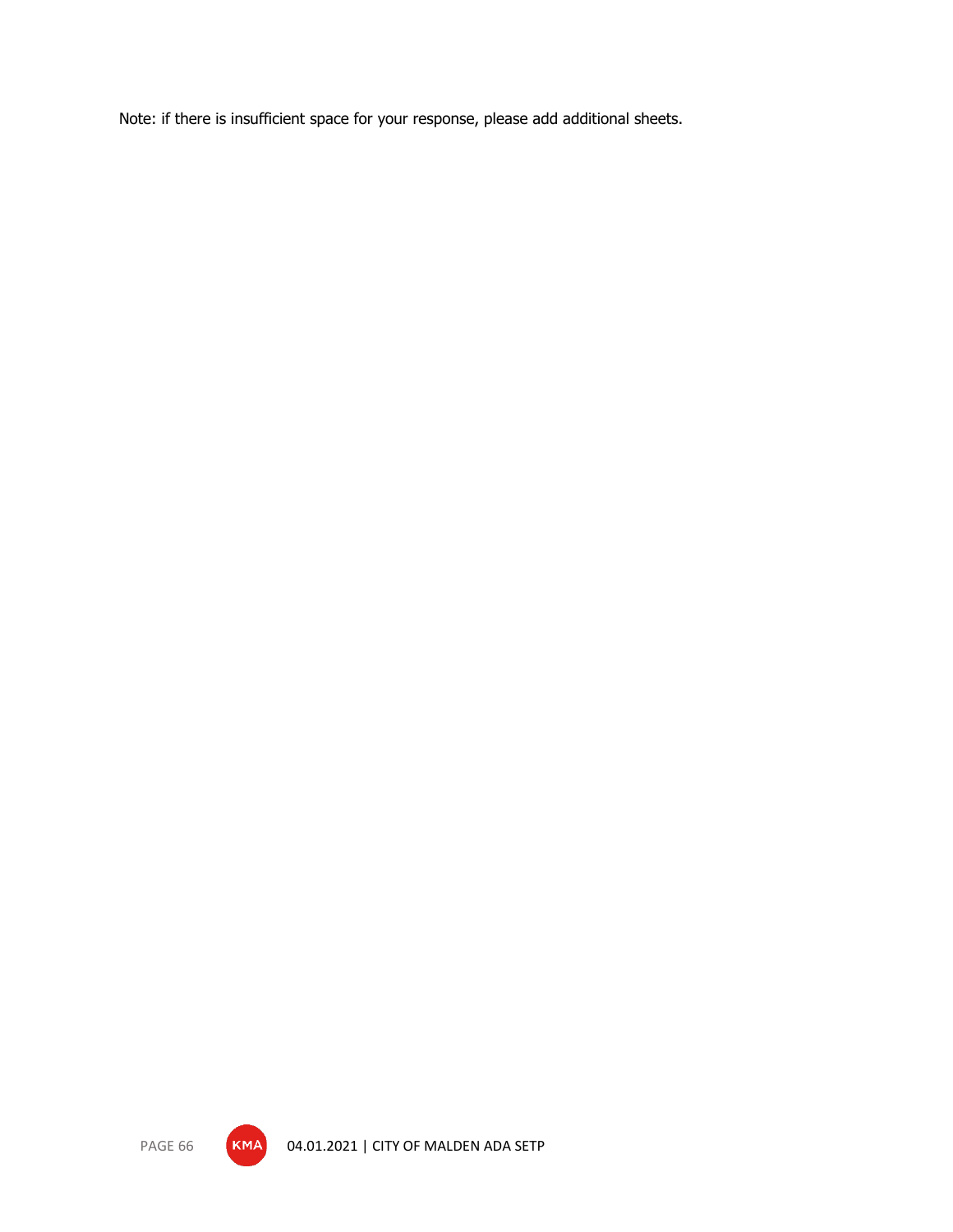|    | <b>Service/ Program</b>                                                                                                                                                      | <b>Yes</b> | No | N/A | <b>Comment</b>              |
|----|------------------------------------------------------------------------------------------------------------------------------------------------------------------------------|------------|----|-----|-----------------------------|
| 8. | Have department personnel received<br>training in:                                                                                                                           |            |    |     |                             |
|    | a. the City policy of nondiscrimination,                                                                                                                                     |            |    |     |                             |
|    | b. protocols for responding to requests<br>for reasonable modifications,                                                                                                     |            |    |     |                             |
|    | c. providing auxiliary communication<br>aids and services,                                                                                                                   |            |    |     |                             |
|    | d. available resources for providing<br>auxiliary aids and services,                                                                                                         |            |    |     |                             |
|    | e. effective communication with people<br>with disabilities.                                                                                                                 |            |    |     |                             |
|    | f. Use of the Massachusetts Relay<br>Service to make and receive calls.                                                                                                      |            |    |     |                             |
| 9. | What methods of outreach do you use to<br>communicate with the people who live in<br>City and visitors (emails, social media,<br>brochures, print materials, letters, etc.)? |            |    |     |                             |
|    | 10. Do your methods of outreach (see #7)<br>alert recipients on how to request auxiliary<br>aids/services and/or materials in alternate<br>formats?                          |            |    |     |                             |
|    | 11. Do materials or literature about your<br>programs and services include a notice<br>about non-discrimination?                                                             |            |    |     |                             |
|    | 12. If requested, do you have the resources<br>necessary to provide print materials in<br>alternate formats in a timely manner?                                              |            |    |     |                             |
|    | 13. If they are requested, do you have access<br>to appropriate auxiliary aids and services<br>(ASL interpreters, assistive listening<br>systems, etc.)?                     |            |    |     |                             |
|    | 14. Does the emergency preparedness plan<br>for your facilities address the needs of<br>individuals with disabilities?                                                       |            |    |     | If yes, please<br>describe. |

If you have any questions, please contact: Katie Denis, [kdenis@kmaccess.com](mailto:kdenis@kmaccess.com)

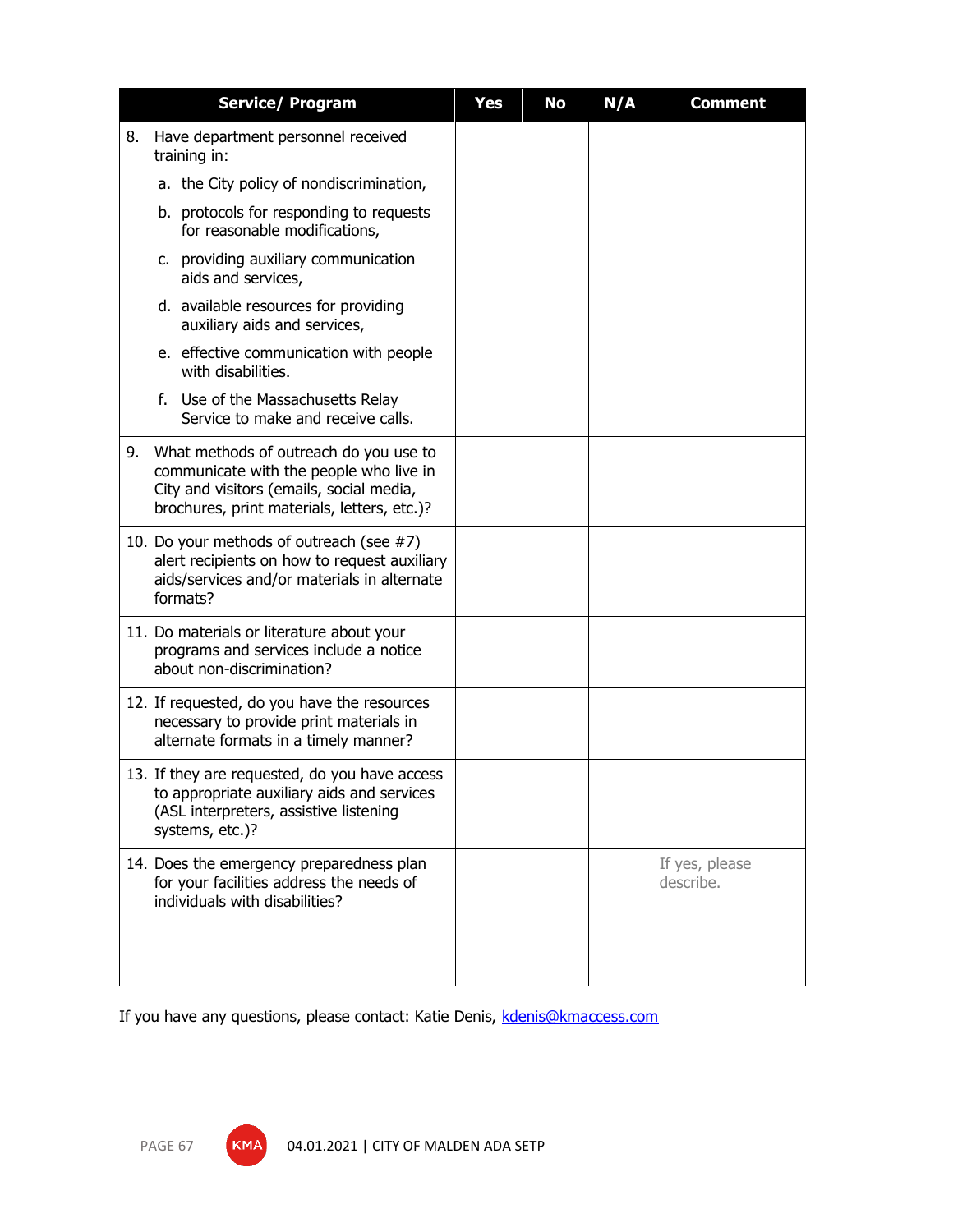## **C. EMPLOYMENT**

## **City of Malden MA ADA Self Evaluation & Transition Plan: Employment Survey**

**Name of Individual filling out this form:**

**Position:**

**Phone:**

**Email:**

| <b>EMPLOYMENT</b> |                                                                                                                                                       |            |           |     |                                                        |  |  |  |
|-------------------|-------------------------------------------------------------------------------------------------------------------------------------------------------|------------|-----------|-----|--------------------------------------------------------|--|--|--|
|                   | <b>Policy/ Procedure</b>                                                                                                                              | <b>Yes</b> | <b>No</b> | N/A | <b>Comments</b>                                        |  |  |  |
| disabilities:     | 1. The City has reviewed the<br>following areas to assure that<br>it does not discriminate<br>against persons with                                    |            |           |     | Where possible,<br>please attach<br>examples of forms. |  |  |  |
| $\bullet$         | Recruitment advertising                                                                                                                               |            |           |     |                                                        |  |  |  |
| ٠                 | Application form.                                                                                                                                     |            |           |     |                                                        |  |  |  |
| $\bullet$         | Job descriptions to<br>distinguish between<br>essential functions and<br>marginal functions                                                           |            |           |     |                                                        |  |  |  |
|                   | Leaves of absence, sick<br>leave, or any other leave                                                                                                  |            |           |     |                                                        |  |  |  |
|                   | <b>Medical examinations</b>                                                                                                                           |            |           |     |                                                        |  |  |  |
| $\bullet$         | Protocol is in place to<br>ensure personnel files are<br>managed so that<br>information identifying<br>disability is contained in a<br>separate file. |            |           |     |                                                        |  |  |  |
|                   | Training programs, both<br>in-house and outside<br>opportunities                                                                                      |            |           |     |                                                        |  |  |  |
|                   | Performance evaluation<br>forms                                                                                                                       |            |           |     |                                                        |  |  |  |

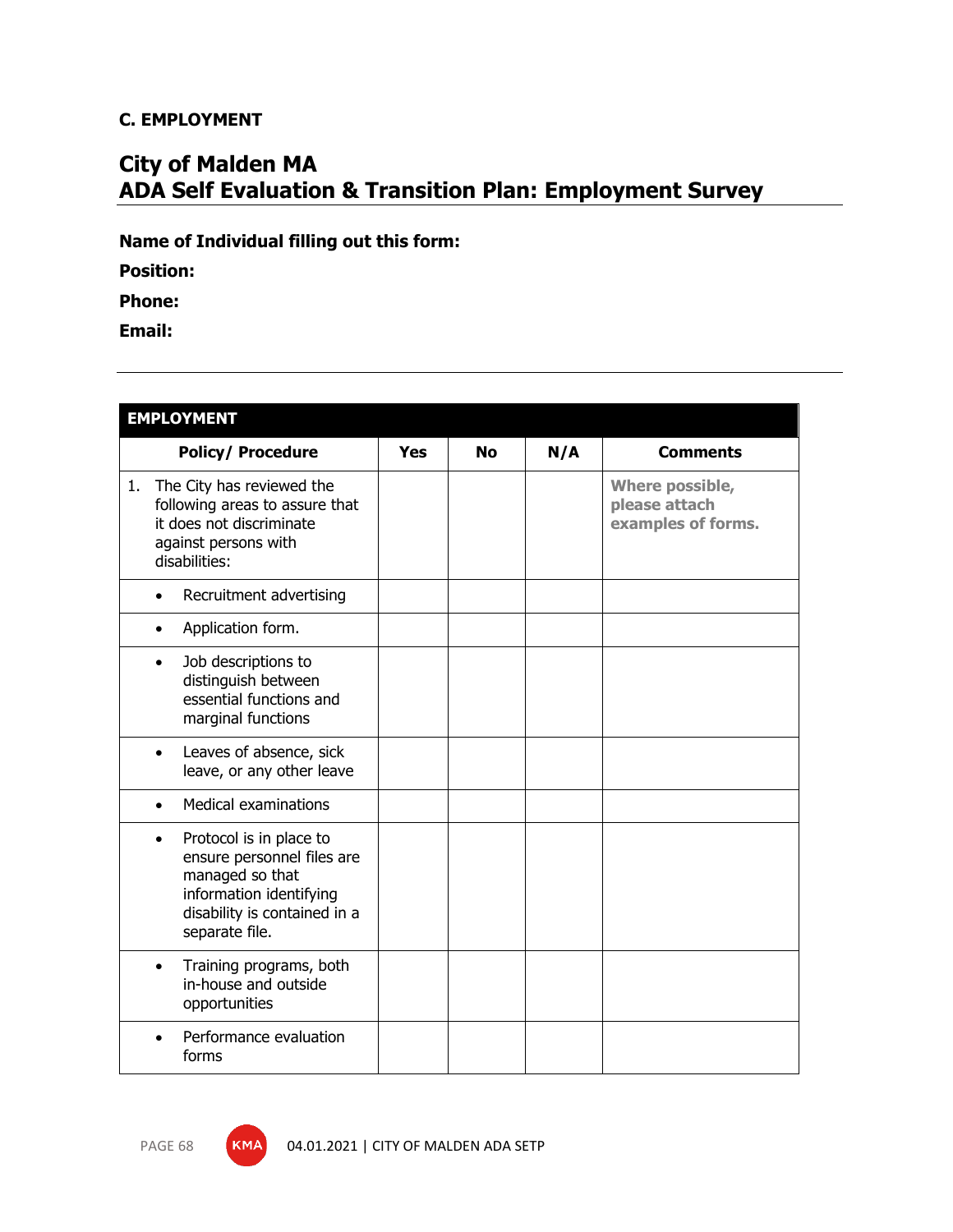| 2. | Staff who conduct interviews<br>have received ADA training.                                                              |  |  |
|----|--------------------------------------------------------------------------------------------------------------------------|--|--|
| 3. | Policies/procedures relative to<br>requests for reasonable<br>accommodations have been<br>developed.                     |  |  |
|    | Policies/procedures have<br>a.<br>been communicated to all<br>department heads                                           |  |  |
| 4. | The City's Personnel Manual is<br>available in alternate formats.                                                        |  |  |
| 5. | The City's Personnel Manual<br>contains:                                                                                 |  |  |
|    | a Statement of<br>Nondiscrimination or<br><b>Equal Opportunity</b>                                                       |  |  |
|    | Instructions regarding<br>filing a grievance                                                                             |  |  |
|    | Instructions regarding<br>requesting a reasonable<br>accommodation.                                                      |  |  |
| 6. | The City has a procedure for<br>responding to requests for a<br>reasonable accommodation by<br>an applicant or employee. |  |  |

If you have any questions, please contact: Katie Denis, [kdenis@kmaccess.com](mailto:kdenis@kmaccess.com)



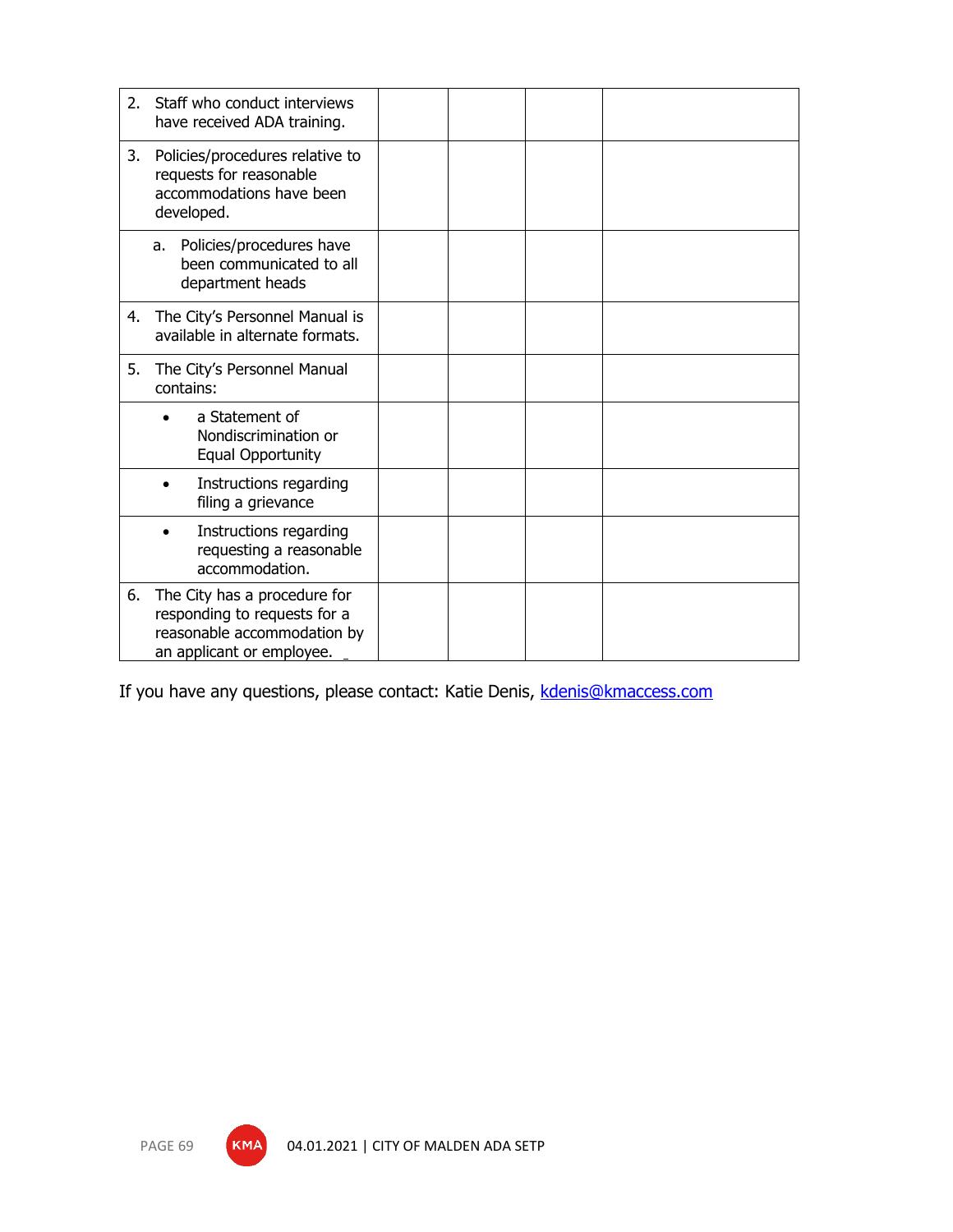## **D. PUBLIC**

Note: this survey was also made available online and in 7 languages

## **City of Malden MA ADA Self Evaluation & Transition Plan: Public Survey**

To ensure all City programs and services are accessible to residents and visitors who have disabilities, the City has retained KMA to perform an assessment and develop a strategic accessibility plan. Public input is essential. We would like to hear your ideas and concerns regarding the accessibility of City programs and facilities. Below are 5 questions:

- 1. Are there City buildings/facilities (building structures, parks, playgrounds, trails, docks, recycling centers, etc.) that you have had difficulty using? If yes, please describe.
- 2. Have you ever had difficulty getting information about a City program, service or event? If yes, please describe.
- 3. Do you know how to request City materials in alternate formats (for example, large print or Braille)?
- 4. Do you know how to request an accommodation (for example, ASL interpreters or assistive listening systems) for City services and events?
- 5. Any other comments about accessibility?

## **COMPLETED SURVEYS**

### See attached:

Malden Admin Survey

Malden Employment Survey

All other survey responses are reflected in the *Malden Department Survey Response Table* document or the Malden Public Survey Responses document.

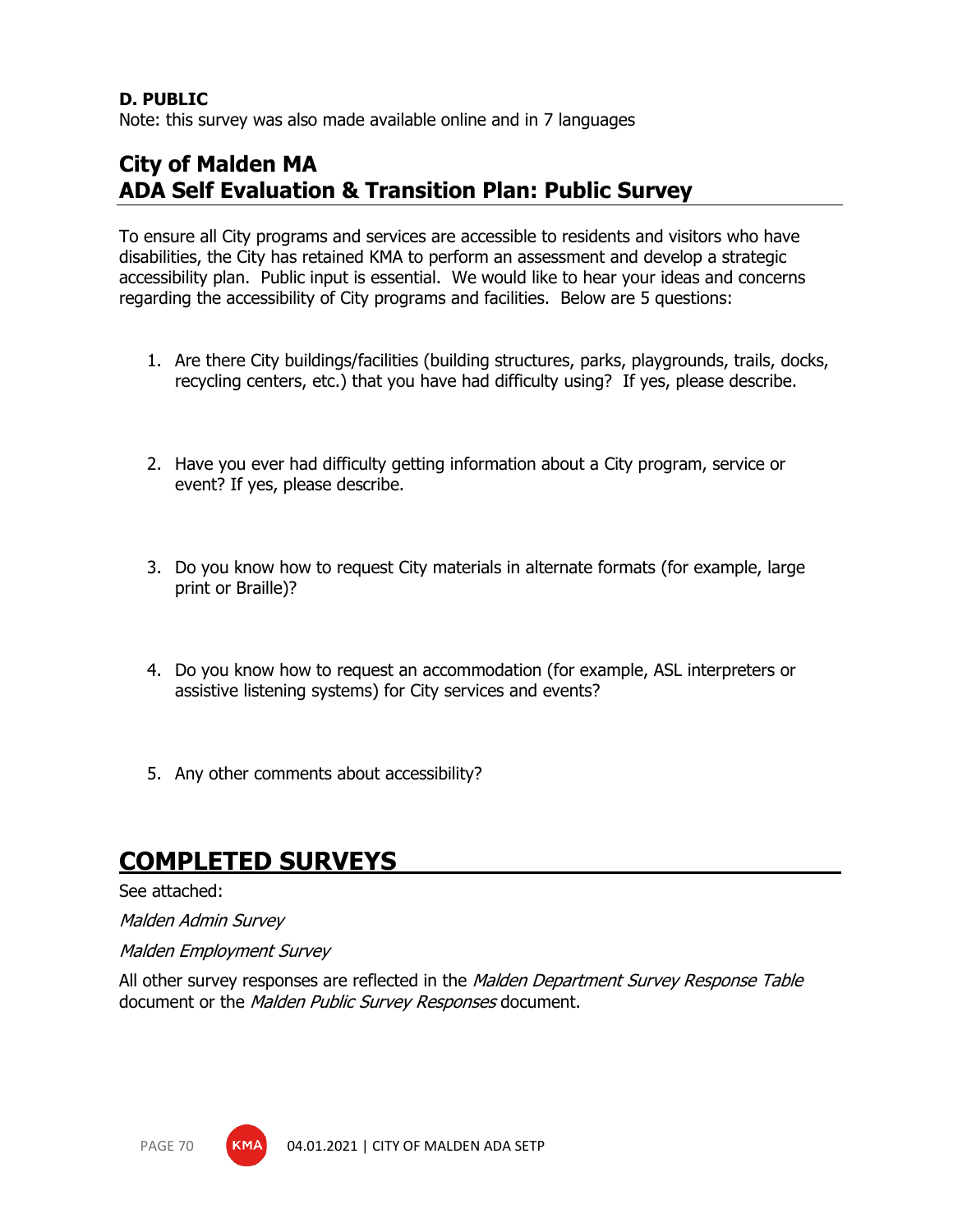# **DEPARTMENT SURVEY RESPONSE TABLE**

KMA developed this table based on the Department responses to the survey. See attached Malden Department Survey Response Table document.

## **PUBLIC SURVEY RESPONSES**

Below is a copy of all the online Public Survey responses we received. Note: the City is currently translating four responses.

## **Survey Responses:**

**1. Question: Are there City buildings/facilities (building structures, parks, playgrounds, trails, docks, recycling centers, etc.) that you have had difficulty using?**

Responses: 36 yes/ 97 no

Comments:

- Accessible playground structures. Also would like to entertain the idea of a "communication core board" at each school playground and city playground being added to help with communication especially to the non verbal children.
- The Oak Grove Community Building, 6 Grove St, built in 1926/7 is not currently ADA compliant. Citizens using wheelchairs were lifted in and out of the back door to the main floor by manual human power. The exterior front stairs, rebuilt in 2008 were poorly done. The risers are not uniform and the "treads" are not flat and even. Able bodied people need to use the hand railing to be safe ascending and descending. I have witnessed people stumbling up the stairs as well as down. A young woman using crutches struggled to get down those stairs. The fire exit doors on both floors do not have automated door openers. In the past this building was used by the community year round. It's re-opening depends on ADA compliance. Note: This building is on the Massachusetts Historical Register. Architectural plans and specs were drawn up 5 years ago so the building could conform to ADA regulations. Funds have been put aside specifically for improvements to this building. Cotymore Lea Park entrances pose some challenges for wheelchairs due to the steep inclines.
- "Accessible" student bathrooms in some Malden Schools are not truly wheelchair accessible-- no space for turning, sinks not built to access from a wheelchair. Non-ventilated bathrooms for students with medical issues is not accessible. Same for frequently broken or malfunctioning elevators and door switches-- a ramp to a door that someone cannot open is not accessible. Many sidewalks, roads, and curb cuts are crumbled or broken to the extent that wheelchair users cannot use them, even walking people with impaired mobility easily can and do fall. There are no accessible playgrounds in the city. Something suitable for teenagers/young adults with disabilities would also be beneficial-- disabled people age, and many would like to exercise in a recreational manner. Broken Walk/Don't Walk signs in several areas make crossing the street independently impossible for folks with impaired mobility or

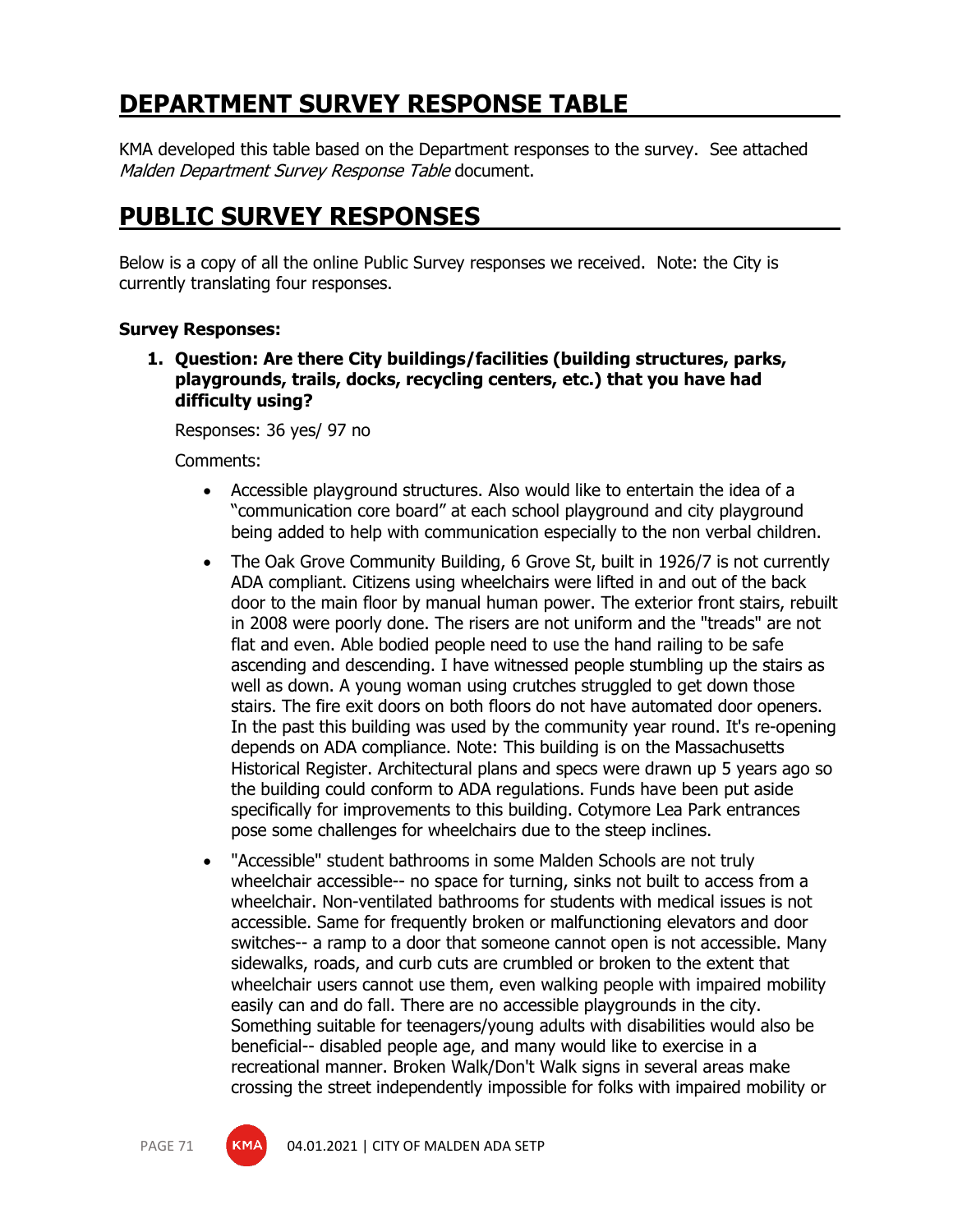sensory disabilities (blind, Deaf, deafblind).

- When dropping leaves & brush at the DPW yard the asphalt is broken creating giant holes & puddles. Parking at our Senior Ctr. is too distant especially in Winter. Disabled spot is not contiguous to the library on Park St., it is across the street.
- Municipal Building: Oak Grove Community Building, built in 1927. The city has closed this building approximately 5 years ago due to a complaint filed with the Massachusetts Architectural Access Board. Plans to address this issue were submitted by the City and approved by the MAAB about 4 years ago. There is almost \$80K set aside specifically for this building for capital improvements. City has been made aware of MOD grants available as well. Yet, nothing has been done to apply for grant, use the funds to make renovations on the approved plans to reopen and make it universally accessible. Instead the Community Building is being used as a storage facility for the city. Previously, the building was used by many civic and non-profits as well as for events and public gatherings. There is pending approval to go for forward with a Community Preservation Act application for some additional funds. The Community Building has been recognized as historical, community, social and architectural significance to our City in the areas of Architecture, Community Planning, Education, Politics, Government and Recreation as documented by Form B Inventory on file with the Massachusetts Historical Commission.
- Sometimes the sidewalks in downtown Malden do not have sufficient room for one to pass in a wheelchair due to the restaurants that have outside dinning.
- The cement plaza at the Salemwood School is very uneven. It appears to be sinking and pulling away from the building. You have to watch your step so you don't trip.
- Brick sidewalks leading to city hall. Lack of working elevators at T stops.
- Some don't have ramps or ramps are not easy to use
- The playground at the ELC does not have handicap accessible structures for children with disabilities/handicaps
- I don't currently have a disability. However in helping out with Malden River cleanups this year, I find the sandy/gravelly slope between the boat house and dock to be very rutted and hard to navigate. (This is the area behind Malden DPW.) I know this area is locked to the public, and may be fixed up when that whole area is renovated, so perhaps this comment isn't relevant.
- Unable to use any playground or school yards My grandson who is in a wheelchair has to sit alone because there is nowhere for him to go
- City hall
- Handicapped button for doors to open doesn't always work for our student(s) especially in wheelchairs.
- There are plenty of buildings that are no accessible to someone with difficulty walking or in a wheel chair.
- The playground at the Early Learning Center has few opportunities for a child

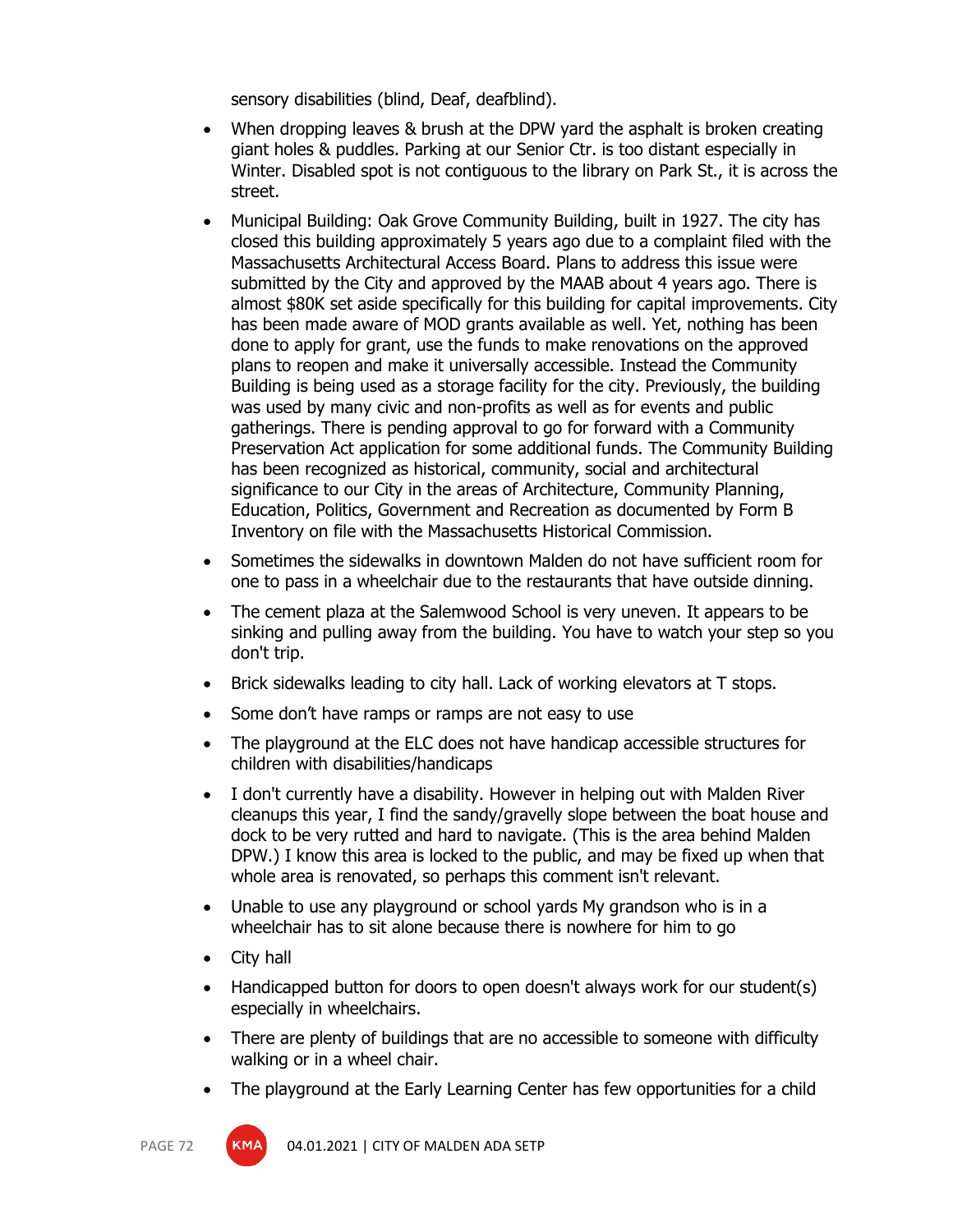with physical disabilities/wheelchair.

- Elderly housing in Forestdale is not handicap accessible. The majority of the buildings on Sylvan St., Kimball St. and Forest St. extension need handicap ramps for easy access to the first floor units.
- some of the playground
- No handicap swings
- Only one all accessible park in Malden. Wood chips are not accessible terrain in playgrounds for wheelchairs and modified strollers. There is only one handicapped accessible swing in all of Malden. There should be a swing with a 5 point harness accessible to all children with disabilities.
- The playgrounds at all the schools are not ADA friendly, with children attending the schools that have disabilities and cannot use the current playgrounds in place
- The city added a handicapped parking spot at Fellsmere Pond a year or two ago. That is an improvement. How are the other open spaces / park spaces situated with H/C parking?
- ELC not handicap accessible but this has been going on for years.
- Most playgrounds in the city of malden are not ADA accessible
- 11 Dartmouth St building does not have a "push to open" button which means that wheelchair users have to wait for someone to open the door for them. I'm sure there are other buildings like this.
- For the most part it appears that City indoor and outdoor facilities are accessible.
- The new city hall does not have HP handicapped spaces easily found, and has no electric door handles that I could find. Snow accumulation in curb cuts and ramps is horrible and plows leave piles in the middle of intersections at times. The schools do not want to give adequate HP parking, has door openers on only two entrances and the parking lot is iced over in the winter. There is more...
- Waites Mountain is covered in broken glass
- I do fined that walking with someone in a wheelchair is a challenge and sometimes unsafe. Another of the Sidewalks are not wheelchair friendly.
- The artificial turfed surfaces are too hot. When my children want to play, they do not choose the artificial turf to play on. Even on a day of mild weather, artificial turf heats up a playing surface to uncomfortable temperature, and makes my children feel too hot to run around. This is especially true for younger children closer to the ground. This is especially true in areas where all the trees have also been removed. Part of the function of a park is the cooling function of live grass and shady trees. They actually cool the air. Please do not convert any other play surfaces to artificial turf. It makes the parks unpleasantly hot to use. We value the street trees of Malden for shade and beauty. When these are cut down, it makes getting around more exhausting and difficult in the hot sun. Heat waves are increasing, and we need to maintain our street trees to keep

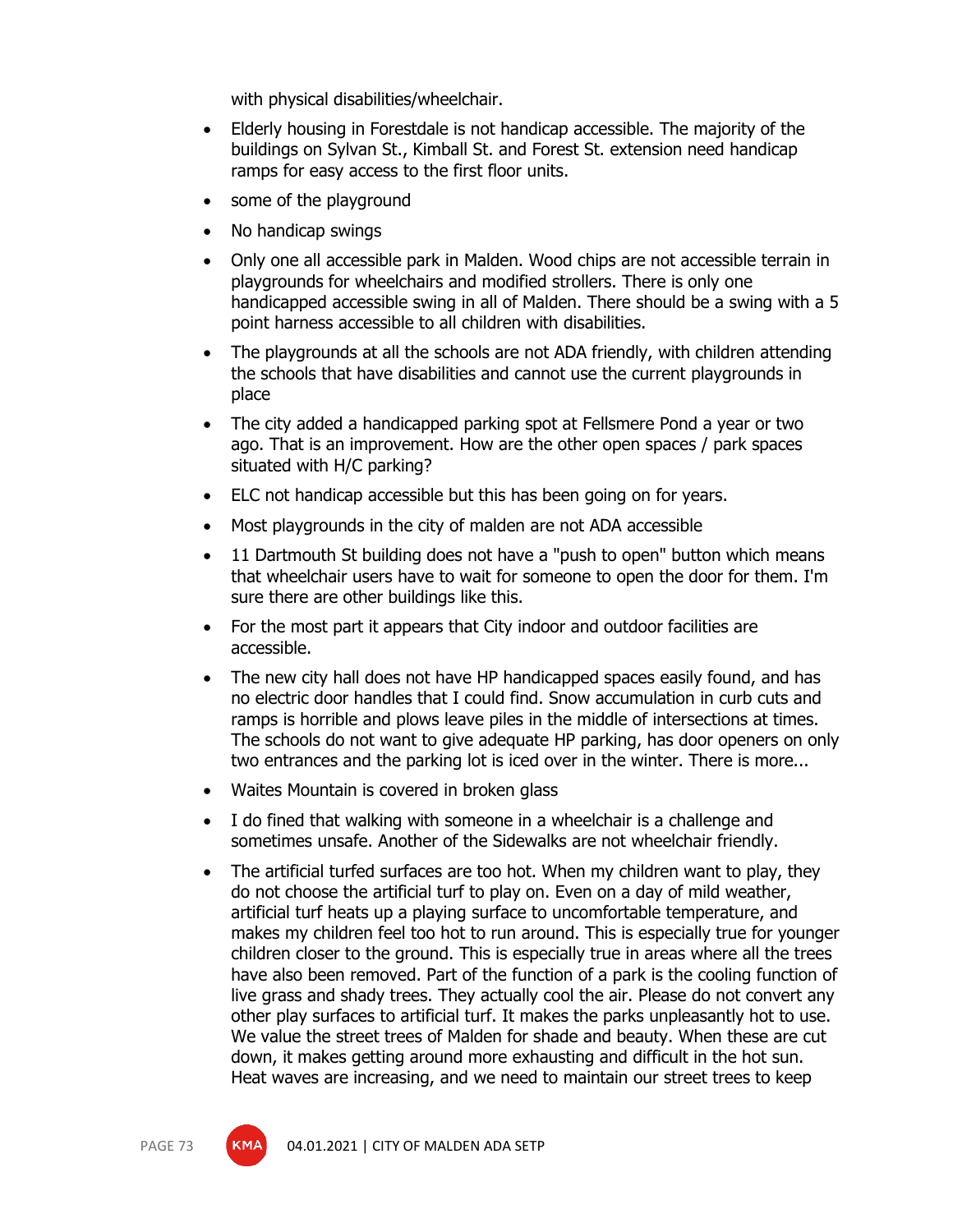sidewalk passable and shady on hot days.

- My main difficulty is navigating things that overlap jurisdictions -- for example where MBTA and DCR property intersect with City of Malden property -- and nobody wants to take ownership of it. I'm thinking inaccessible bus stops, areas around both train stations, crosswalks and medians over the Fellsway, and also just crossings around the city that lack audible crossing signals. A really bad one is Clifton and Summer! Also the push buttons at Oak Grove that are brand new don't have the sound working already.
- School playground All parks
- For me personally, no. But the Planet Fitness on Eastern Ave has accessible spots that are faded and there is no automatic door opener. The ramp also seems to need some work.

#### **2. Question: Have you ever had difficulty getting information about a City program, service, or event?**

Responses: 40 yes/ 94 no

Comments:

- This question is vague. What kind of information do you mean? Information on accommodating persons with disabilities in conjunction with a City program, service or event? My observation is that only recently have I noticed a posting on a few city meetings where one can contact the ADA Compliance Officer for assistance.
- Information on public events is not often distributed in a manner that is accessible for people with learning and intellectual disabilities, who are often only able to attend free/public events due to systemic ableism. Plain language and visuals are key.
- During the spring, I found it difficult to find information from the city online related to the pandemic. The city website was hard to navigate.
- The website isn't easy to navigate.
- Parking stickers for the West End hard to apply for if not computer savy. If one looses the "guest" pass, one cannot get a replacement pass. Why do the stickers & passes need a new application every year?
- Even before the pandemic, sometimes it was hard to get anyone to answer the phone.
- Glad to see that we have a Disability Commissioner and an active Disability Commission.
- No idea which programs are available through the city for people with disabilities. More communication is needed
- I do not feel the City of Malden website and the Malden School website is easy to maneuver through or has easily accessible information. I also do not feel it has enough information and at times updated information.

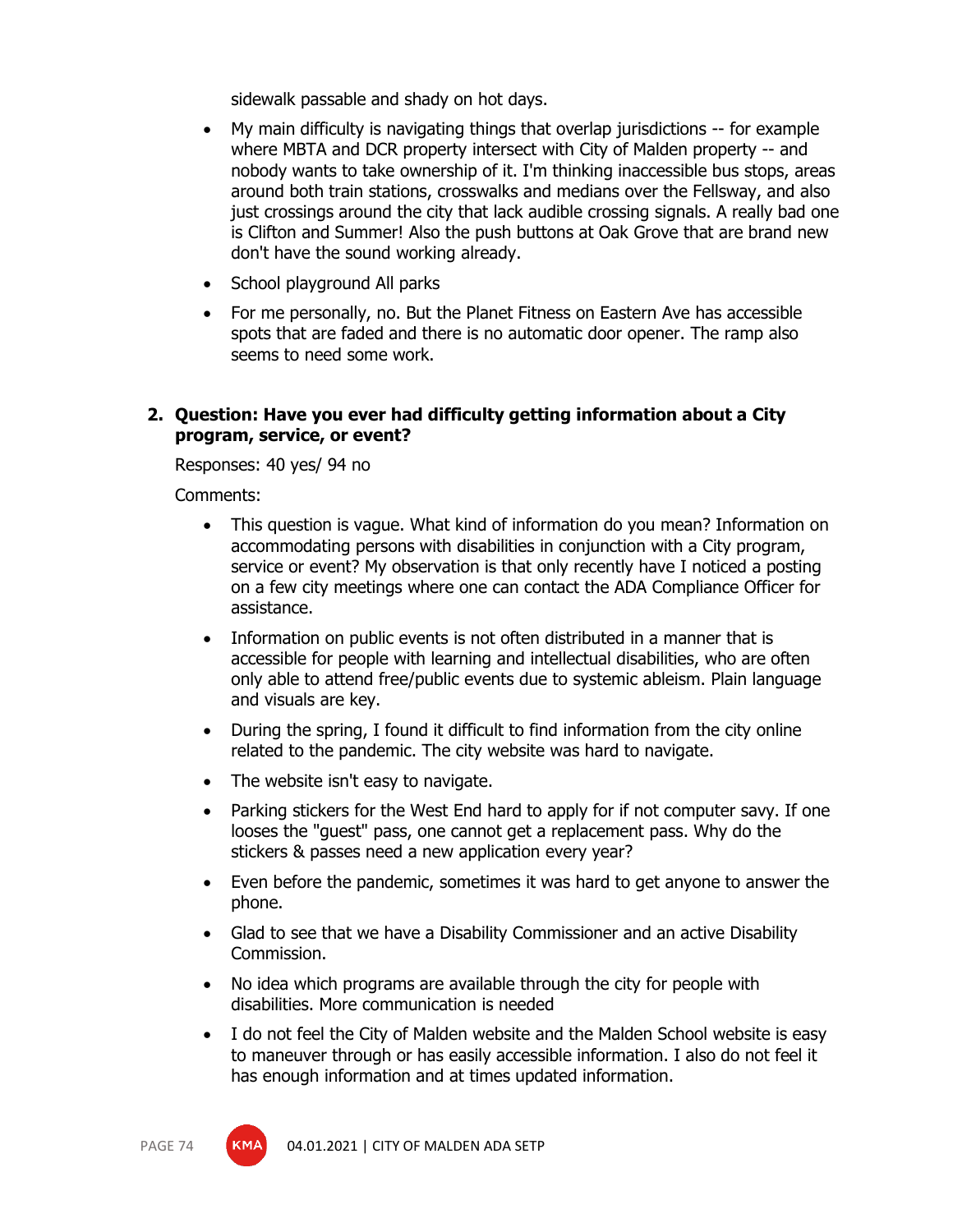- If the announcements about programs are not in my language, then I can't know about the program.
- Any neighborhood renovations should include the residents who are going to be impacted, for example, the Salemwood Park plan did not include input.
- Communication is somewhat better now, but there are still events/programs that I don't learn about until after the fact.
- Yes was informed meeting that was just starting was not happening
- I have had difficulty obtaining information regarding different programs.
- Sometimes it's complicated & takes too much time to try & find info on the city's website.
- During the power outage in the Forestdale area this summer, residents of the elderly housing complex were informed via a flier that they could call for a ride to the Senior Center cooling center. However, since there was a power outage, residents could not make telephone calls. Not all residents have cell phones. In addition, cell phones do not work inside the apartments on Kimball Street.
- The city website can be difficult to navigate. The "alerts" system has improved general access and notifications. Generally, it seems over time there has been less and less person-to-person access - with no general numbers to call, reduced hours at city hall.
- I don't have Facebook, I miss many events that are posted
- parental testing requests rejected by sped services chair and director
- There is no contact person it is always sent to another department and still no answer
- Lack of publicity for public meetings, particularly in accessible formats
- Awful lack of communication via the school department
- Haven't tried
- I feel like some of our transition services as well as our translation services are difficult to get/get information on.
- The website can be hard to navigate to find information about programs, events and services.
- I couldn't find information about the guidelines for bulk item trash pickup on the city website and had to call the DPW.
- The cities website is very difficult to navigate. Needs to be more user friendly. When you can't even pull up a phone number for say the Mayors office that is less then user friendly. The 311 system has consistent voice mail issues ( the city does not get the messages left)
- Not available in enough places
- Been calling city hall for 2 weeks. Left messages no return call. Also when I call 311 from my home I get Everett



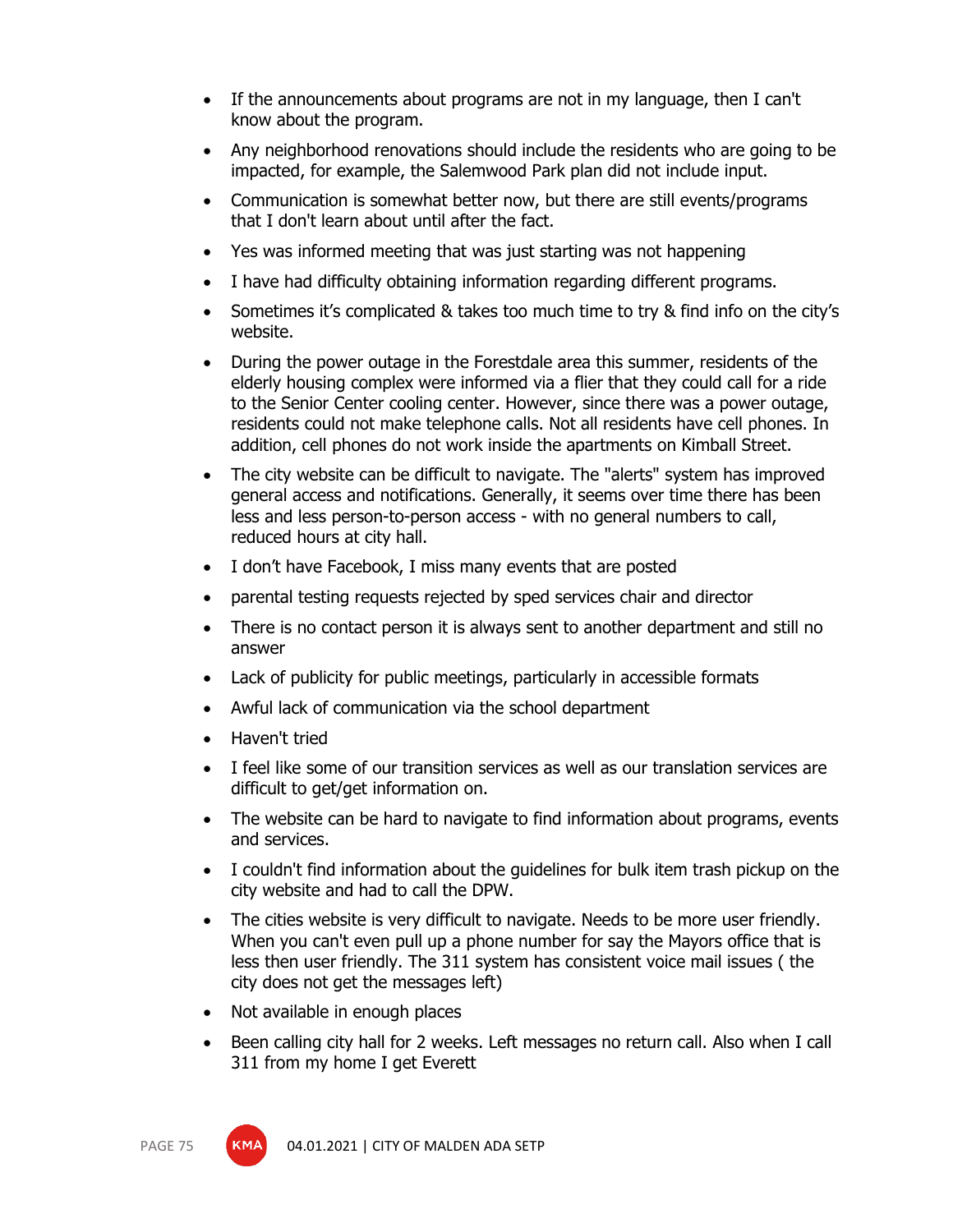- Its not terribly clear where one can just get general event information. I joined malden alerts and I follow the newspapers on facebook, but before those digital signs went up I didn't know where I could find out about events or local groups. I would love to see that information more accessible (volunteer opportunities, activities).
- Could not get information on where to drop off a sharps container. The health department was not accepting them (this was in August or Sept) and multiple people told me to ask the police dept, but they had no idea what to do when I went there and asked if I could drop it off, and they didn't have info on where I could go.
- Trying to get handicapped playgrounds

#### **3. Question: Do you know how to request City materials in alternate formats (for example, large print or Braille)?**

Responses: 30 yes/ 104 no

#### **4. Question: Do you know how to request an accommodation (for example, ASL interpreters or assistive listening systems) for City services and events?**

Responses: 34 yes/ 99 no

#### **5. Question: Any other comments about accessibility?**

Comments:

- Yes, please think about adding Communication Core Boards at all playgrounds.
- It appears that only recently has the City taken an interest in and acted upon ADA Compliance, Self-Evaluation & Transition Plan except for any buildings and structures constructed since 1992.Consequently the City has impaired citizens from participating in and enjoying fully the assets, programs and events this City and its citizens have to offer. Also, the City has not been forthcoming and transparent regarding ADA Compliance for the Oak Grove Community Building. For unknown reasons it has delayed providing ADA access and consequently the building is not currently used by the citizens of this City
- I know this technically does not fall under the purview of the ADA, but city services and programming is generally pretty inaccessible to residents who speak languages other than English. As a teacher in Malden Public Schools, I can tell you that very few of the written notices that go home are translated into languages other than English, and almost no school events have interpreters (or the number of interpreters provided is inadequate--they show up 30 min late or more because there are not enough to go around). When we think about accessibility, accommodations for language can be just as crucial as accommodations for disabilities. This might not be part of the ADA law, but it certainly should be a part of how the city plans to engage successfully with its residents.
- No

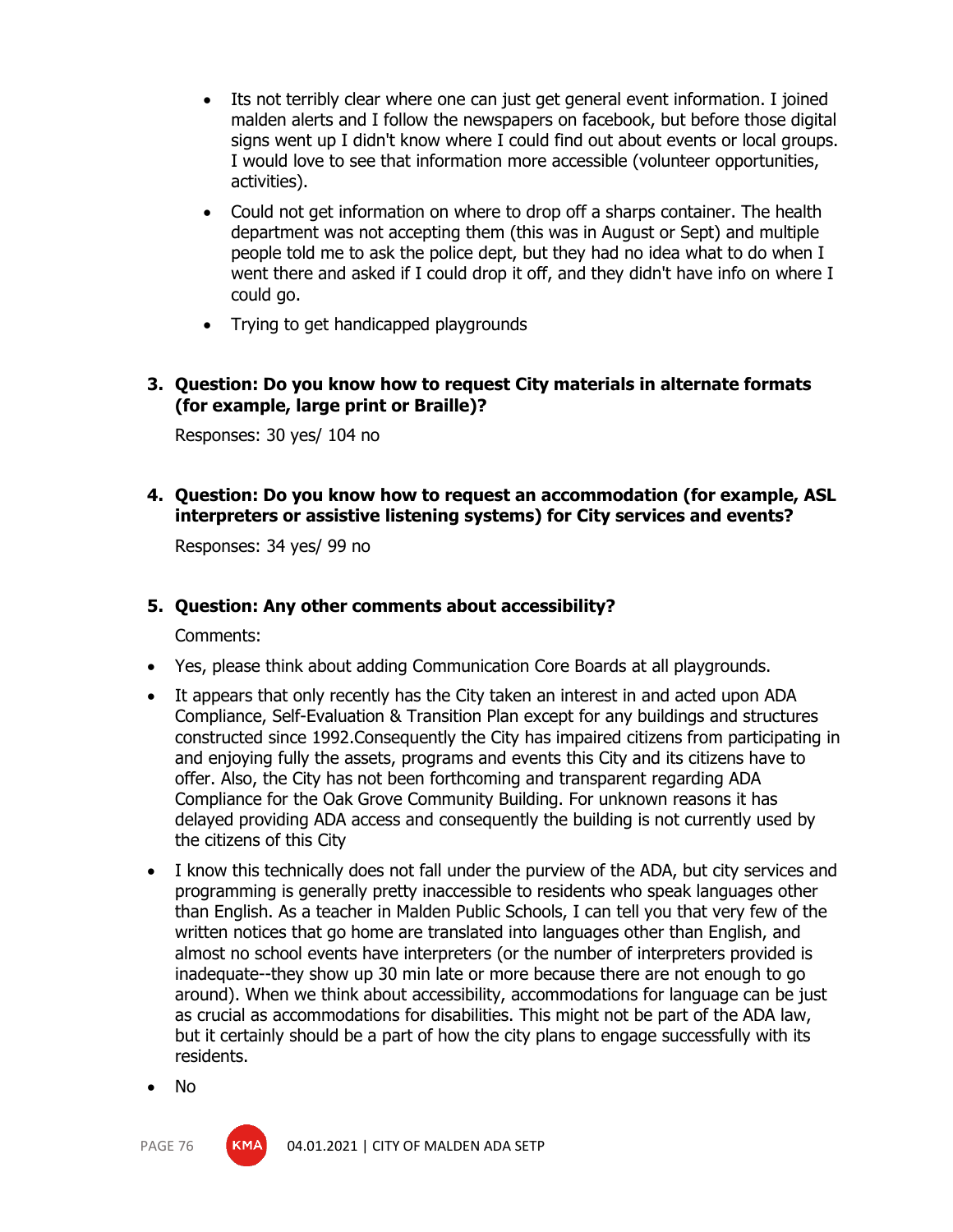- Some businesses should have ramp but they don't
- Zoom & city council meetings are not user friendly unless you have a computer & have knowledge of its functions. Fines are great if one applies in person for parking stickers.
- I know how to request things because I'm an ADA Coordinator myself. It's not particularly intuitive. I would love to see more accessible city communications.
- Access to parks and school playgrounds are so important for the children.
- Traffic safety is a huge problem! People drive way too fast here. Many crosswalks are not well identified. Many intersections have those weird red and yellow lights instead of standard walk and don't walk signs. Are there any intersections that have chirps or other accommodations for visually impaired people? My husband is visually impaired. We live on Malden Street between Highland and Pearl and people drive like maniacs. Crossing Higland to get to devir Park is extremely unsafe. I hope the city can take a look at these issues!
- The city needs to be more aware of diversity it's not just race and gender but also physical and mental.
- Brick sidewalks are difficult to walk on for walker users and folks with mobility issues such as MS or Parkinsons. A step can be enough to keep an individual from entering a building. Handicap buttons to open doors are a lifesaver.
- I feel in terms of physical accessibility and digital accessibility, Malden needs to improve on this.
- would like some help from the city with snow removing with my home as i am an amputee and need help with heavy snow.
- The City of Malden is fraught with non-ADA compliant infrastructure. Major parking deficiencies, curb cut problems and heaved sidewalks. The City of Malden has failed to keep some of its most vulnerable citizens safe and allow equable access to public services.
- Yes. Our sidewalks are a disaster. While recovering from an accident I could not walk without using a knee roller. Should I use my ankle I could cause irreparable damage. The sidewalks were so damaged I almost tipped several times. I needed to use the street because of no access. The pain from the jostling through pot holes was unbearable. Needless to say I stopped trying to get out. I really feel those in charge of these projects should walk in their shoes. Use a wheelchair, knee-roller, walker for a few days. It was a real eye-opener for me. Thank you  $\Lambda$
- Housekeeping Items thank you for keeping the city website updated with your commission minutes. And also trying to upload your Zoom recorded meetings. The 2 videos shown do not work. The first requires a passcode to view and the 2nd link doesn't work Disability related: 1. After your focus/survey on municipal buildings, consider a focus on sidewalks and pedestrian access. 2. Consider including tree canopy in your purview. Walking is sun baked sidewalks is difficult for able bodied people and I can imagine it may affect disability people also if not more. 3. Consider reviewing state projects that happen in Malden, and attempt to have them assist with pedestrian improvement. Improvements for disabilities helps everyone.
- Accessibility needs to include access to restrooms, vending machines, and any other



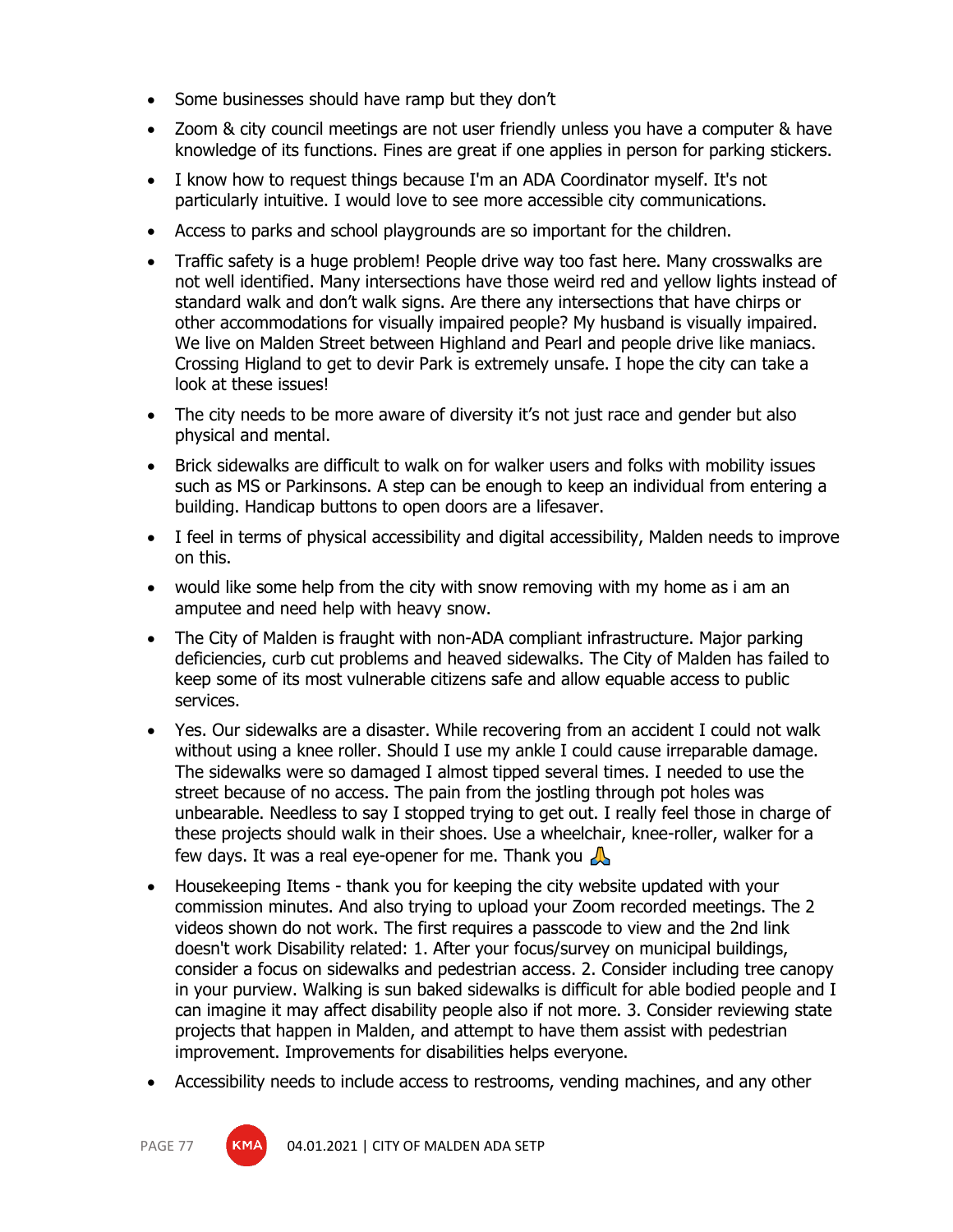amenities that are on offer to abled-bodied patrons. Also language accessibility needs major improvements.

- I just want to say I'm very happy that Malden is taking an interest in accessibility and even though I personally do not have much difficulty with accessibility, it might even be the people who are unable to find/access this survey to share their accessibility needs that are looking for a voice. So I'd encourage continuing to reach out in different ways to people who may experience difficulty with accessibility. Also, I'm not personally aware if this is currently the case or not, but having an ASL interpreter available during all spoken public events/notices.
- It should be noted that the handicap doors on the schools do not always work. If a vision-impaired or hearing impaired person tried to access the buildings it would be difficult for them. They need to locate the doorbell (vision) and then listen for the secretary to ask who they are, respond, then listen for the click to open the door. (hearing) Even at some building the speaker isn't located close to the door they buzz you in at so you need to run to catch the door before it "time out." I'm not sure of a solution, but there are no brail or support for vision or hearing impair- even ELL parents struggle to get into the buildings.
- All city owned buildings and the structures and infrastructure surrounding these buildings need to be evaluated consistently and prioritized for repairs when deemed unsafe and not ADA compliant.
- No
- N/A
- we need to have more services ( transportation, handicapped units and more informative)to help the most vulnerable populations that cannot move around.
- It's very sad to see a child alone while everyone else is having fun
- There are many second floor walkups on broadway
- While I do not have a disability that keeps me from my routine in Malden, I have witnessed difficulties experienced by others. This is progressive work that will help and include people w disabilities tremendously, thank you for doing it.
- Toilet flushing systems should be reconsidered.
- I have never tried to find out how to do  $#3$  and  $#4$  but imagine if I looked into it I could find the answers
- I hope the city improves how they deal with ADA compliance especially when it comes to accommodating the elderly.
- The city has a long way to go in a lot of areas.
- I appreciate the outreach & desire to get input.
- Please install concrete ramps or walkways at all Forestdale elderly housing. The residents are told they can move to 630, Pearl St., etc if they want handicap access. It would be cheaper and more convenient to simply install a straight sidewalk across the lawn so that tenants can easily access the street.
- Handicapped spaces at schools should be reserved for students with disabilities who get

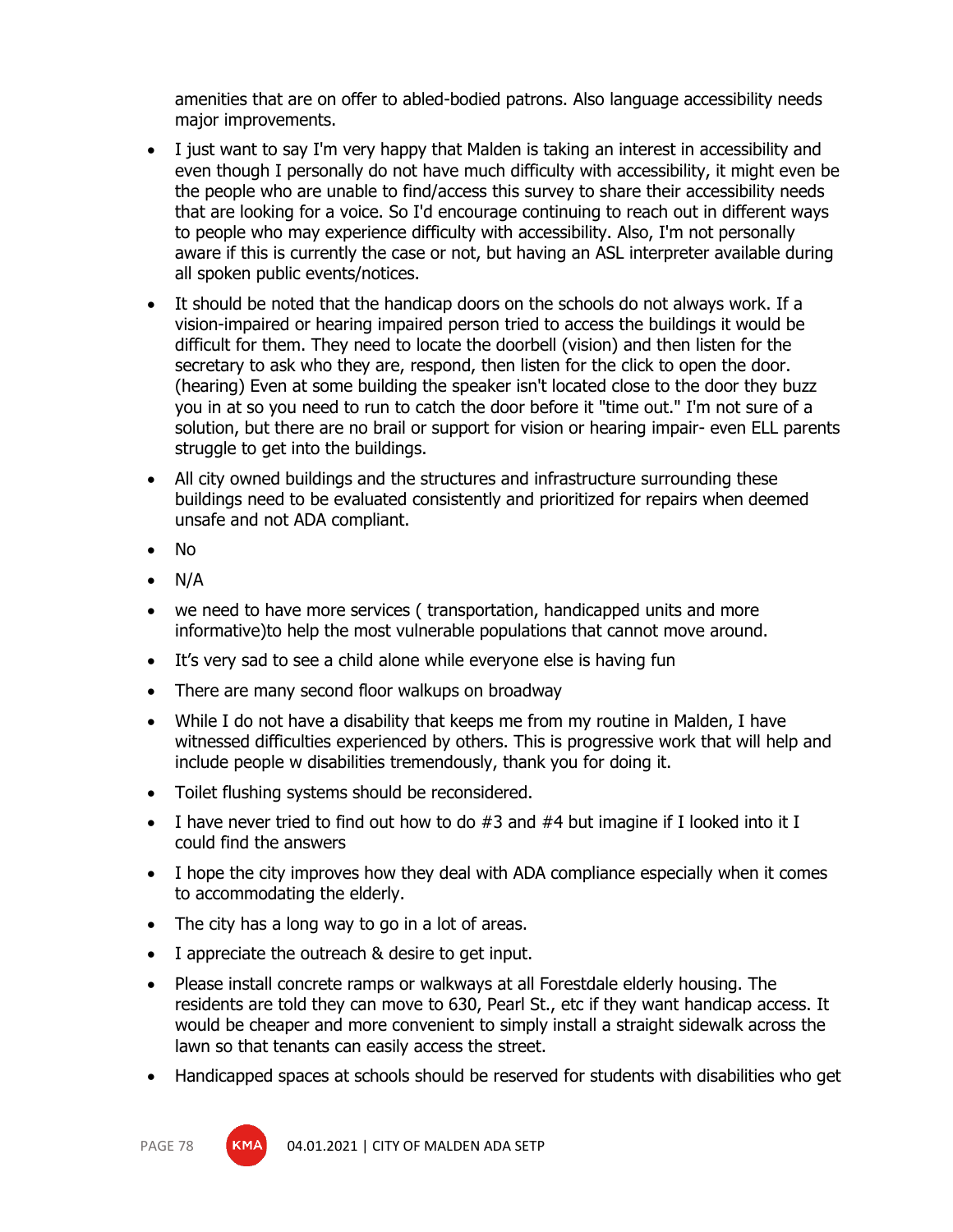dropped off and picked up from school. Those spaces should not be for employees who are disabled. Those employees should have there own reserved spots. And also the handicapped spaces are not for grandparents who have their own placard who sit in there car but are picking up a well abled child who walk to the car. To have to get to a school parking lot at least 40minutes before school is out to ensure I get one of the 4 handicapped spots provided is kind of sad.

- Some of the schools have revealed access issues for disabled students. Some parking lots seem improperly sized for wheelchair vehicles. The Salemwood school is reportedly "sinking" and the south-facing side of the building shows cracking where the foundation meets the back walkway - it's unclear how people with mobility challenges could navigate this. The city prioritizes outdoor access to open park space and fields for competitive activities. Ther e is little focus on passive / lighter recreational activities where people on different parts of the ability / agility spectrum might participate enjoyably
- No
- many sped students not able to access services bc testing was denied, or parents were told it wasnt possible bc of covid...at best services over internet that dont correlated with needs
- I am not sure why we can not cater to the handicap we do for many other things.
- $\bullet$  N/A
- $\bullet$  N/A
- Road and sidewalk construction projects have not adequately taken access into account, leading to major traversal barriers, especially near the Malden Center T station.
- There is not enough accessibility especially in the schools... Hard of hearing panels are Velcro to classroom walls falling off
- I think our city is on top of the issues regarding accessibility. Every place I have been that has public access seems to be up to par.
- No
- 11 Dartmouth needs more accessible parking The Y parking lot needs accessible parking Curb cuts need to be cleared and not blocked by construction, or a SAFE alternative path needs to be made (I've seen very rickety wood planks serve as ramps...with a high incline.) And finally all new businesses and office spaces MUST have employee architectural access, to enter the building, to travel within the building (elevators have malfunctioned, causing people to have to go home because that's the only way they can get to their office) Thanks!!
- None
- N/A
- $\bullet$  N/A
- No
- Lots about attitudes and priorities. Sometimes I feel like people think the law is an



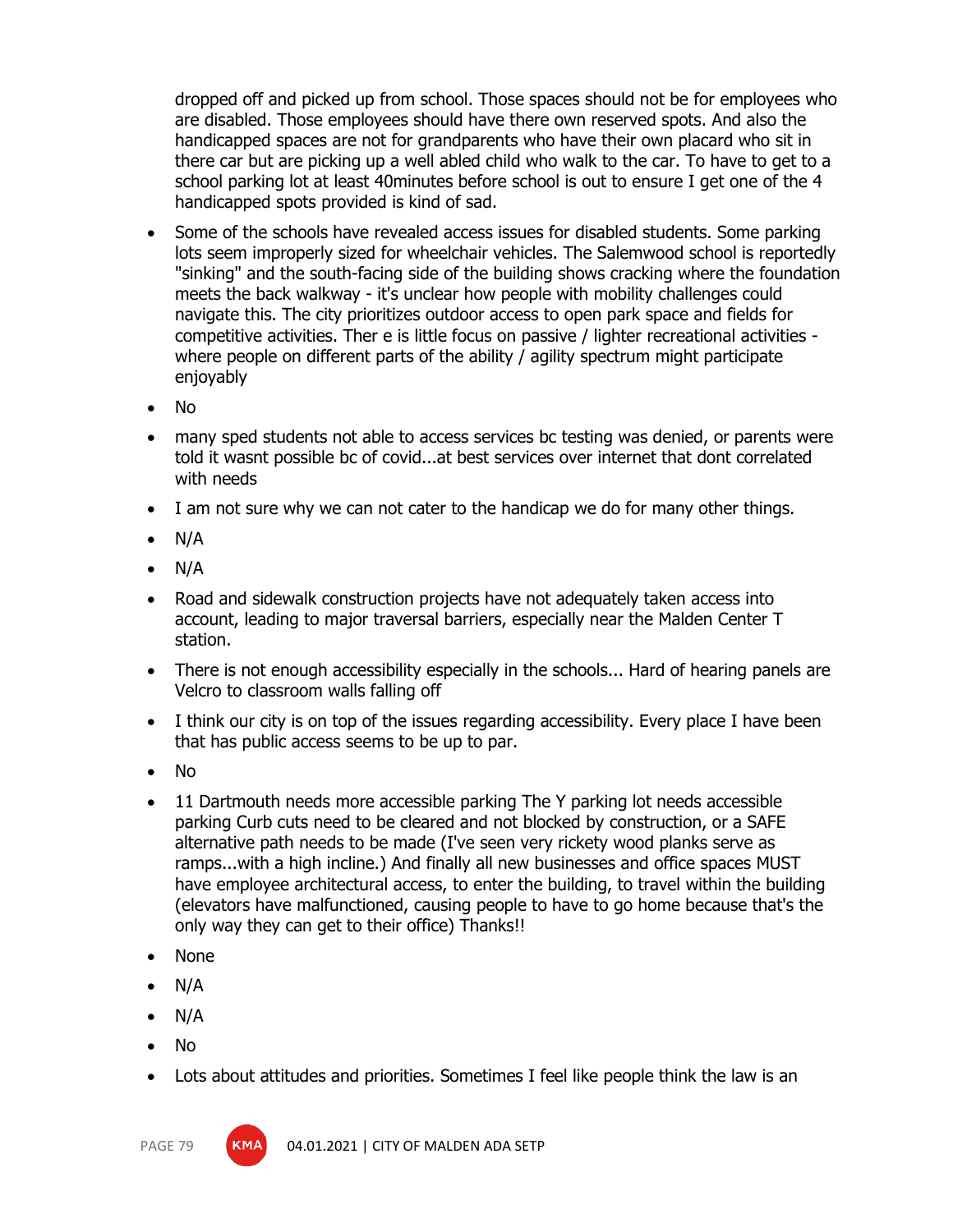inconvenience.

- None
- I am not impaired in any way.
- No
- A comfortable temperature is important for accessibility.
- As a most inclusive community of caring, the City of Malden is sensitive to and attempts to accommodate all needs of residents requiring physical accessibility and/or sight and hearing improvements to access and/or utilize City services
- Yes other cities have libraries and city halls open why can't we?
- I did not know the city has access to Braille, large print, ASL interpreters or assistive listening systems. I've never seen these at any school or community event, or offered. We should make a big deal out of this type of thing being available. We also need much more benches around the city for folks to rest who are older or walking with a cane.
- It's been really difficult to communicate with others given the face coverings and ample background noise. It'd be nice if ASL were more widely used.
- More crossing signals with flashing signs are needed on eastern ave. Especially for night time. Cars travel too fast on this street.
- Yes, please see the comment about planet fitness on eastern ave. The accessible spots are fading and there is no automatic opener.

# **ACCESS AUDIT REPORTS**

KMA's audits were not comprehensive. In some cases, a representative sample of certain areas and elements (such as thresholds or other common-use spaces) were audited, and recommendations were developed based on observed patterns of compliance.

For each instance of non-compliance, the Report provides standard recommendation for barrier mitigation. Because the audit does not account for structural and other factors that may have a significant impact on the feasibility of standard mitigation strategies, it is assumed that further design study will be performed to determine a specific approach to mitigation. In most cases, there will be additional, alternative approaches for mitigation from the standard mitigation presented in the report. Construction costs for standard mitigations, including unit costs, are estimated costs provided for budget planning purposes only and do not represent actual construction costs. Factors that will influence actual construction costs include the specific approach to mitigation contemplated, structural and other factors not identified during the audit, and the local market.

See attached:

Malden SETP\_Buildings\_11.25.2020

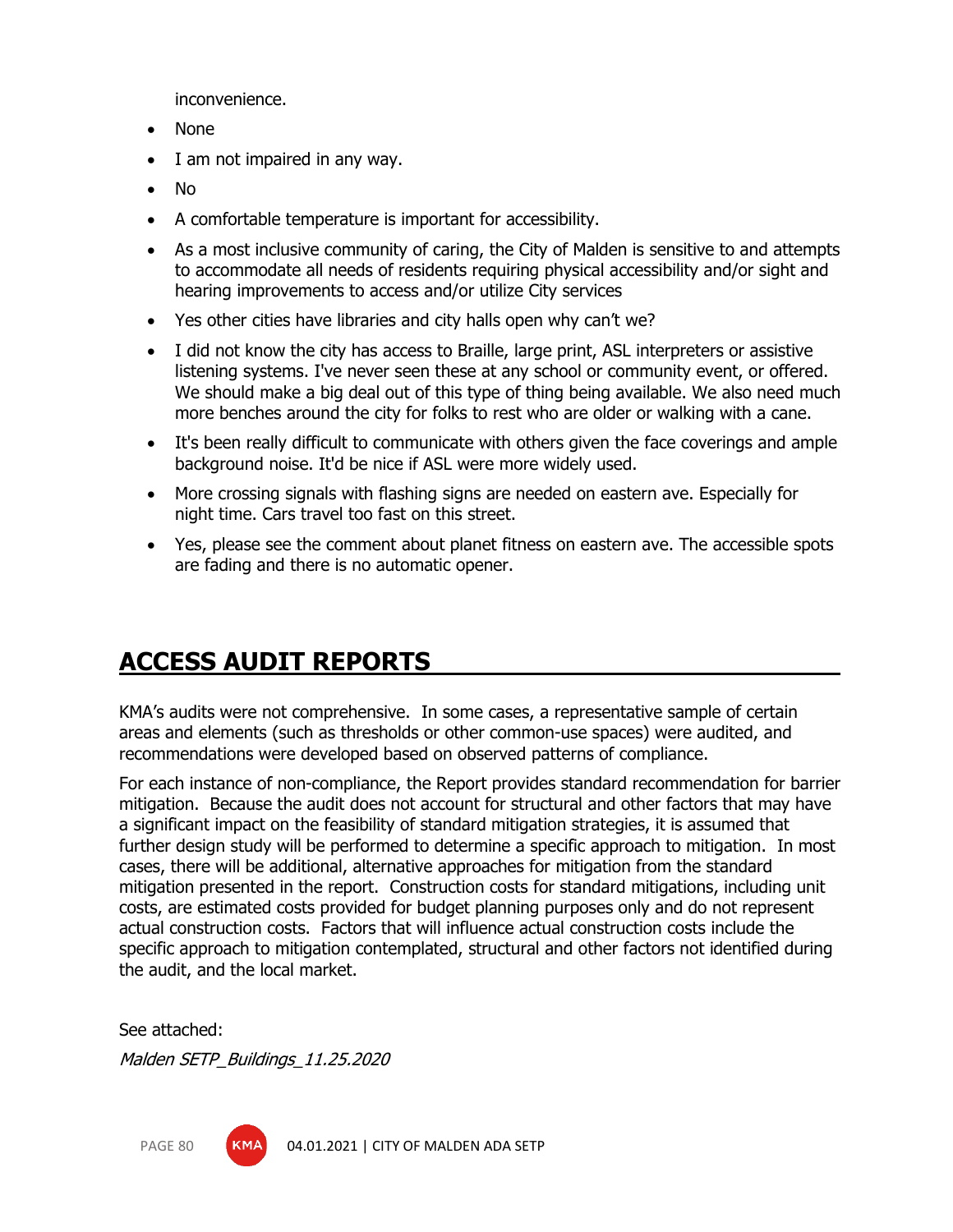Malden SETP\_Exterior Areas\_11.25.2020 Malden SETP\_Schools – 12.15.2020